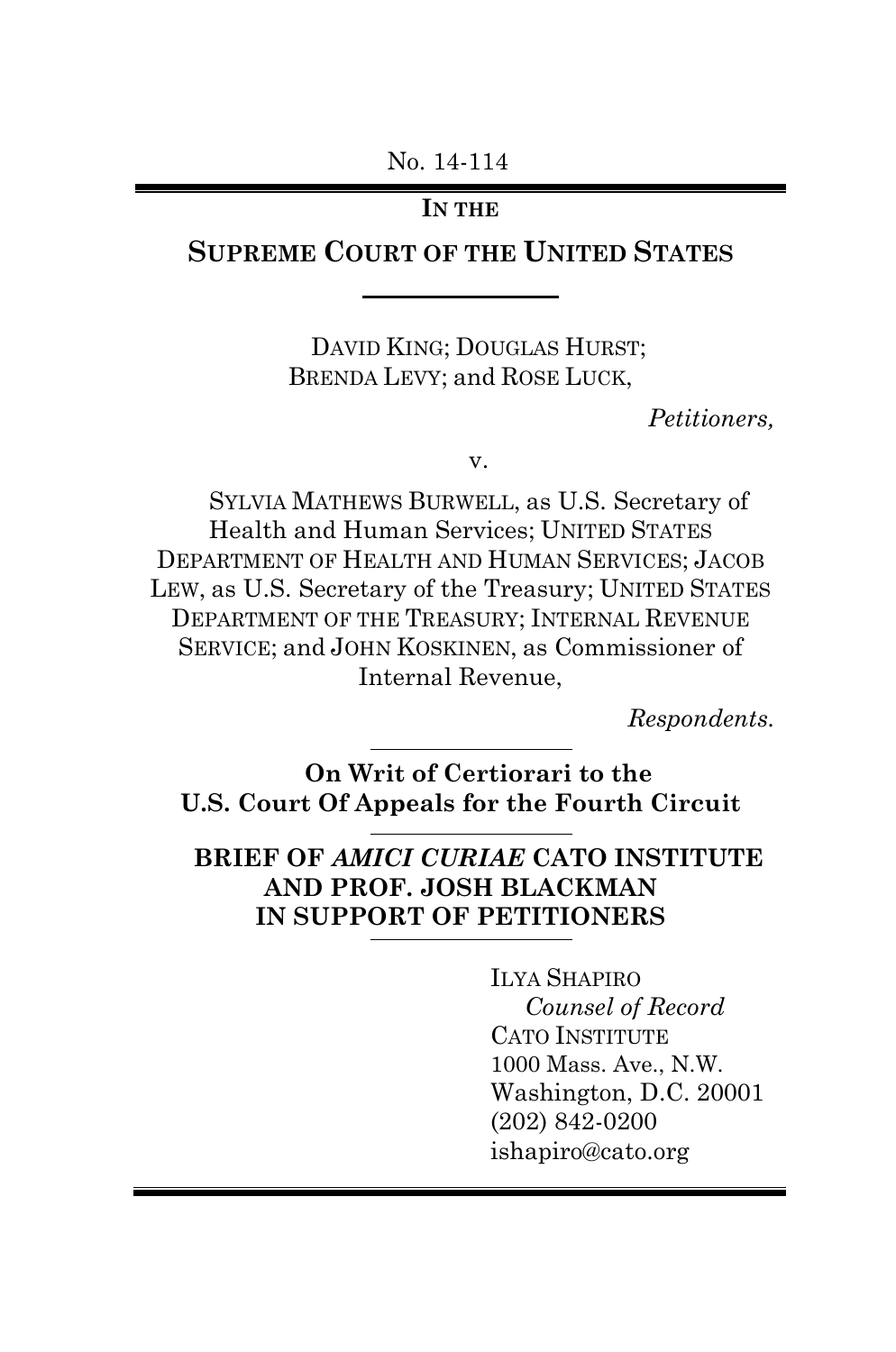#### **QUESTION PRESENTED**

Section 36B of the Internal Revenue Code, which was enacted as part of the Patient Protection and Affordable Care Act, authorizes federal tax-credit subsidies for health insurance coverage that is purchased through an "Exchange established *by the State*"(emphasis added). The question presented is whether the Internal Revenue Service may promulgate regulations to also extend the tax-credit subsidies to insurance coverage purchased through Exchanges established by the federal government.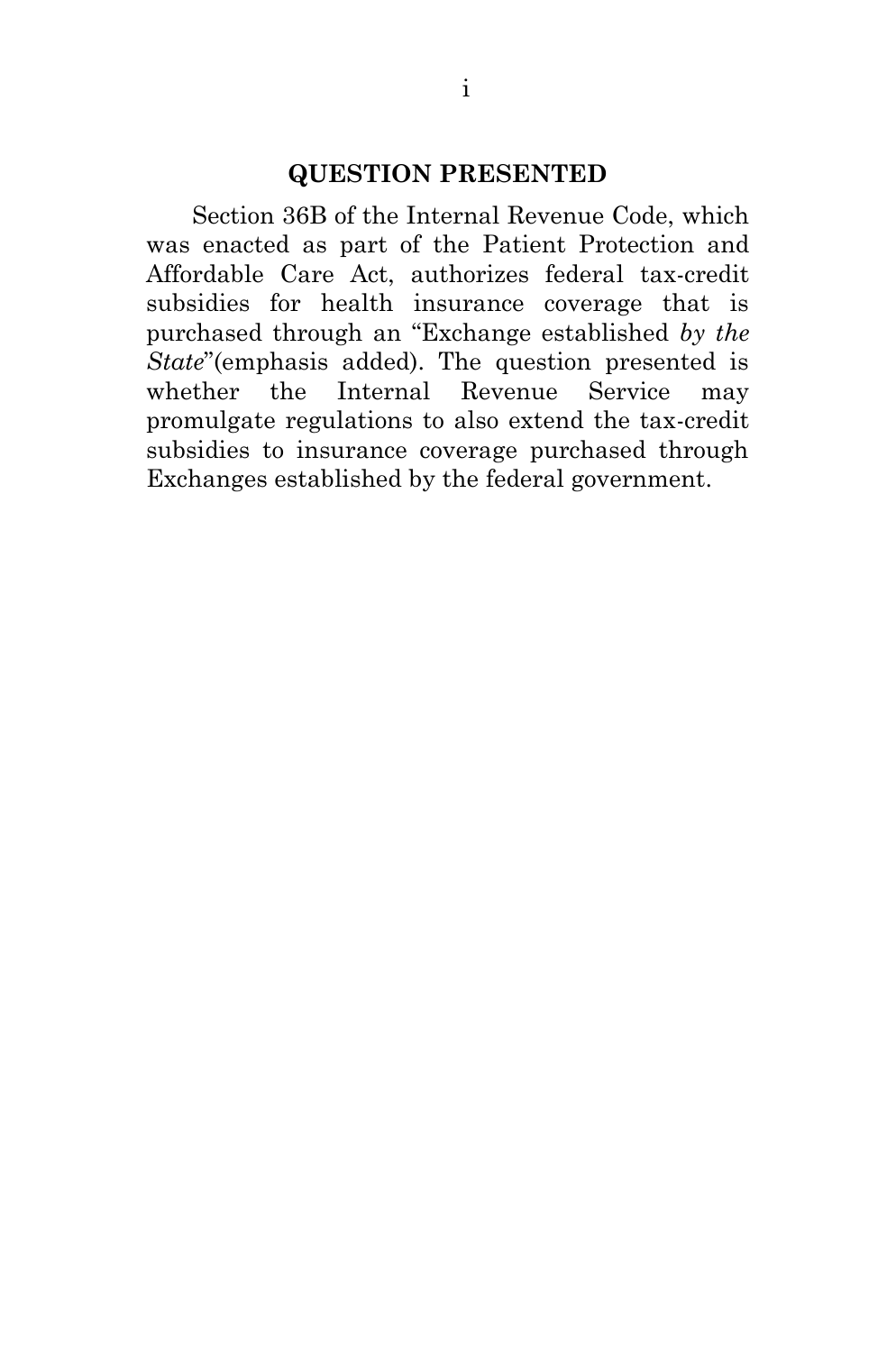# **TABLE OF CONTENTS**

|--|

| INTEREST OF AMICI CURIAE1                                                                                         |  |
|-------------------------------------------------------------------------------------------------------------------|--|
| SUMMARY OF THE ARGUMENT 2                                                                                         |  |
|                                                                                                                   |  |
| THE INDIVIDUAL MANDATE AND<br>I.<br>ITS ACCOMPANYING PENALTY<br>WERE UNCONSTITUTIONALLY<br>MODIFIED, DELAYED, AND |  |
| A. Health Insurance That Does Not<br>Provide "Minimum Essential<br>Coverage" Is Non-Compliant Under               |  |
| B. The "Administrative Fix" Waived<br>The Individual Mandate/Penalty For                                          |  |
| C. HHS Offered Exemptions To The<br>Mandate/Penalty Inconsistent With                                             |  |
| II. THE EMPLOYER MANDATE WAS<br>UNCONSTITUTIONALLY MODIFIED,<br>DELAYED, AND SUSPENDED 12                         |  |
| A. Congress Designed The Employer<br>Mandate To Punish Non-Compliant                                              |  |
| B. The Mandate's Delay Via Blog Post 13                                                                           |  |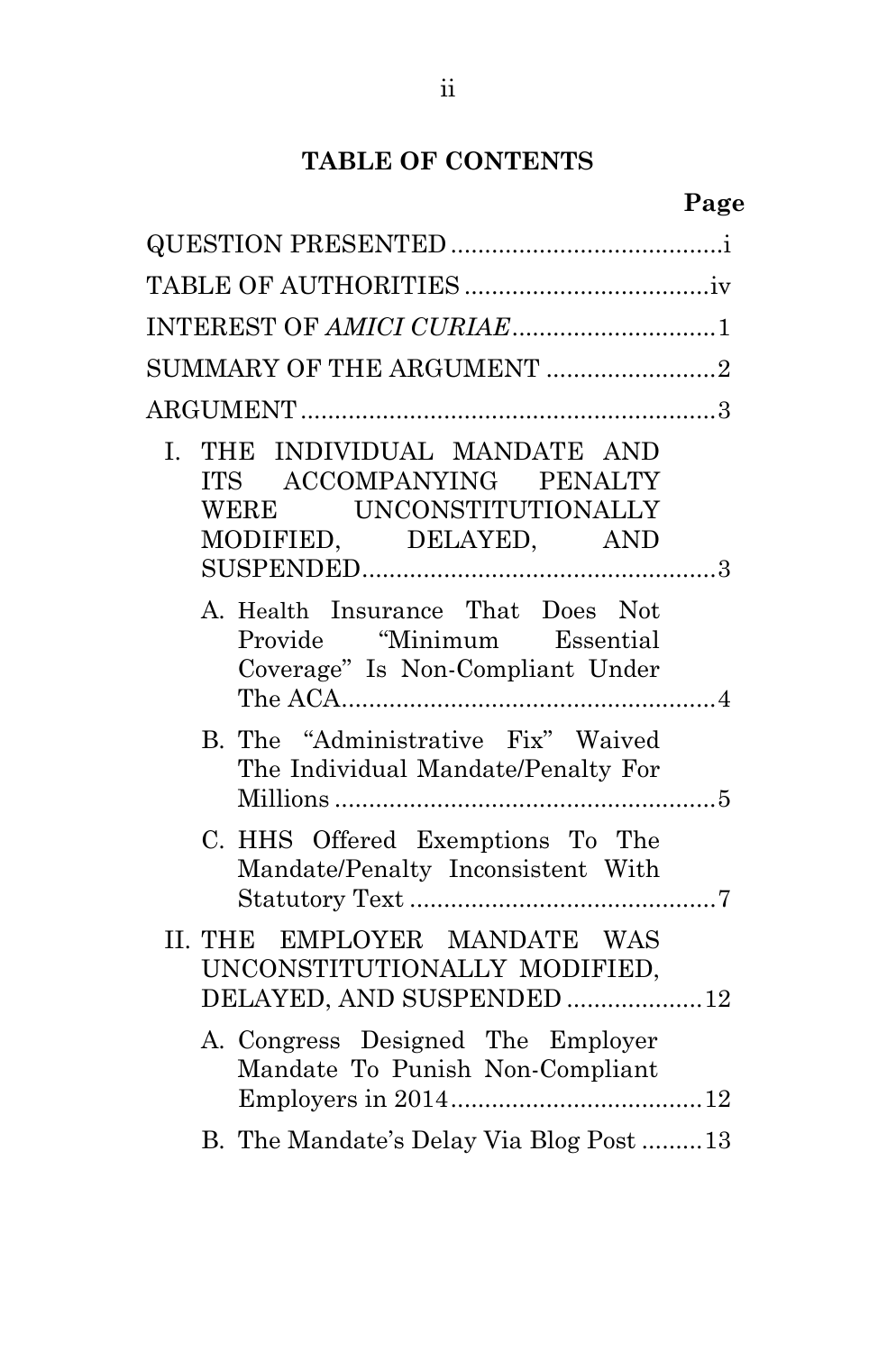| C. The Employer Mandate Was Later<br>Modified And Suspended Until 201614                                                   |
|----------------------------------------------------------------------------------------------------------------------------|
| President's "Temporary<br>D. The<br>Modification" Was Unconstitutional 16                                                  |
| <b>IRS</b><br>RULE SIMILARLY<br><b>III.THE</b><br>NULLIFIES CONGRESS'S DESIGN19                                            |
| A. Section 36B, Like The ACA's Medicaid<br>Expansion, Was Designed to Punish                                               |
| B. The IRS Rule Should Never Have Been                                                                                     |
| C. The IRS Rule Frustrates Rather Than<br>Advances The Purpose Of The ACA23                                                |
| IV. EXECUTIVE LAWMAKING POSES A<br>THREAT TO THE RULE OF LAW 26                                                            |
| A. The Executive Cannot Rewrite Laws<br>When They Prove Unpopular 27                                                       |
| 1. The president cannot exempt<br>congressional employees from the<br>ACA when the law renders<br>insurance unaffordable28 |
| 2.<br>The executive cannot excuse<br>territories from the ACA because<br>the law destabilizes their markets29              |
| B. Gridlock Does Not License<br>The<br>President To Transcend His                                                          |
| C. This Court Should Vacate The IRS<br>Rule To Preserve The Separation of                                                  |
|                                                                                                                            |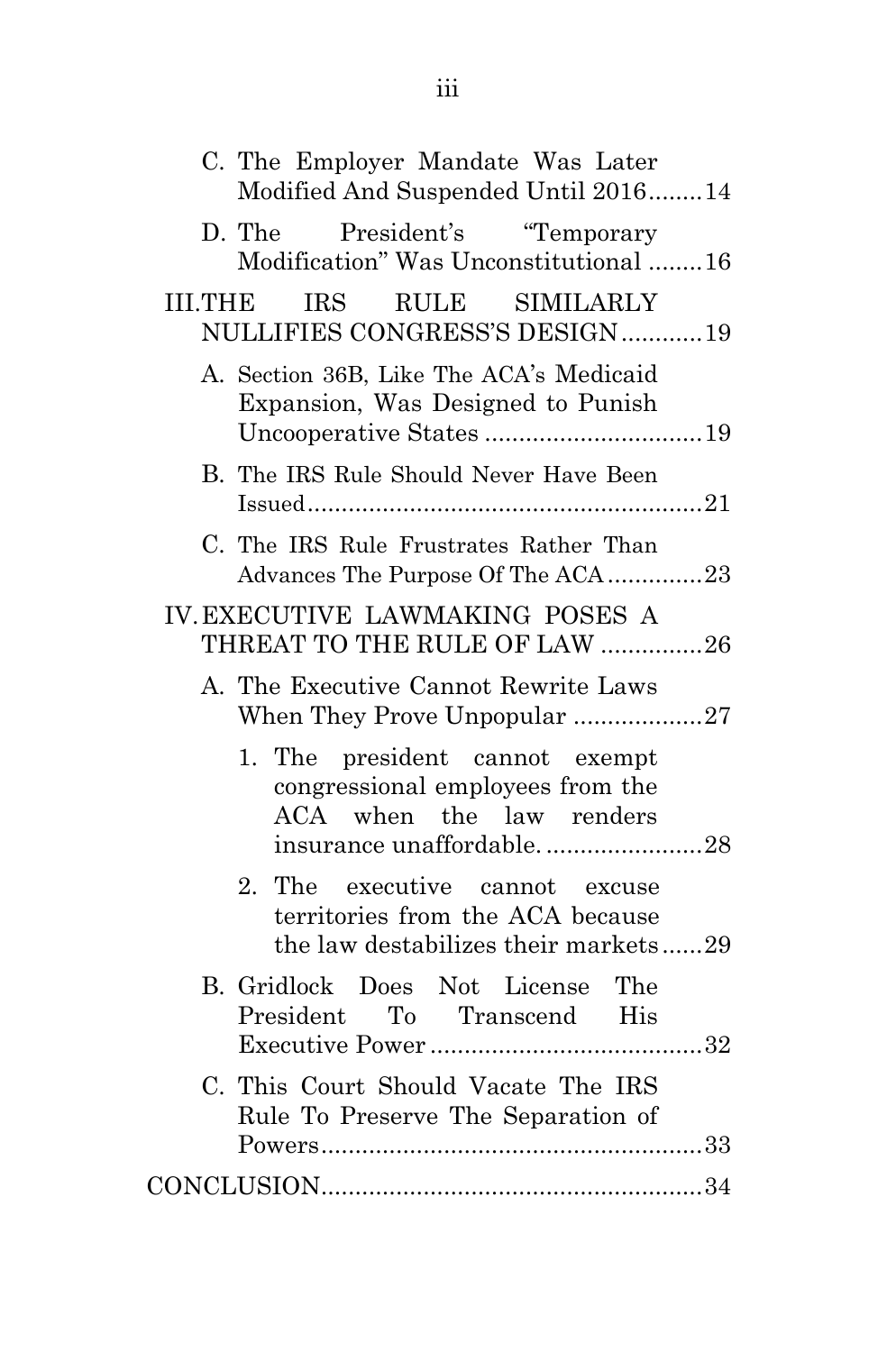# **TABLE OF AUTHORITIES**

# **Page(s)**

# **Cases**

| Bd. of Governors of the Fed. Reserve Sys. v.<br>Dimension Fin. Corp., |  |
|-----------------------------------------------------------------------|--|
|                                                                       |  |
| Chevron v. NRDC,                                                      |  |
| Clinton v. City of New York,                                          |  |
| Conn. Nat'l Bank v. Germain,                                          |  |
| FDA v. Brown & Williamson Tobacco Corp.,                              |  |
| Green v. Bock Laundry Mach. Co.,                                      |  |
| Halbig v. Burwell,<br>758 F.3d 390 (D.C. Cir. 2014)  24, 30, 31       |  |
| Johnson v. OPM,                                                       |  |
| Johnson v. OPM,                                                       |  |
| Judulang v. Holder,                                                   |  |
| King v. Sebelius,<br>997 F.Supp.2d 415 (E.D.Va. 2014)  21             |  |
| Mertens v. Hewitt Assocs.,                                            |  |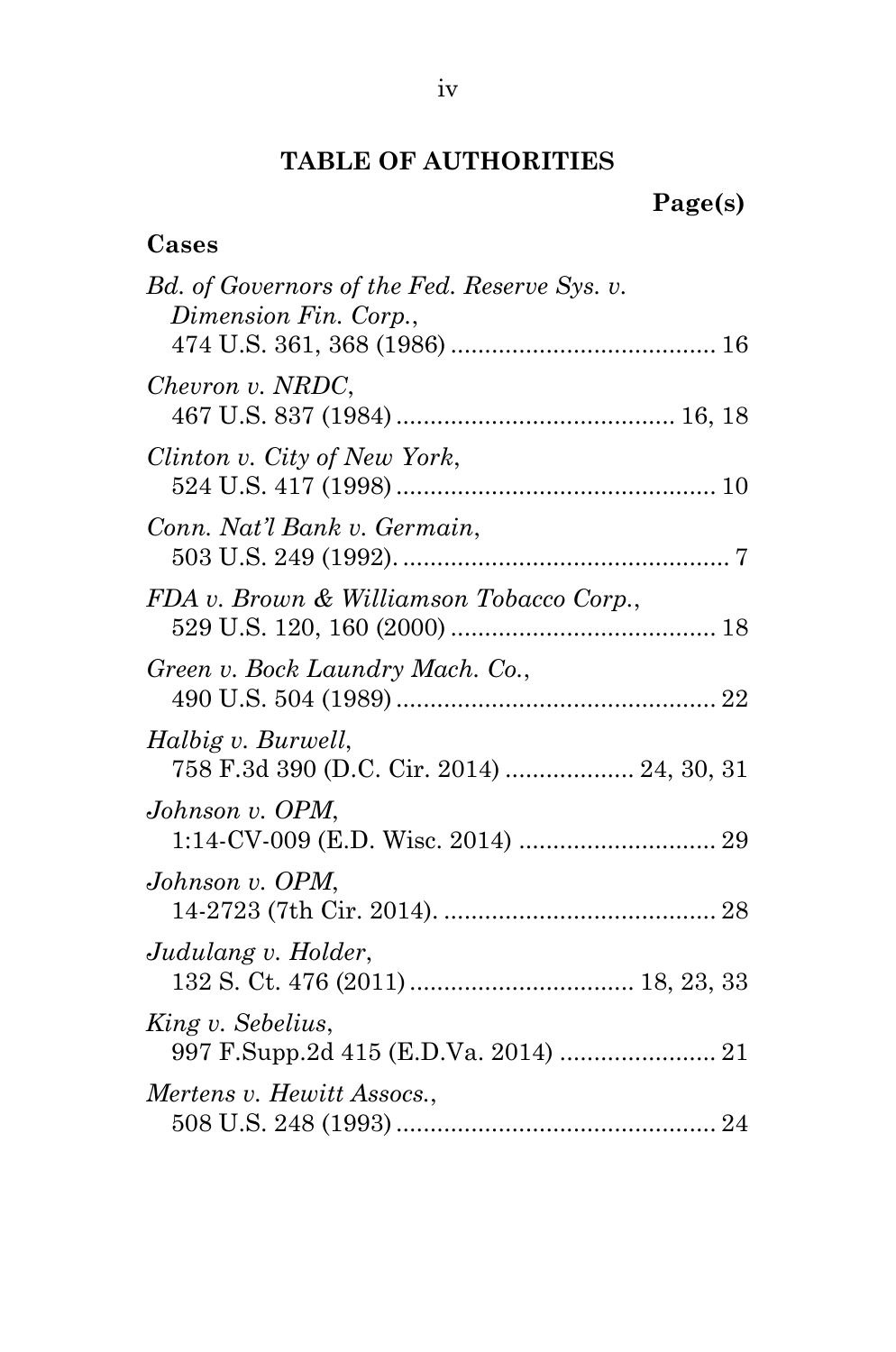| Michigan v. Bay Mills Indian Cmty.,      |  |
|------------------------------------------|--|
| Nat'l Fed'n of Indep. Bus. v. Sebelius,  |  |
| Nixon v. Mo. Mun. League,                |  |
| NLRB v. Noel Canning,                    |  |
| Republic of Argentina v. Weltover, Inc., |  |
| Rodriguez v. United States,              |  |
| West Virginia v. HHS,                    |  |
| United States v. Locke,                  |  |
| U.S. House of Reps. v. Burwell,          |  |
| Util. Air Reg. Group v. EPA,             |  |
| Whitman v. Am. Trucking Ass'ns,          |  |
| Youngstown Sheet & Tube Co. v. Sawyer,   |  |

# **Founding Documents**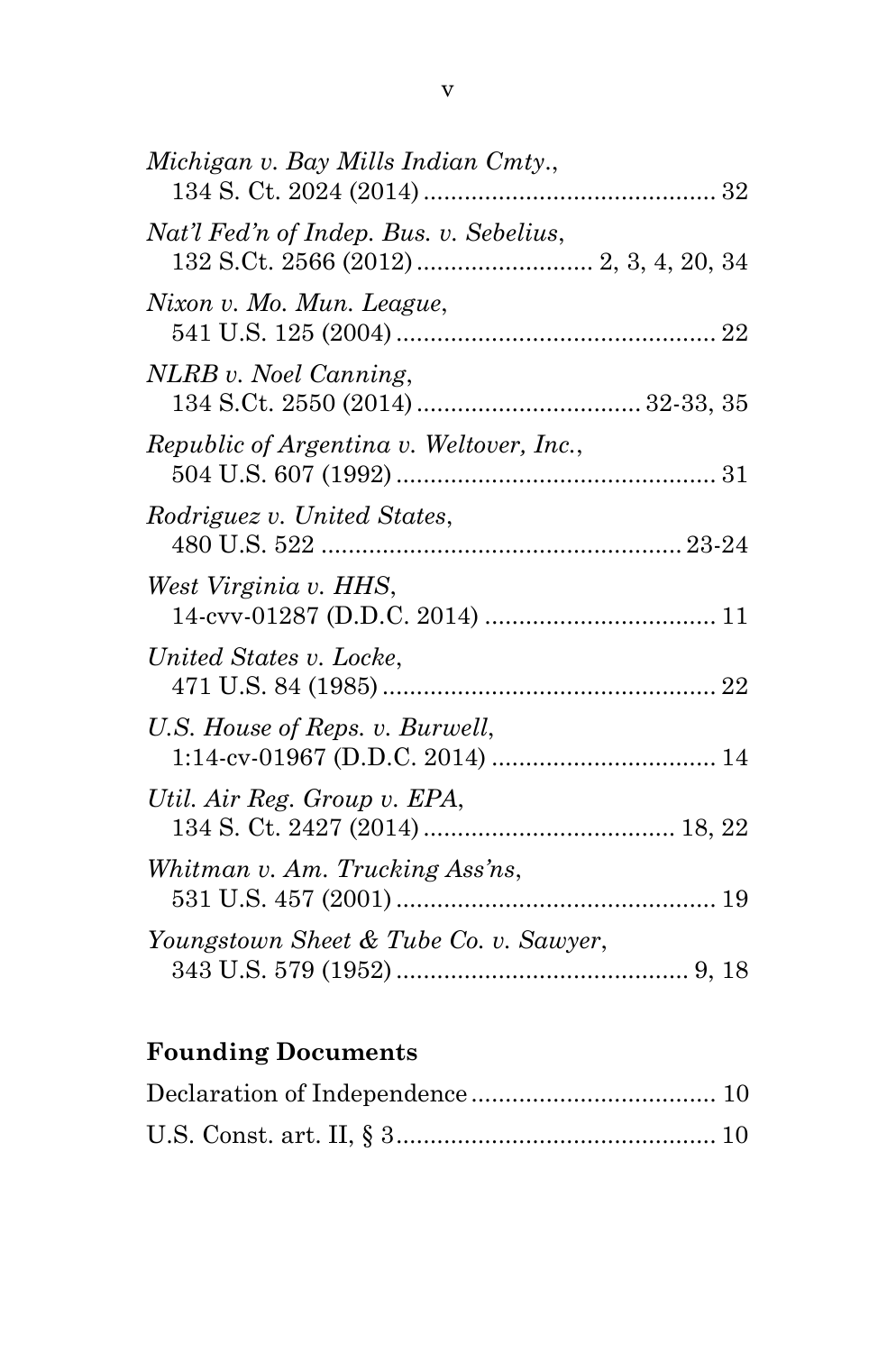# **Statutes, Rules, and Bills**

| 79 Fed. Reg. 8544, 8574 (Feb. 12, 2014)  15    |  |
|------------------------------------------------|--|
|                                                |  |
| Forty Hours is Full Time Act of 2013, S. 1188, |  |
| Save American Workers Act of 2014, H.R. 2575,  |  |

# **Briefs and Transcripts**

| Br. of Appellees, <i>King v. Burwell</i> , No. 14-1148,<br>2014 WL 1028988 (4th Cir. Mar. 18 2014) 20, 23 |  |
|-----------------------------------------------------------------------------------------------------------|--|
| Br. for Resps. on Severability, <i>NFIB</i> ,<br>2012 WL 273133, 132 S.Ct. 2566 10, 25                    |  |
| Tr. of Oral Arg., <i>HHS v. Florida</i> ,                                                                 |  |
| Tr. of Oral Arg., Sebelius v. Hobby Lobby,                                                                |  |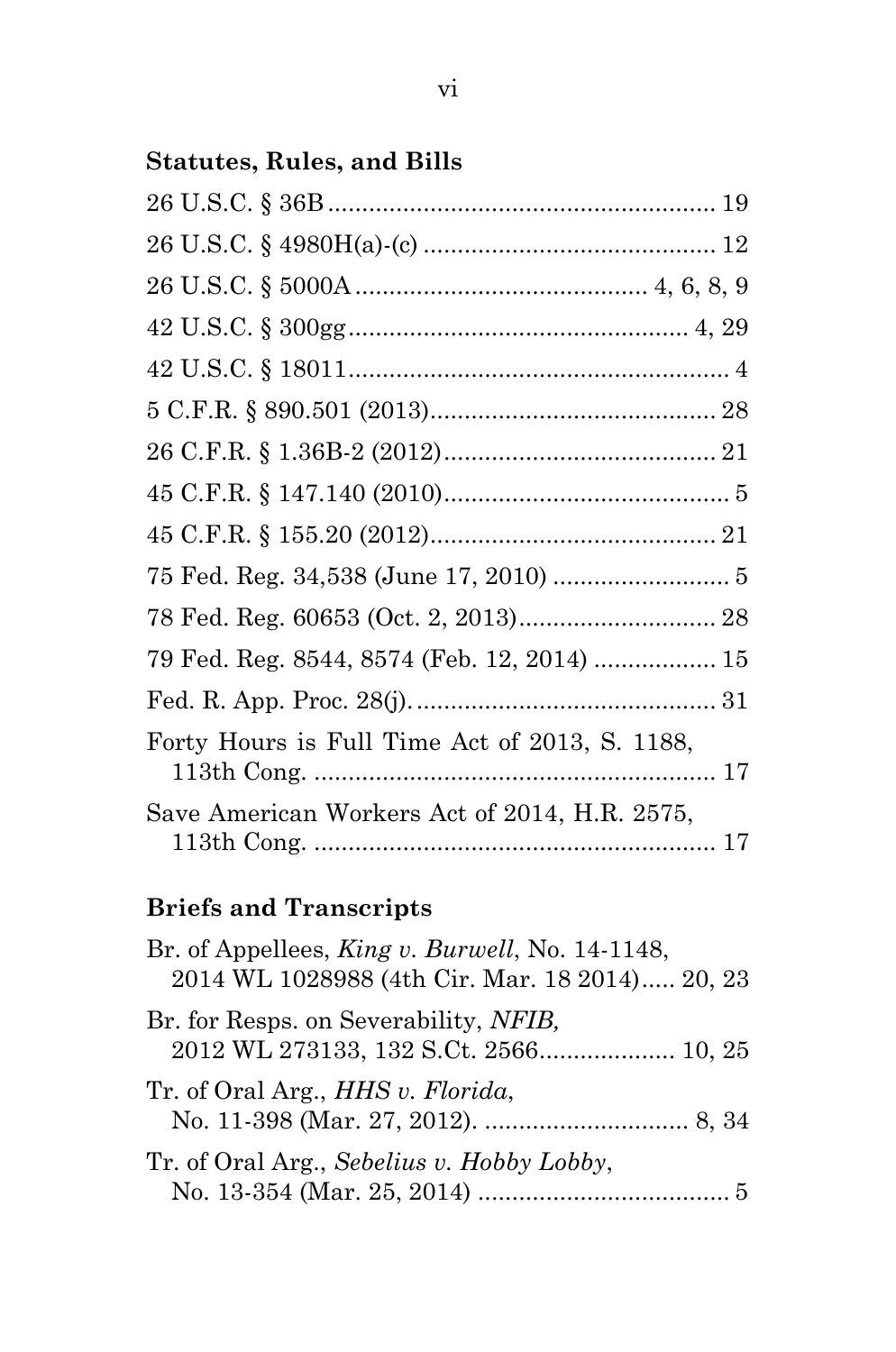# **Other Authorities**

| Americans' Approval of Healthcare Law Declines,<br>Gallup (Nov. 14, 2013), http://goo.gl/ojs74e 5                                                                                         |
|-------------------------------------------------------------------------------------------------------------------------------------------------------------------------------------------|
| Amy Goldstein & Juliet Eilperin, Challenges Have<br>Dogged Obama's Health Plan Since 2010, WASH.<br>POST, Nov. 2, 2013, http://goo.gl/PcKTDC 21                                           |
| Angie D. Holan, Lie of the Year: 'If You Like Your<br>Health Care Plan, You Can Keep It,' POLITIFACT                                                                                      |
| CMS Letter to N. Mariana Islands (Jul. 12, 2013),                                                                                                                                         |
| CMS Memo, "Options Available for Consumers with<br>Cancelled Policies" (Dec. 19, 2013),                                                                                                   |
| Devin Dwyer, ABC News, President Obama Shrugs<br>Off 'Obamacare' Critics: 'I Do Care' (Aug. 15,                                                                                           |
|                                                                                                                                                                                           |
| Ezra Klein, The Individual Mandate No Longer<br>Applies to People Whose Plans Were Canceled,<br>Wash. Post (Dec. 19, 2013) http://goo.gl/ZEeRJU 9                                         |
| Hearing Before the Subcomm. on Energy Policy,<br>Health Care, and Entitlements, Oversight of<br>IRS' Legal Basis for Expanding Obamacare's<br><i>Taxes and Subsidies</i> (Jul. 31, 2013), |
| Huma Kahn, Health Care Reform Would Entail<br>Major Changes for Americans, ABC News<br>(Oct. 22, 2009), http://goo.gl/VbZSOQ  18                                                          |
| Interview with President Obama, N.Y. Times (July<br>27, 2013), http://goo.gl/eCVnXY 13, 25-26, 32                                                                                         |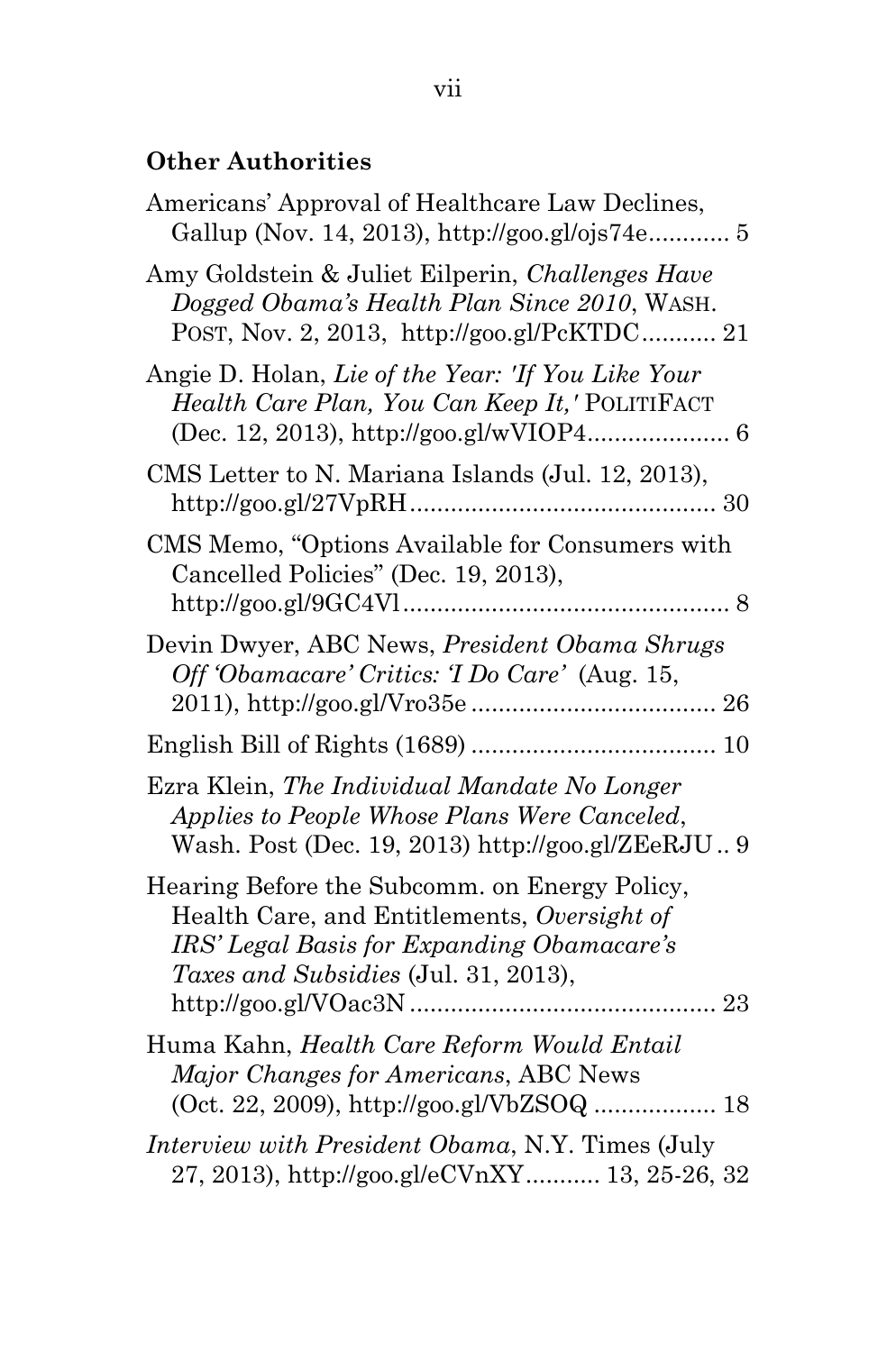| IRS Notice 2013-45, 2013-31 I.R.B. 116, at 3 (July 9,                                                                                                    |
|----------------------------------------------------------------------------------------------------------------------------------------------------------|
| Jack Goldsmith & John F. Manning, The President's<br>Completion Power, 115 Yale L.J. 2280 (2006) 27                                                      |
| John Bresnahan, Government Shutdown: John<br>Boehner's Private Fight for Hill Health Subsidies,<br>Politico (Oct. 1, 2013), http://goo.gl/Ecl2Ey 28      |
| John Bresnahan & Jake Sherman, President Obama<br>on Hill's Obamacare Mess: I'm on It," Politico                                                         |
| Jonathan Gruber at Noblis, at 32:00 (Jan. 18, 2012),<br>www.youtube.com/watch?v=GtnEmPXEpr0 20                                                           |
| Jonathan Gruber, Health Care Reform Is a "Three-<br>Legged Stool": The Costs of Partially Repealing the<br>Affordable Care Act, Ctr. for Am. Prog. (Aug. |
| Josh Blackman, Gridlock and Executive Power<br>(forthcoming 2015) (manuscript available at                                                               |
| Josh Blackman, Unprecedented: The Constitutional                                                                                                         |
| Justin Sink, White House Threatens Veto of Upton<br><i>Bill</i> , The Hill (Nov. 14, 2013),                                                              |
| Katharine Q. Seelye, Employer Mandate Becomes<br>Sticky Issue in Reconciling Bills, N.Y. Times<br>(Nov. 1, 2009), http://goo.gl/c22e9Z 17-18             |
| Letter from Gary Cohen, Dir., Ctr. for Consumer<br>Info. & Ins. Oversight, HHS, to State Ins.                                                            |
|                                                                                                                                                          |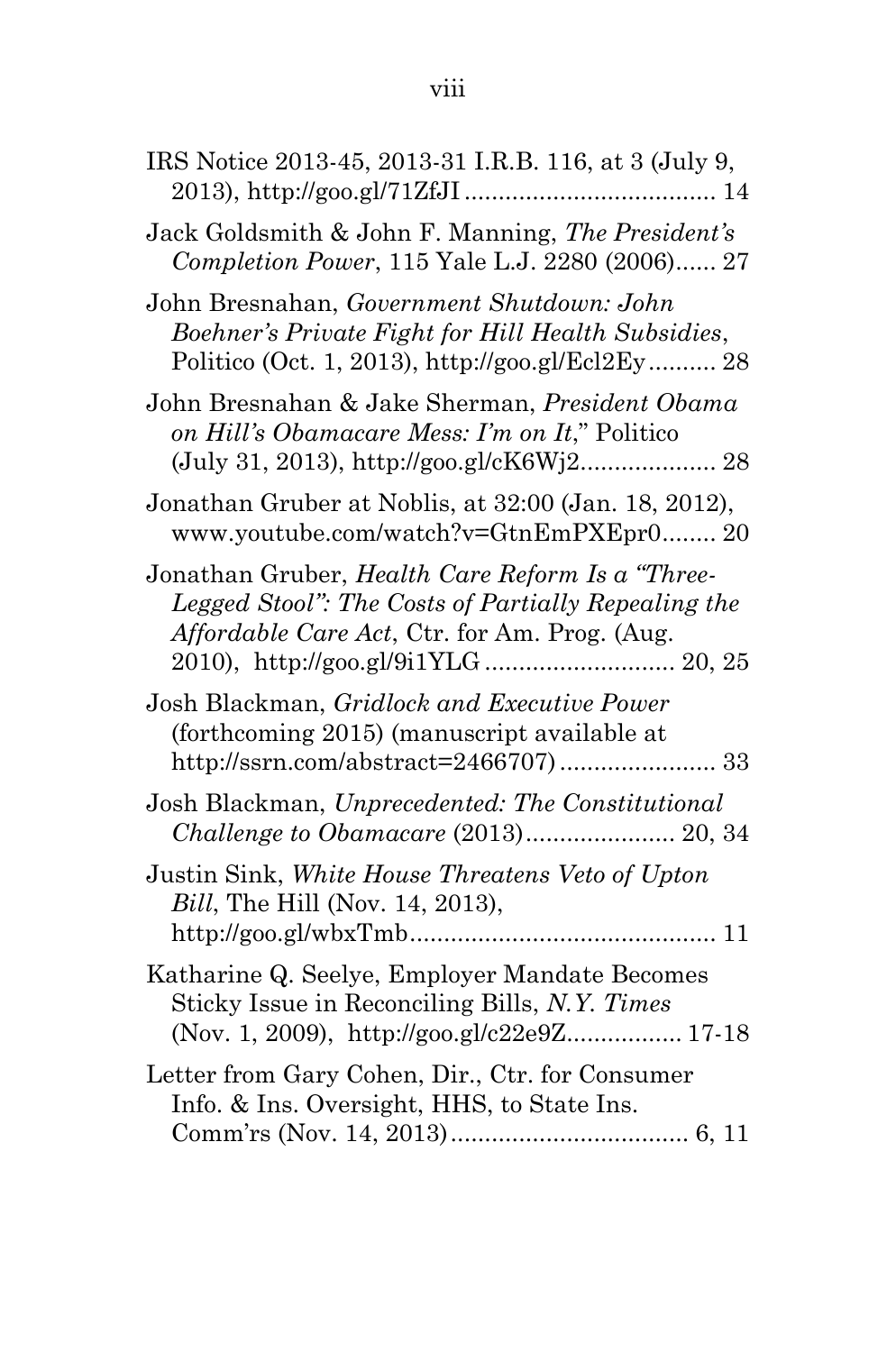| Letter from Secretary Sebelius to Senator Warner                                                                                                                                          |
|-------------------------------------------------------------------------------------------------------------------------------------------------------------------------------------------|
| Letter from Senator Warner et al., to Secretary<br>Sebelius (Dec. 19 2013), http://goo.gl/JZdbNE 7                                                                                        |
| Letter to U.S. Virgin Islands (Jul. 16, 2014),                                                                                                                                            |
| Lewis Carroll, Through the Looking-Glass<br>(Heritage ed. 1969)<br>33                                                                                                                     |
| Mark J. Mazur, Continuing to Implement the ACA<br>in a Careful, Thoughtful Manner, Treasury<br>Notes (July 2, 2013), http://goo.gl/WQKJ7C. 13, 14                                         |
| Nicholas Bagley, The Legality of Delaying Key<br>Elements of the ACA, New Eng. J. Med.                                                                                                    |
| Obama Admin. Knew Millions Could Not Keep Their<br>Health Insurance, NBC NEWS (Oct. 28, 2013),                                                                                            |
| Obama Issues 'Executive Orders By Another Name,'<br>USA Today (Dec. 17, 2014),                                                                                                            |
| OLC Memorandum, "The Department of Homeland<br>Security's Authority to Prioritize Removal of<br>Certain Aliens Unlawfully Present in the United<br>States and to Defer Removal of Others" |
| Policy Notifications and Current Status, by State,<br>Yahoo! News (Dec. 26, 2013),                                                                                                        |
| Remarks by the President at the Signing of Fair Pay<br>and Safe Workplace Executive Order                                                                                                 |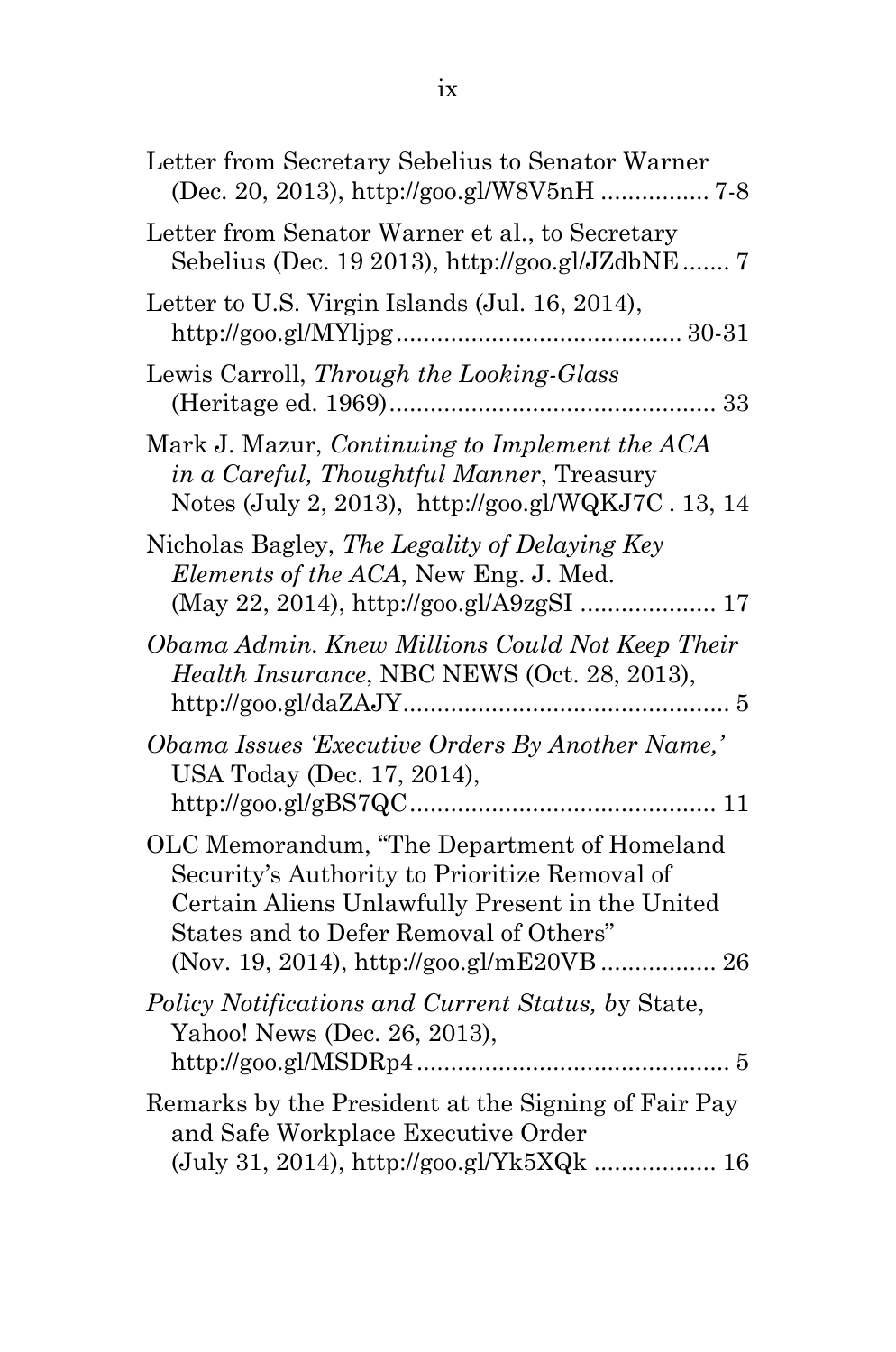| Remarks by the President in a Press Conference                                                                                                                                                |
|-----------------------------------------------------------------------------------------------------------------------------------------------------------------------------------------------|
| Robb Mandelbaum, The Emplyoer Mandate Has Been<br>Delayed. Will It Be Rewritten? N.Y. Times Blog<br>(Jul. 3, 2013), http://goo.gl/qEOZF7  13                                                  |
| Robert Pear, Obama Open to a Mandate on Health<br><i>Insurance</i> , N.Y. Times (Jun. 3, 2009),                                                                                               |
| H. Comm. on Oversight & Gov't Reform and Comm.<br>on Ways & Means, Administration Conducted<br><i>Inadequate Review of Key Issues Prior to</i><br>Expanding Health Law's Taxes and Subsidies, |
| Statement by the President on the Affordable Care                                                                                                                                             |
| <b>Statement of Administration Policy</b>                                                                                                                                                     |
|                                                                                                                                                                                               |
| <i>The Princess Bride</i> (20th Century Fox 1987) 24                                                                                                                                          |
| Treasury and IRS Issue Final Regulations<br><b>Implementing Employer Shared Responsibility</b><br>Under the Affordable Care Act for 2015                                                      |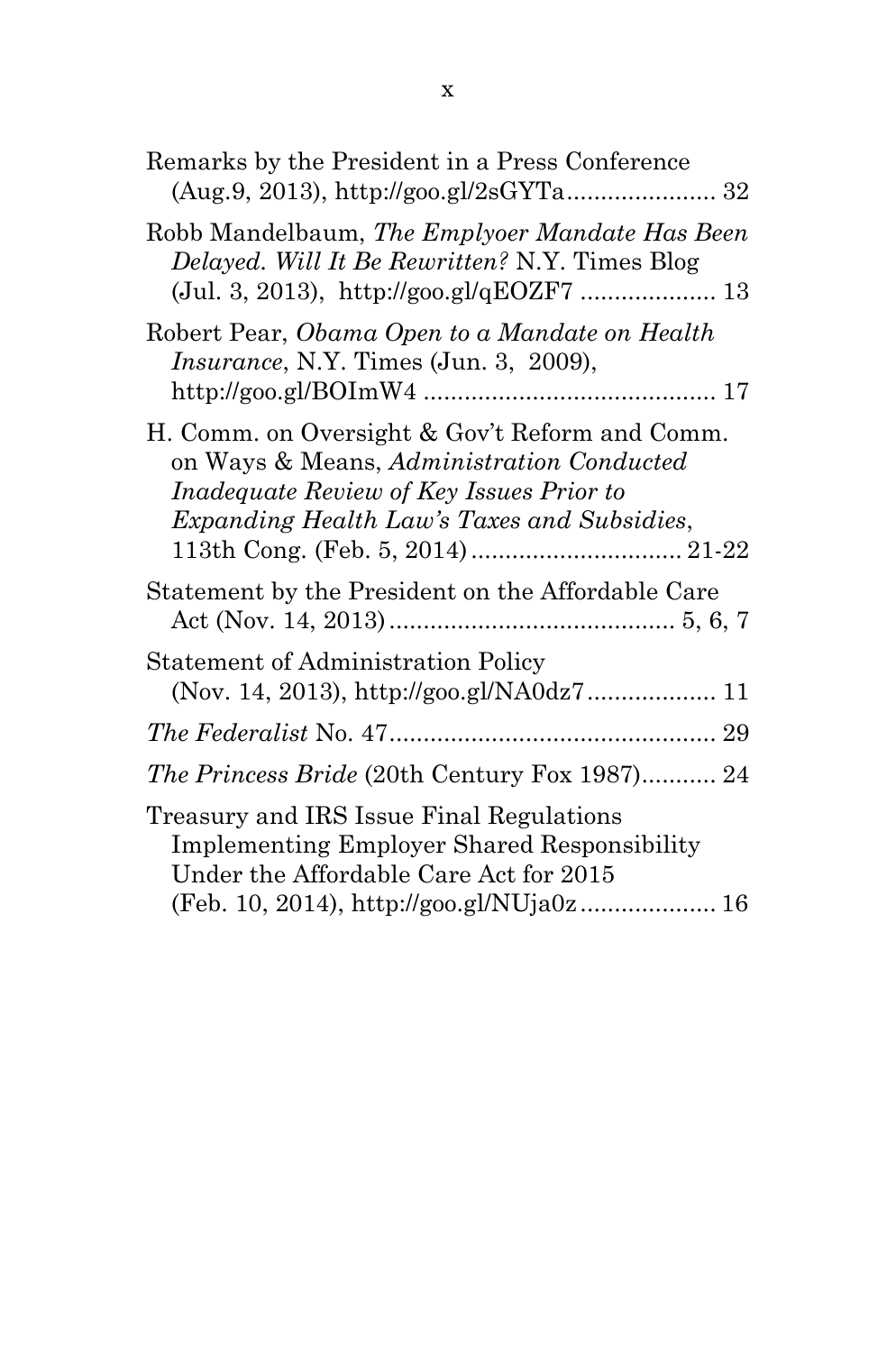#### **INTEREST OF** *AMICI CURIAE***<sup>1</sup>**

The Cato Institute was established in 1977 as a nonpartisan public policy research foundation dedicated to advancing individual liberty and free markets. Cato's Center for Constitutional Studies promotes the principles of limited constitutional government that are the foundation of liberty. Toward those ends, Cato publishes books and studies, conducts conferences, files briefs in the courts, and produces the *Cato Supreme Court Review*. Cato has been indefatigable in its opposition to laws and executive actions that go beyond constitutional authority, regardless of the underlying policy merits.

Josh Blackman is a constitutional law professor at the South Texas College of Law, Houston. Prof. Blackman is an expert on the Affordable Care Act, having written several law review articles about the law, along with the critically acclaimed book, *Unprecedented: The Constitutional Challenge to Obamacare* (2013).

*Amici* submit this brief to alert the Court to the administrative and separation-of-powers violations attending the ACA's implementation. The rule of law will be weakened if the government's interpretation of the statutory provisions at issue here prevails.

<sup>1</sup> Rule 37 statements: All parties were timely notified and have consented to the filing of this brief. Counsel affirms that no counsel for any party authored this brief in whole or in part and that no person or entity other than *amici* made a monetary contribution to its preparation or submission.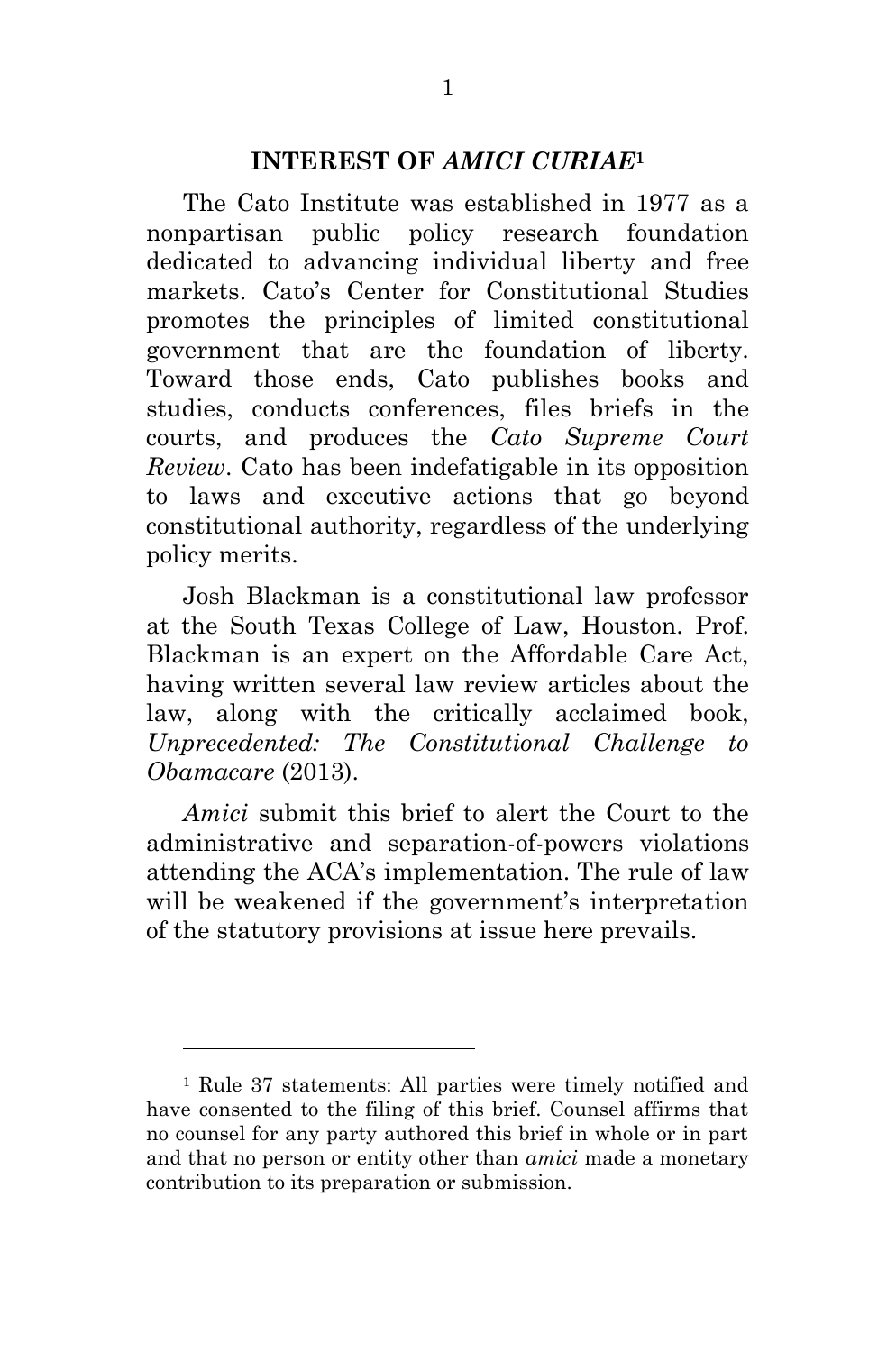#### **SUMMARY OF THE ARGUMENT**

This case is about much more than statutory interpretation and *Chevron* deference. It is about the separation of powers and the rule of law. The Patient Protection and Affordable Care Act (ACA) is the most wide-ranging law of our young century. Through the ACA, Congress sought to transform the way Americans access health insurance. In many places, Congress gave the executive branch broad latitude to decide how best to implement the law. For the law's most important parts, however—the "three-legged stool" of coverage rules, mandates, and subsidies— Congress spoke precisely, providing specific dates, formulas, and directions for implementation.

First, an individual mandate was imposed to penalize certain people who do not maintain "minimum essential coverage" after January 1, 2014. Second, an employer mandate was designed to penalize certain employers who do not offer such comprehensive insurance to their employees after that date. Both mandates were structured to offset the cost of the "minimum essential coverage" for virtually all Americans. *Nat'l Fed'n of Indep. Bus. v. Sebelius*, 132 S.Ct. 2566, 2585 (2012) ("*NFIB*") ("This allows insurers to subsidize the costs of covering the unhealthy individuals the reforms require them to accept."). Finally, and most relevant here, an elaborate schedule of subsidies was appropriated for states choosing to create exchanges—Congress could not command states to establish them—to assist those who lack employer-sponsored insurance. Again, the subsidies were designed to offset the cost of providing "minimum essential coverage" for millions.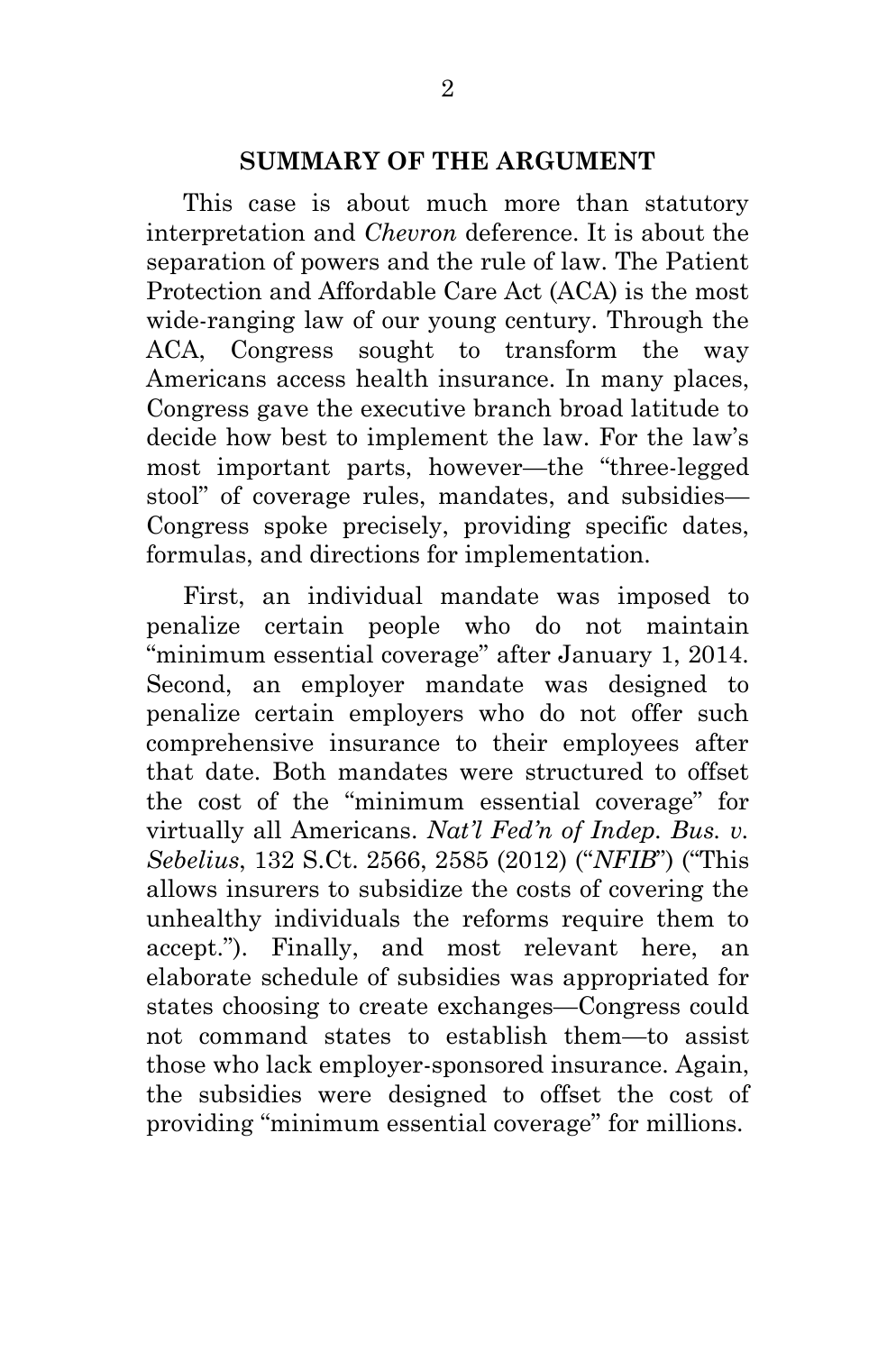In what has become a troubling pattern of abuse, the executive branch has modified, delayed, and suspended these three pillars of the ACA. None of these provisions have gone into effect as Congress designed because they conflicted with the president's policy preferences. Through a series of memoranda, regulations, *and even blog posts*, executive officials have disregarded statutory text, ignored legislative history, and remade the law on their own terms.

Executive lawmaking—which has alas become commonplace—poses a severe threat to the separation-of-powers principles that undergird the Constitution and ultimately the rule of law itself. Accordingly, this Court should vacate the IRS rule that provides subsidies in states that did not establish exchanges. This rule violates Congress's limitation of such subsidies to insurance bought through exchanges "established by the State."

#### **ARGUMENT**

### **I. THE INDIVIDUAL MANDATE AND ITS ACCOMPANYING PENALTY WERE UNCONSTITUTIONALLY MODIFIED, DELAYED, AND SUSPENDED**

The president has not allowed the individual mandate and its accompanying penalty to go into effect as Congress designed. <sup>2</sup> Through a series of

l

<sup>2</sup> This Court, through the application of a constitutional "saving construction," treated the law's mandate and penalty as a single provision, deemed a "tax." *NFIB*, 132 S.Ct. at 2593-94 ("The Government asks us to interpret the mandate as imposing a tax, if it would otherwise violate the Constitution. Granting the Act the full measure of deference owed to federal statutes, it can be so read."). For statutory-interpretation purposes, however, the Court construed the law as a mandate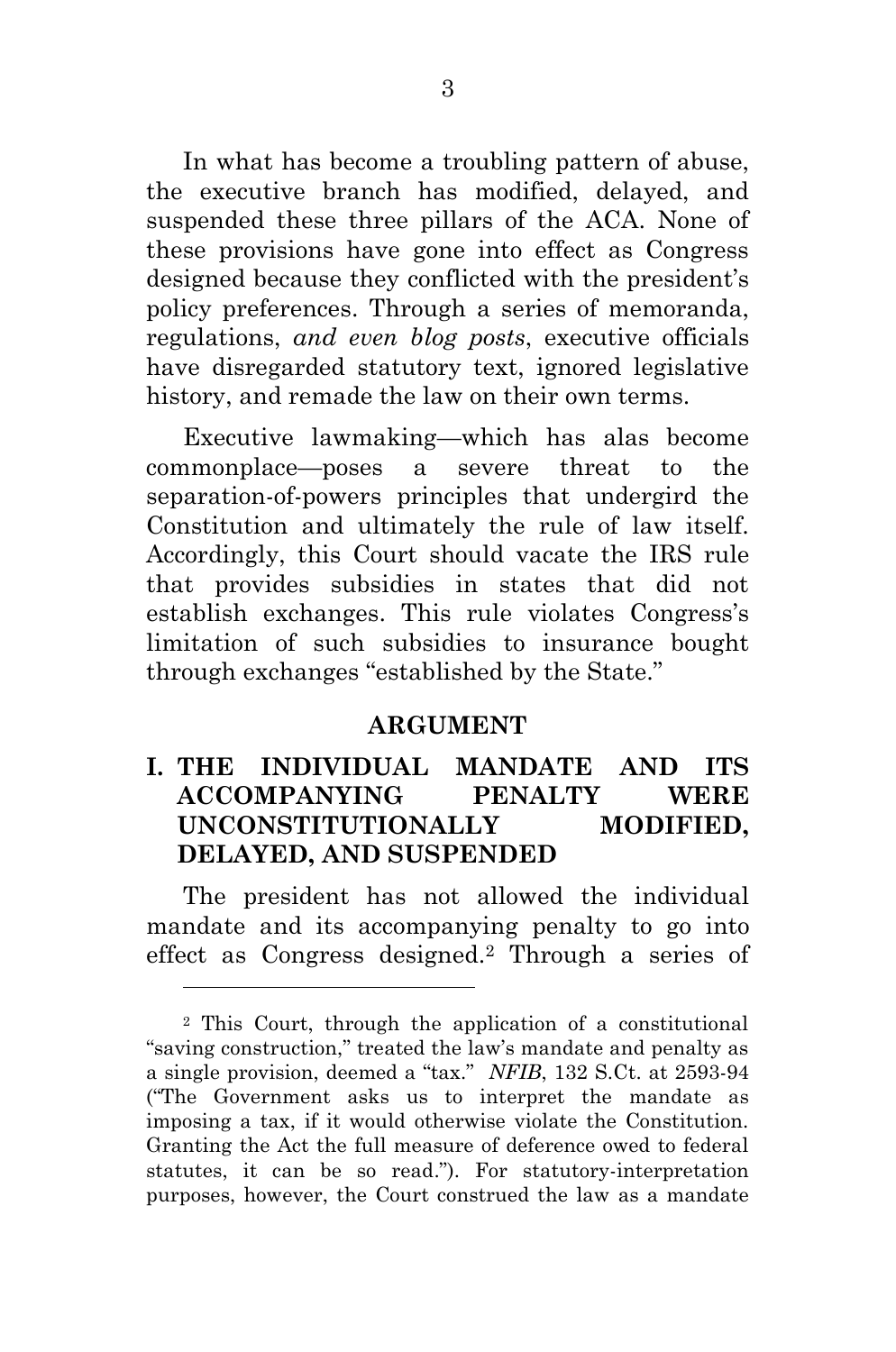memoranda, letters, and regulations, the executive branch delayed the "minimum essential coverage" provision for two years, suspended the requirement that millions maintain qualifying insurance, and exempted people from the mandate and penalty. These actions frustrate the intricate framework designed by Congress to expand access to comprehensive health insurance starting in 2014.

### **A. Health Insurance That Does Not Provide "Minimum Essential Coverage" Is Non-Compliant Under The ACA**

The Affordable Care Act's individual mandate, designed by "the Nation's elected leaders," was carefully crafted to avoid an "adverse-selection death spiral in the health insurance market." *NFIB*, 132 S.Ct. at 2577; *id.* at 2626 (Ginsburg, J., concurring in part). Congress determined that the "requirement to maintain minimum essential coverage" would go into effect on January 1, 2014, to ensure that *all* plans provided "minimum essential coverage." 26 U.S.C. § 5000A(a). Consumers who failed to purchase qualifying plans would be subject to the ACA's penalty. 42 U.S.C. §§ 300gg–300gg-6, 300gg-8, 18011, 18011(1). A necessary consequence of Congress's decision to oblige "minimum essential coverage" was that non-compliant plans would have to be cancelled.

l

enforced by a penalty. *Id.* at 2584 ("The Affordable Care Act does not require that the penalty for failing to comply with the individual mandate be treated as a tax for purposes of the Anti– Injunction Act."). As this case is one of statutory interpretation, *amici* will refer to the ACA's "requirement to maintain essential coverage" as a mandate and its enforcement mechanism as a "penalty" (as Congress did,  $26$  U.S.C.  $\S$  5000A(b)(1)).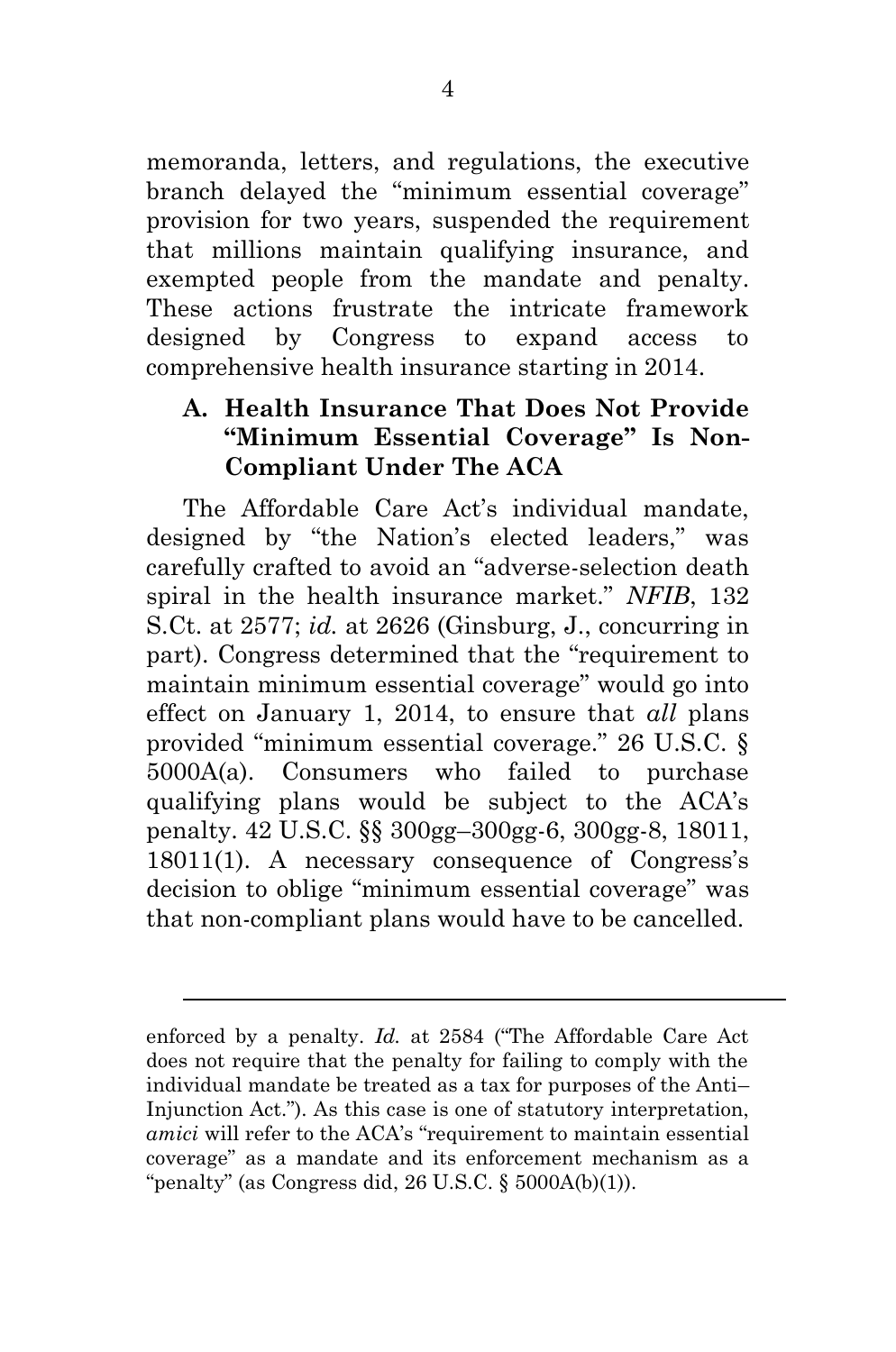Months after the law was enacted, the Department of Health and Human Services (HHS) forecasted that "the percentage of individual market policies losing grandfather status in a given year [would exceed] the 40 percent to 67 percent range." 75 Fed. Reg. 34,538, 34,553 (June 17, 2010). Media reports revealed that the White House knew that "50 to 75 percent of the 14 million consumers who buy their insurance individually" would receive cancellation notices. *Obama Admin. Knew Millions Could Not Keep Their Health Insurance*, NBC News (Oct. 28, 2013), http://goo.gl/daZAJY. Indeed, regulations were issued to make it even harder for some plans to maintain grandfather status. *See* 45 C.F.R. § 147.140(g) (2010).

As the solicitor general explained to this Court last term, the number of policies that will remain grandfathered is "very, very low." Tr. of Oral Arg. at 59-60, *Sebelius v. Hobby Lobby*, No. 13-354 (Mar. 25, 2014), 134 S. Ct. 2751. In the fall of 2013, as forecast, millions of Americans received cancellation notices. *Policy Notifications and Current Status, By State*, Yahoo! News (Dec. 26, 2013), http://goo.gl/MSDRp4. This development devastated the law's popularity. *Americans' Approval of Healthcare Law Declines*, Gallup (Nov. 14, 2013), http://goo.gl/ojs74e.

### **B. The "Administrative Fix" Waived The Individual Mandate/Penalty For Millions**

The cancellation crisis came to a head on November 14, 2013, when President Obama announced what came to be known as the "administrative fix." Statement by the President on the Affordable Care Act (Nov. 14, 2013), http://goo.gl/6c3utS ("Press Conf. Statement"). At a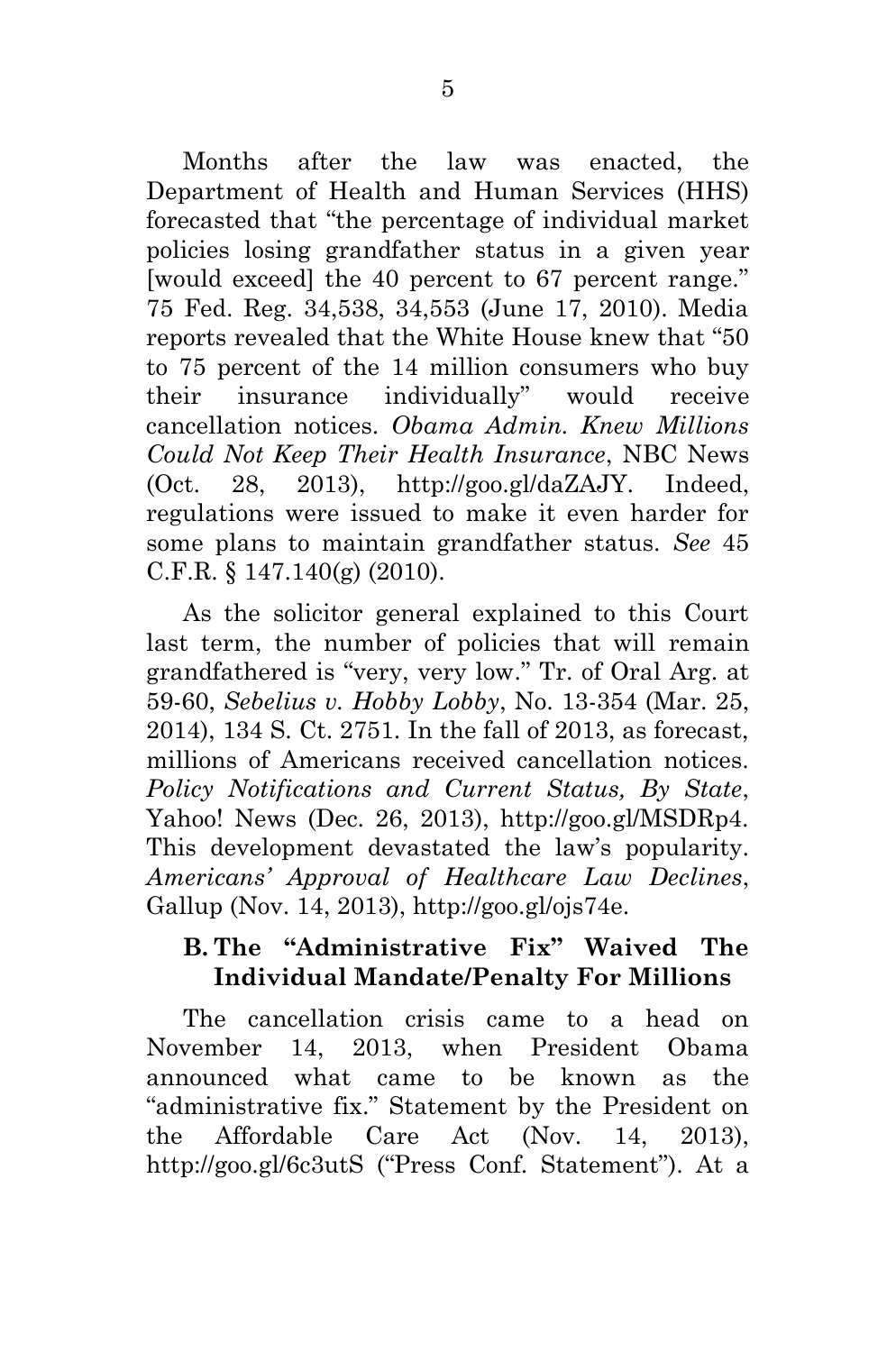press conference, the president recognized the difficulties posed by the cancelled policies: "I completely get how upsetting this can be for a lot of Americans, particularly after assurances they heard from me that if they had a plan that they liked, they could keep it."<sup>3</sup> *Id.* In response, the president "offer[ed] an idea that will help." However, it was far more than a mere "idea." The presidential proclamation would "extend" the ACA's "grandfather clause" to "people whose plans have changed since the law took effect." *Id.* The decree permitted "insurers [to] extend current plans that would otherwise be canceled into 2014, and [allowed] Americans whose plans have been cancelled [to] choose to re-enroll in the same kind of plan." *Id.*

Shortly after that press conference, the administration memorialized the new policy in a letter, stating that non-compliant health plans "will not be considered to be out of compliance" in certain circumstances. Letter from Gary Cohen, Dir., Ctr. for Consumer Info. & Ins. Oversight, HHS, to State Ins. Comm'rs (Nov. 14, 2013) ("Cohen Letter"). In other words, the very plans that the law rendered invalid because they did not provide "minimum essential coverage" would now be deemed valid. Under the ACA, those who are not "covered under minimum essential coverage" "*shall* for each month beginning after 2013" pay a "penalty." 26 USC  $\S$  5000A(a)-(b) (emphasis added). But the "administrative fix" waived the "minimum essential coverage" rule for

<sup>3</sup> Politifact selected this assurance as 2013's "Lie of the Year." Angie D. Holan, *Lie of the Year: 'If You Like Your Health Care Plan, You Can Keep It,'* PolitiFact (Dec. 12, 2013), http://goo.gl/wVIOP4.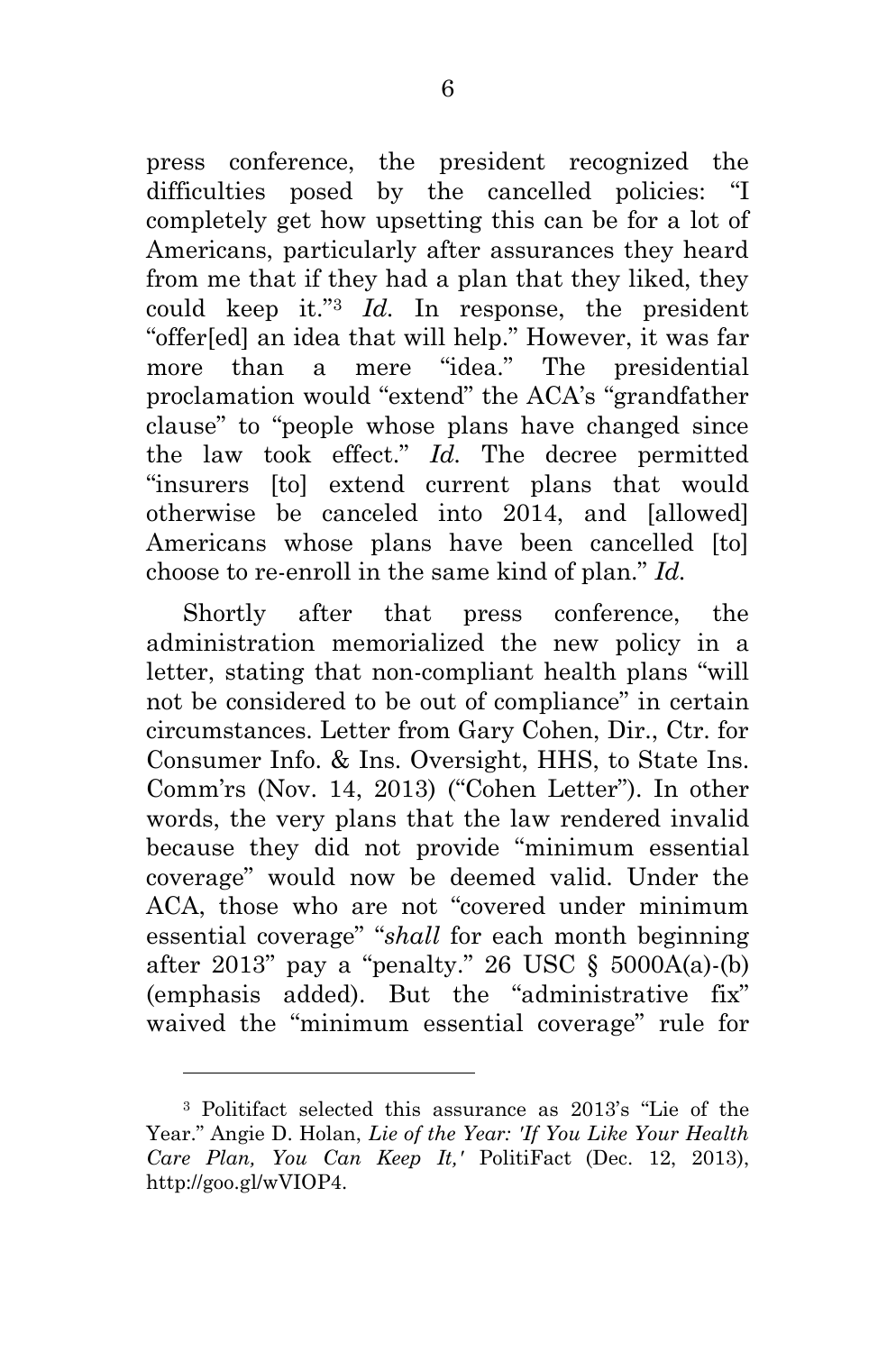millions; people who renewed non-grandfathered plans were exempted from the mandate and penalty.

President Obama explained that "what we want to do is to be able to say to folks" whose policies were cancelled is that "the Affordable Care Act is not going to be the reason why insurers have to cancel your plan." Press Conf. Statement. That motivation for executive action may or may not be admirable, but it distorts reality. Congress "says in a statute what it means and means in a statute what it says." *Conn. Nat'l Bank v. Germain*, 503 U.S. 249, 254 (1992). It is *precisely* the ACA's requirements that caused plans to be cancelled; the administrative fix did nothing—could do nothing—to change the law that Congress passed. It only suspended the consequences of Congress's decision to guarantee "minimum essential coverage" for all.

#### **C. HHS Offered Exemptions to the Mandate/ Penalty Inconsistent with Statutory Text**

As broad as the administrative fix was, it did not help those who were unable to buy a new policy after their old policy was cancelled. Consequently, six senators wrote to the HHS Secretary, seeking "explicit clarity" on whether those who had cancelled plans, but could not buy new policies, would be exempted from the mandate and penalty. Letter from Senator Warner et al. to Secretary Sebelius (Dec. 19, 2013), http://goo.gl/JZdbNE. The next day, the secretary acknowledged that "too many [consumers] have found [that] their policies bec[a]me unaffordable." Letter from Secretary Sebelius to Senator Warner (Dec. 20, 2013). http://goo.gl/W8V5nH. This is especially true in the states that disregarded the "administrative fix" and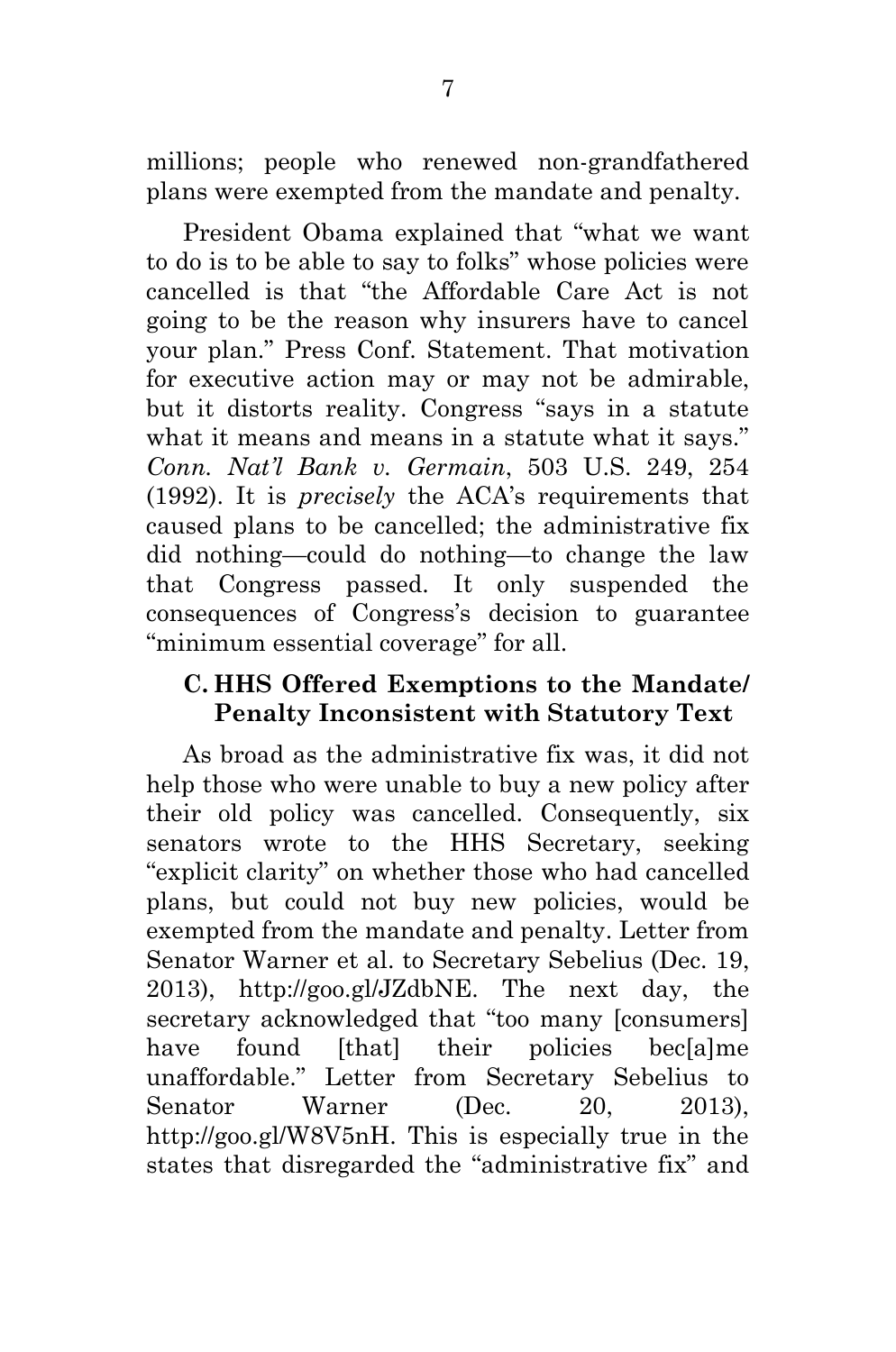did not permit insurers to offer non-compliant (and cheaper) plans. *Id.* Secretary Sebelius offered another "clarification" that "those with canceled plans who might be having difficulty paying for a" compliant plan should "qualify for this temporary hardship exemption," thereby exempting then "from the individual responsibility requirement." *Id.*

In a memorandum issued the same day, HHS explained that anyone whose policy "will not be renewed," or whose new plan is "more expensive than" the cancelled plan, "will be eligible for a hardship exemption." CMS Memorandum, "Options Available for Consumers with Cancelled Policies," (Dec. 19, 2013), http://goo.gl/9GC4Vl. These consumers were, in effect, excused from the individual mandate/penalty. But these weren't the types of exemptions Congress wrote into the ACA.

Congress created several categories of people who would be exempted from the ACA's mandate/penalty: "individuals who cannot afford coverage," "taxpayers with incomes below filing threshold," "member[s] of Indian tribes," and anyone who "suffered a hardship with respect to the capability to obtain coverage under a qualified plan." 26 USC §  $5000A(e)(1)-(5).4$ Congress set a strict threshold for exemptions from the penalty due to inability to pay: those for whom the annual cost of coverage exceeds eight percent of

l

<sup>4</sup> The solicitor general cited these exemptions at oral argument to demonstrate that Congress did not intend to impose a "requirement" to purchase health insurance "which is entirely stand-alone" from the payment of the penalty. Tr. of Oral Arg. at 45-46, *HHS v. Florida*, No. 11-398 (Mar. 27, 2012), *decided sub nom NFIB v. Sebelius*, 132 S. Ct. 2566. This Court rejected that argument. *NFIB*, 132 S. Ct. at 2584.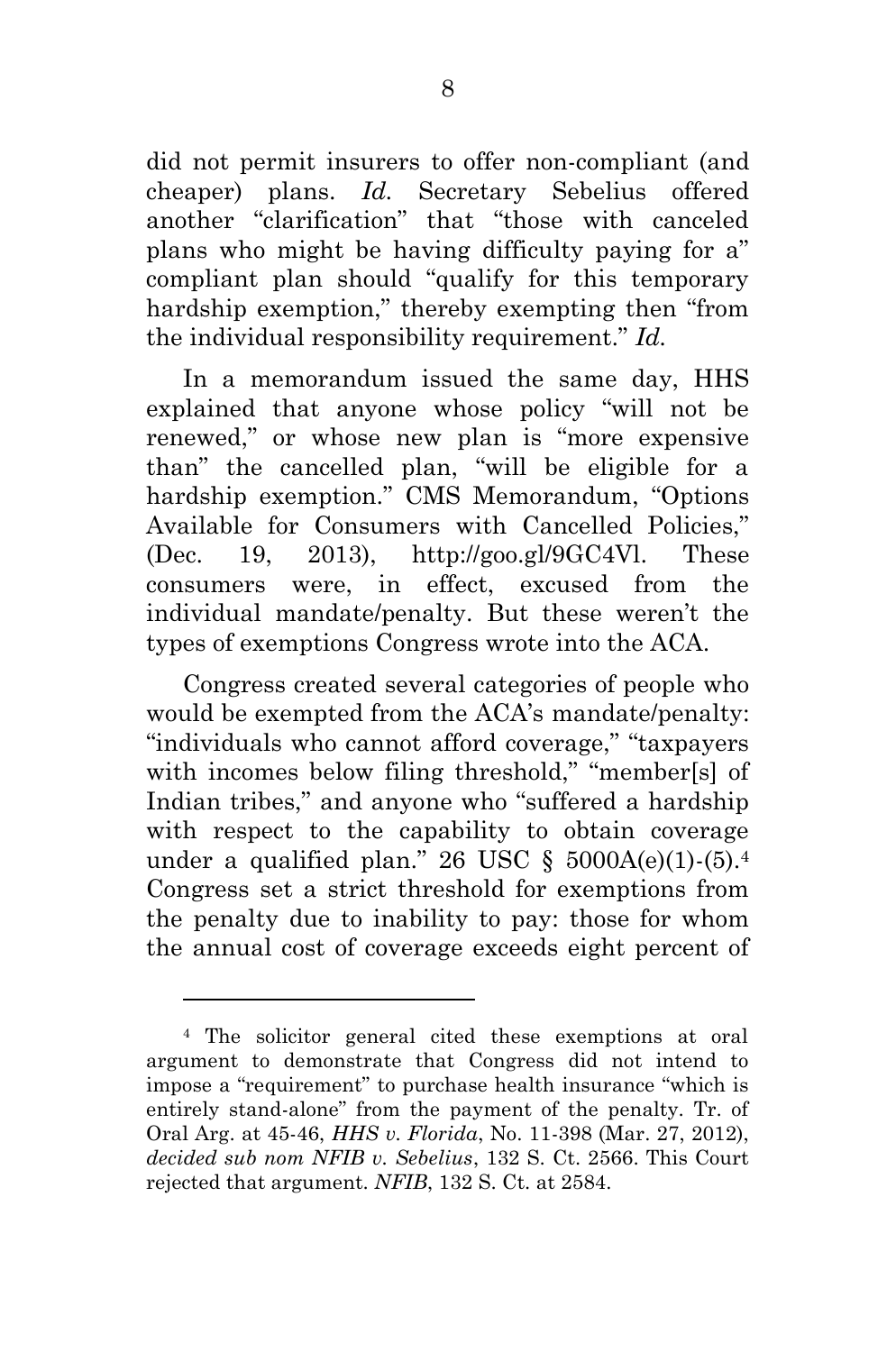household income. 26 U.S.C.  $\S$  5000A(e)(1)(A). The secretary's blanket policy of exempting *anyone* whose insurance was more expensive then before, irrespective of annual income, is impossible to reconcile with the congressional scheme. This hardship "exemption" swallows the rule. "For these people, in other words, Obamacare itself is the hardship." Ezra Klein, *The Individual Mandate No Longer Applies to People Whose Plans Were Canceled*, Wash. Post (Dec. 19, 2013), http://goo.gl/ZEeRJU. Through this administrative-law shell game, the executive swept away Congress's exemption design.

Once again faced with a statute that yielded politically unpopular results, the administration suspended the enforcement of the mandate/penalty for millions, waived "minimum essential coverage" requirements in 2014, and expanded the scope of hardship exemptions in a manner entirely inconsistent with Congress's design. This decision created not just a legal conundrum, but a breach of the separation of powers. "It is quite impossible, however, when Congress did specifically address itself to a problem . . . to find secreted in the interstices of legislation the very grant of power which Congress consciously withheld. *Youngstown Sheet & Tube Co. v. Sawyer*, 343 U.S. 579, 603 (1952) (Frankfurter, J.). The government's decision to modify the mandate, where "authority [is] so explicitly withheld is not merely to disregard in a particular instance the clear will of Congress. It is to disrespect the whole legislative process and the constitutional division of authority between President and Congress." *Id.* Unilaterally refusing to enforce the ACA's "minimum essential coverage" requirement and accompanying penalty—the very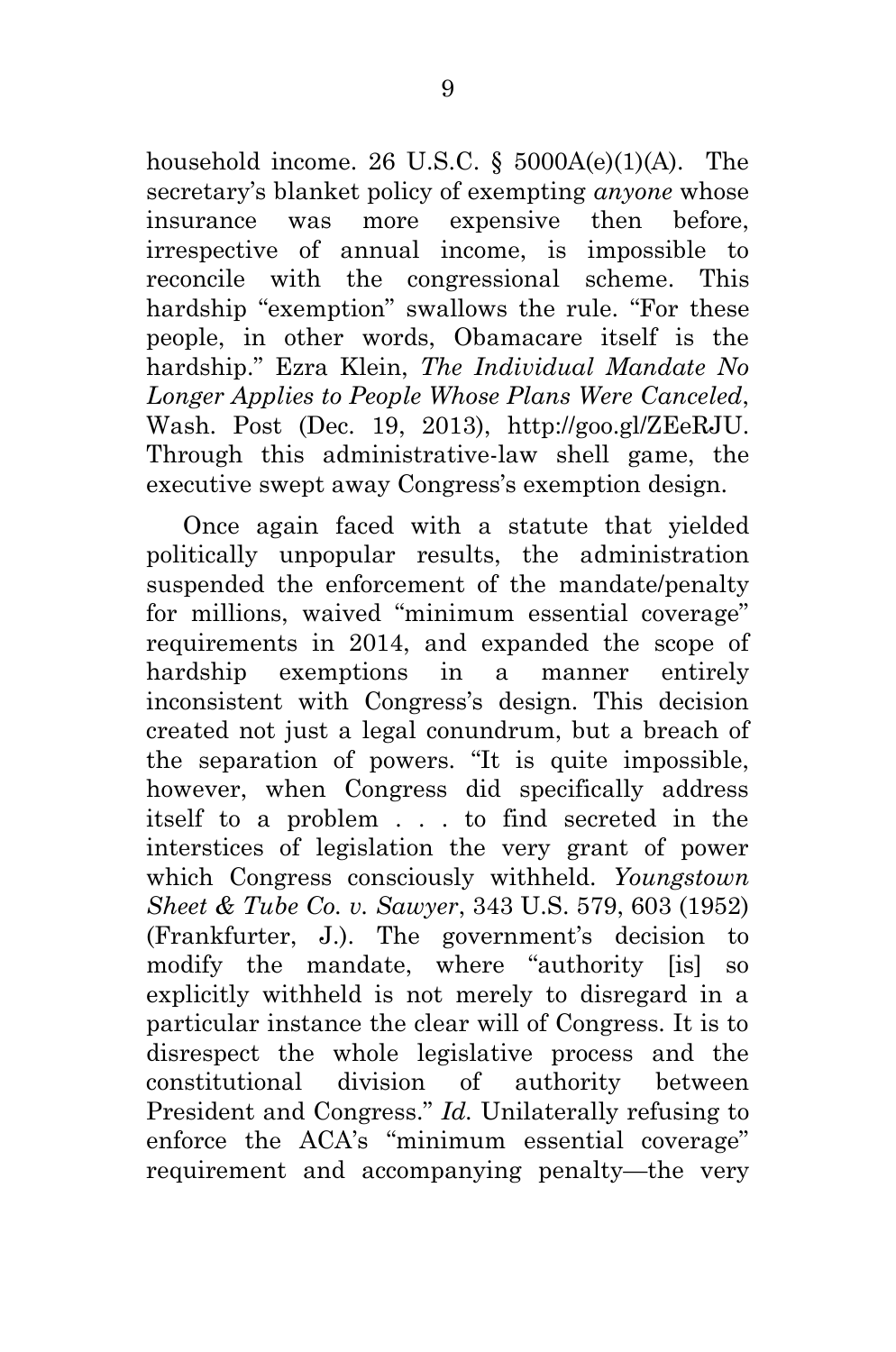provisions the government told the Court in *NFIB*  could not be severed5—tramples the rule of law.

Suspension of laws through broad transitional relief, blanket enforcement waivers under the guise of prosecutorial discretion, and regulations without statutory basis are all species of executive lawmaking that violate the separation of powers. As the Framers' progenitors recognized over three centuries ago, "the pretended power of suspending of laws, or the execution of laws, by regal authority, without consent of parliament, is illegal." English Bill of Rights (1689). This fear of the executive unilaterally suspending the law inspired key provisions of our foundational documents. Decl. of Indep. ("For suspending our own legislatures, and declaring themselves invested with power to legislate for us in all cases whatsoever"); U.S. Const. art II, § 3 ("[The president] shall take Care that the Laws be faithfully executed"). In our system, "[t]here is no provision in the Constitution that authorizes the president to enact, to amend, or to repeal statutes." *Clinton v. City of New York*, 524 U.S. 417, 438 (1998).

If a law is unworkable or unpopular, the sole remedy is for Congress to change it. Alas, just as President Obama simply decreed the "administrative fix," he threatened to veto the Keep Your Health Plan Act of 2013, H.R. 3350, 113th Cong. (2013). This two-paragraph bill would have grandfathered all

<sup>5</sup> As the government explained to this Court, it was "evident that Congress would not have intended the guaranteed-issue and community-rating provisions to take effect in 2014 if the minimum coverage provision were held unconstitutional, and those provisions accordingly are inseverable from it." Br. for Resps. on Severability at 44, *NFIB,* 132 S.Ct. 2566.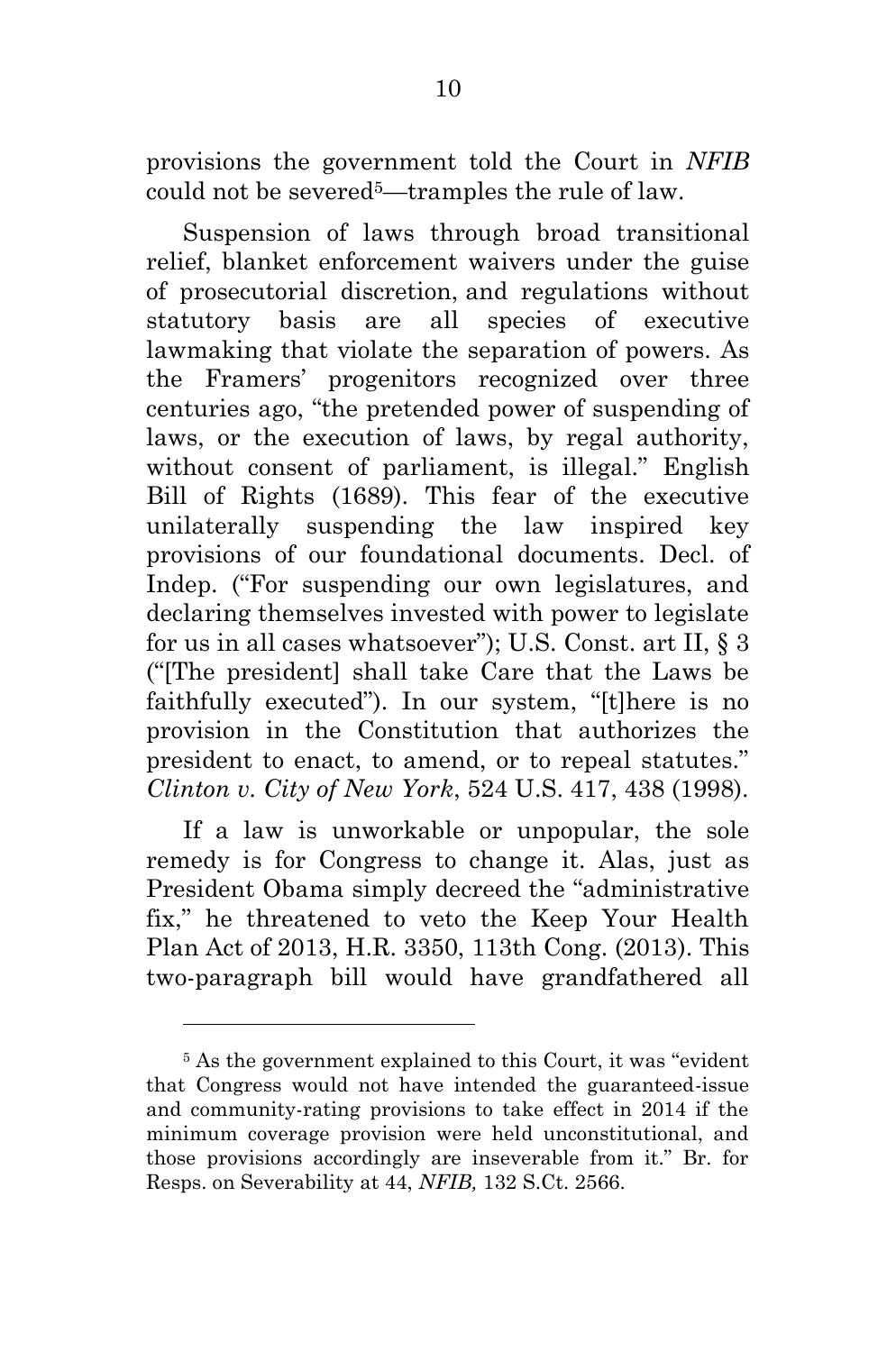plans in existence through 2014. Justin Sink, *White House Threatens Veto of Upton Bill*, The Hill (Nov. 14, 2013), http://goo.gl/wbxTmb. In effect, Congress sought to achieve the relief of the "administrative fix" through the proper constitutional channel: a law, not an executive action. <sup>6</sup> Yet the president threatened to veto it, claiming it would "sabotage" the ACA. Statement of Administration Policy (Nov. 14, 2013), http://goo.gl/NA0dz7. But this pithy bill that passed the House on a bipartisan basis did no such thing. It merely attempted to codify through legislation that which the president claimed authority to do by fiat.

When viewed in sequence, the administration's actions show clear disregard for the ACA: it (1) advised insurers that they could sell non-compliant plans, (2) exempted consumers who bought these non-compliant plans from the mandate/penalty, (3) "encouraged" states to allow insurers to offer noncompliant plans,<sup>7</sup> and (4) barred HHS from serving as a congressionally mandated backstop in the event that steps 1-3 happen. <sup>8</sup> All this happened while the president threatened to veto a bill that would have lawfully accomplished all the above. These executive actions thwarted the very goals Congress articulated.

l

<sup>6</sup> *Obama Issues "Executive Orders By Another Name,"* USA Today (Dec. 17, 2014), http://goo.gl/gBS7QC.

<sup>7</sup> Cohen Letter ("State agencies responsible for enforcing the specified market reforms are encouraged to adopt the same transitional policy with respect to this coverage.").

<sup>8</sup> The "administrative fix" is now subject to a legal challenge. *West Virginia v. HHS*, 1:14-cv-01287 (D.D.C. 2014).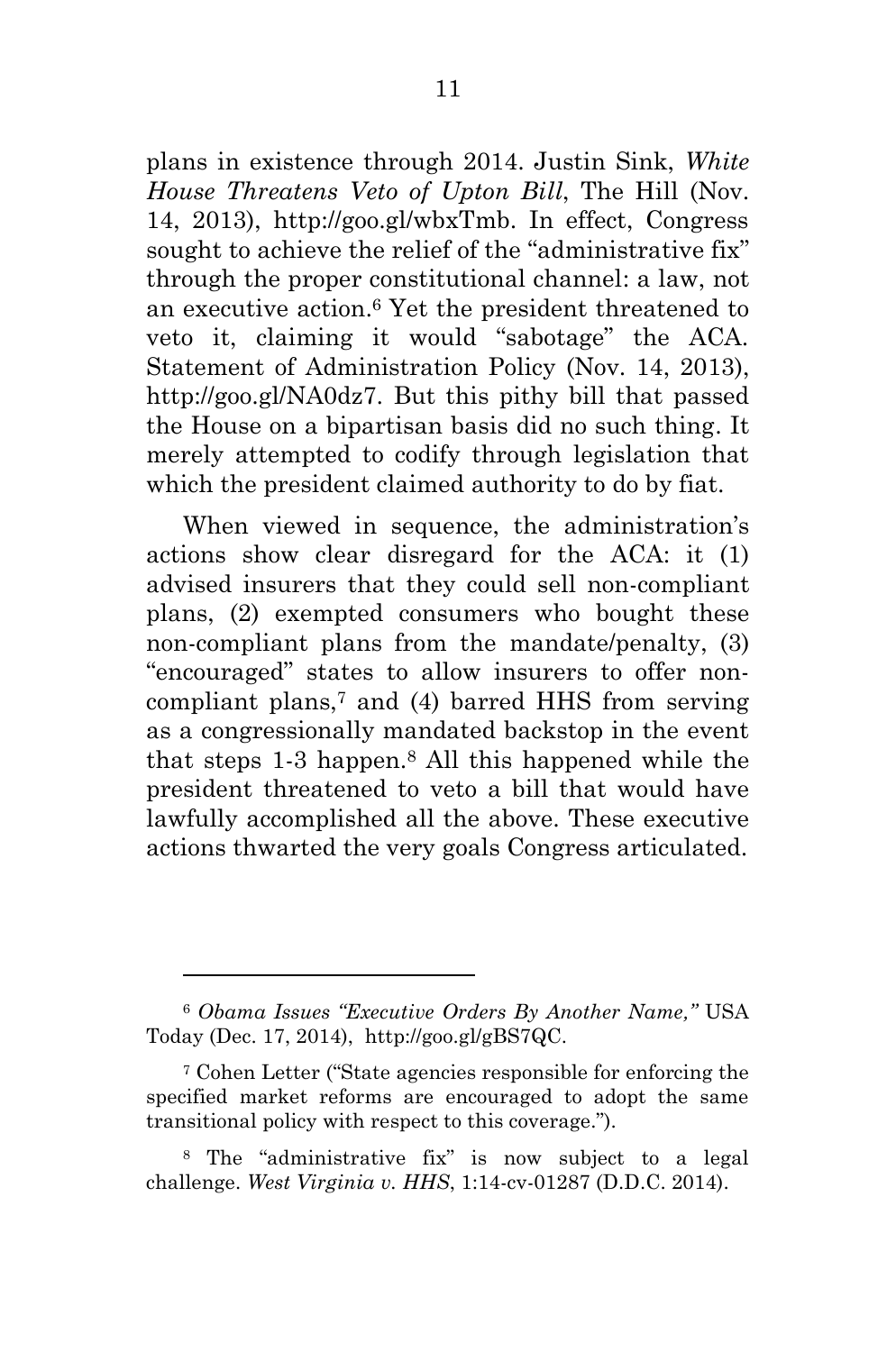### **II. THE EMPLOYER MANDATE WAS UNCONSTITUTIONALLY MODIFIED, DELAYED, AND SUSPENDED**

Another ACA pillar is the employer mandate. This was the provision Congress used to force employers to provide insurance for their employees. When the employer mandate proved unpopular and led to the loss of jobs and work-hours, however, the executive branch delayed it until 2015, then modified it not to phase in completely until 2016. As with the individual mandate, the president has not allowed the employer mandate to take effect as Congress designed because it conflicts with his policy preferences. Accordingly, come January 2016—two years after Congress specified and nearly five after the ACA became law—neither the individual nor employer mandate will be fully in effect. This executive lawmaking—modifying and suspending a statutory date certain—is illegal.

#### **A. Congress Designed The Employer Mandate To Punish Non-Compliant Employers In 2014**

The ACA imposes penalties on certain employers with "more than 50 full-time employees" "that fail to offer to its full-time employees . . . the opportunity to enroll in . . . an eligible employer-sponsored plan." 26 U.S.C. § 4980H(a)-(c). Section 1513(d) instructs employers that this requirement "*shall* apply to months beginning after December 31, 2013," nearly three years after the ACA became law. This date certain reflects Congress's deliberate choice to ensure that the employer mandate would go into effect on the same day as many other aspects of the law. The legislative design here is apparent: despite the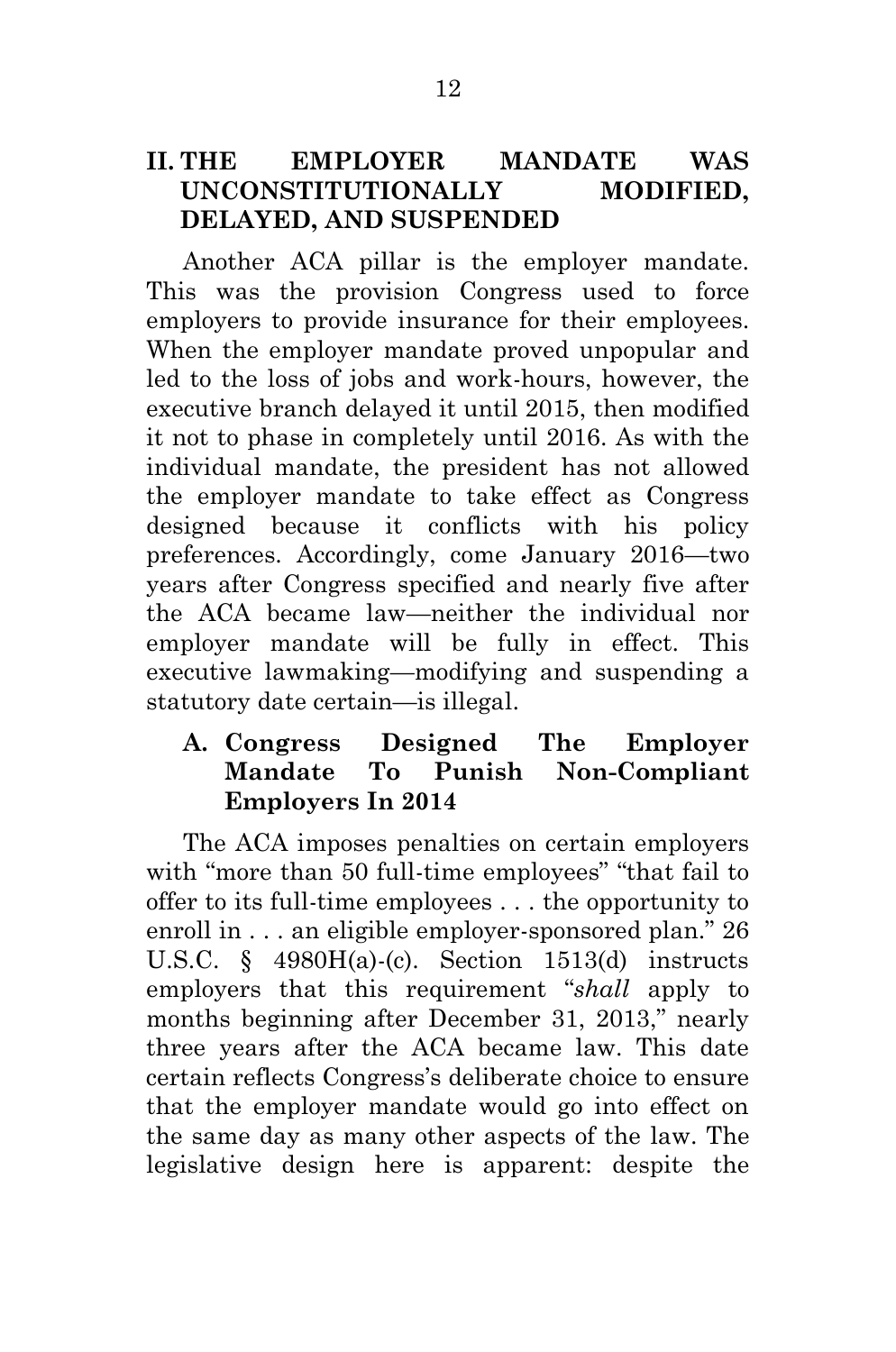negative impact on businesses, the ACA should be implemented on schedule for the benefit of all Americans. Yet, much like its individually applicable counterpart, the employer mandate will not go into effect until 2016 (barring further delays).

After the ACA's enactment, the employer mandate grew increasingly unpopular. Robb Mandelbaum, *The Employer Mandate Has Been Delayed. Will It Be Rewritten?*, N.Y. Times Blog (July 3, 2013), http://goo.gl/qEOZF7. Affected employers lobbied the executive branch to delay the mandate. As President Obama explained, "businesses came to us and said, listen, we were supportive of providing health insurance to employees, in fact, we provide health insurance to our employees; we understand you want to get at the bad actors here, but are there ways to provide us some administrative relief?" *Interview with President Obama*, N.Y. Times (July 27 2013), http://goo.gl/K4qZJ7. The president responded that "it made sense to give another year not only for companies to prepare, but also for us to work with Treasury and others to see if there are just ways we can make this a little bit simpler for companies who are already doing the right thing." *Id.* This rentseeking—without input from non-corporate voices resulted in the first delay of the employer mandate.

# **B. The Mandate's Delay Via Blog Post**

On July 2, 2013, Mark Manzur, the assistant secretary for tax policy, published a post on the Treasury Department's blog. Ironically titled "Continuing to Implement the ACA in a Careful, Thoughtful Manner," the blog post decreed a suspension of the employer mandate. Treasury Notes (July 2, 2013), http://goo.gl/WQKJ7C ("Blog Post").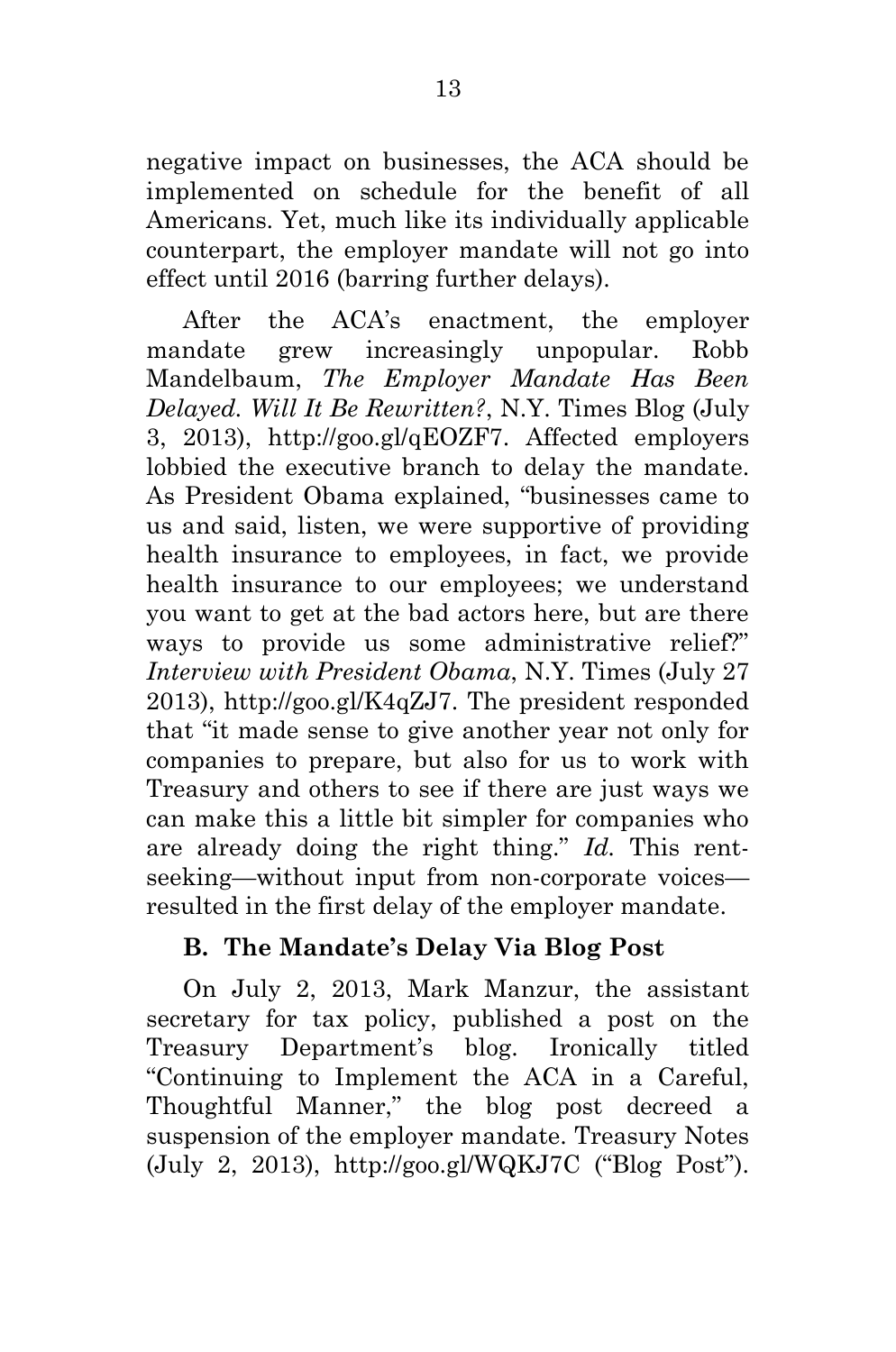Disregarding the statute that expressly provided that the mandate "*shall* apply to months beginning after December 31, 2013," the administration announced that it "will provide an additional year before the ACA mandatory employer and insurer reporting requirements begin." *Id.* To justify this "transitional" policy, the post cited the "complexity of the requirements and the need for more time to implement them effectively." *Id.* But this complexity was a creature of the law Congress passed.

Although the blog post was framed in terms of delaying the ACA's onerous reporting demands regarding which the HHS secretary does have significant discretion—the true impact of this delay was to prevent the government from being able to impose penalties on non-compliant employers. The post mentions, almost as a side note, that "[w]e recognize that this transition relief will make it impractical to determine which employers owe shared responsibility payments . . . . Accordingly, we are extending this transition relief to [them]." *Id.*  With the click of a mouse—without so much as a tweet of notice to affected parties—the employer mandate was suspended for *all* employers.

The IRS Notice memorializing this action cited no more authority than Mazur's blog post.<sup>9</sup> With that maneuver, employers of all sizes were no longer subject to the employer mandate until 2015.

<sup>9</sup> Shortly after the post went up, the IRS released a notice regarding "transition relief" that provided that "no employer shared responsibility payments will be assessed for 2014." IRS Notice 2013-45, 2013-31 I.R.B. 116, at 3 (July 9, 2013), http://goo.gl/71ZfJI. This delay is also subject to legal challenge. *U.S. House of Reps. v. Burwell*, 1:14-cv-01967 (D.D.C. 2014).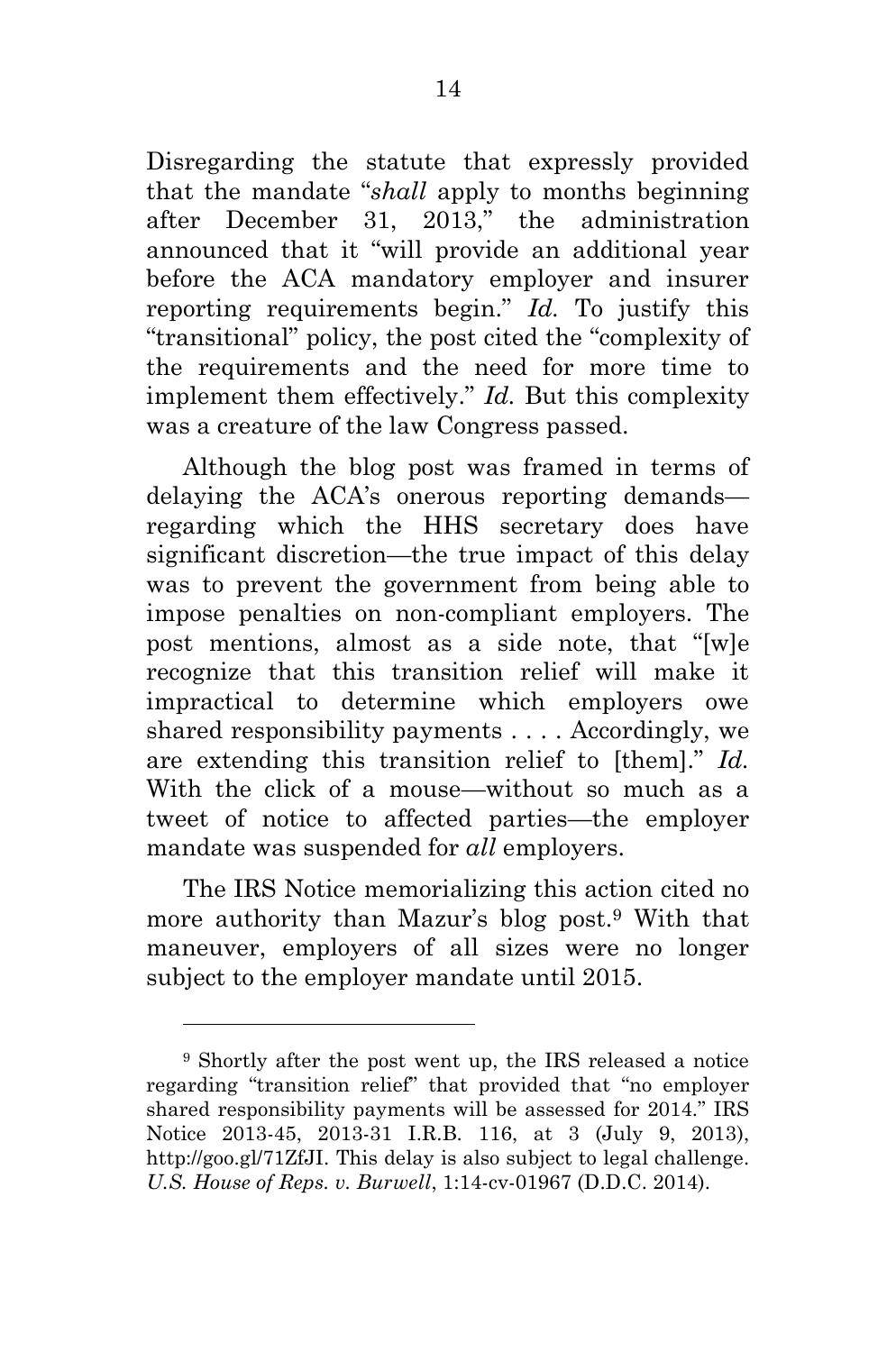#### **C. The Employer Mandate Was Later Modified and Suspended Until 2016**

One year of "transition relief" was apparently not enough. Seven months after the infamous blog post, the Treasury Department postponed the full implementation of the employer mandate until 2016. Shared Responsibility for Employers Regarding Health Coverage, 79 Fed. Reg. 8544, 8574 (Feb. 12; 2014). But in doing so, the executive branch did not merely delay the mandate. Instead, it rewrote the ACA in a fragmented manner, with novel standards that deviated from Congress's rules.

First, for employers with 50 to 100 full-time employees, "no assessable payment . . . will apply for any calendar month during 2015." *Id*. For these small businesses, the employer mandate would be entirely delayed for two full years. Second, the mandate would only be partially implemented for employers with more than 100 employees. In 2015, such employers "will not be subject to an assessable payment" if they "offer[] coverage to at least 70 percent" of their employees. *Id.* at 8575. Starting in 2016, an employer that "offers such coverage to all but five percent" of employees—that is, offering coverage to 95 percent—will not "owe an assessable payment." *Id.* at 8597.

Absolutely none of this—not the bifurcation of employers, not the 70 percent transitional mandate, not the 95 percent final threshold—is in the ACA. In other words, without any statutory authority, the executive completely suspended the employer mandate for 2014, partially waived it for 2015, and decided that in 2016 and beyond the mandate will never be fully implemented as Congress designed.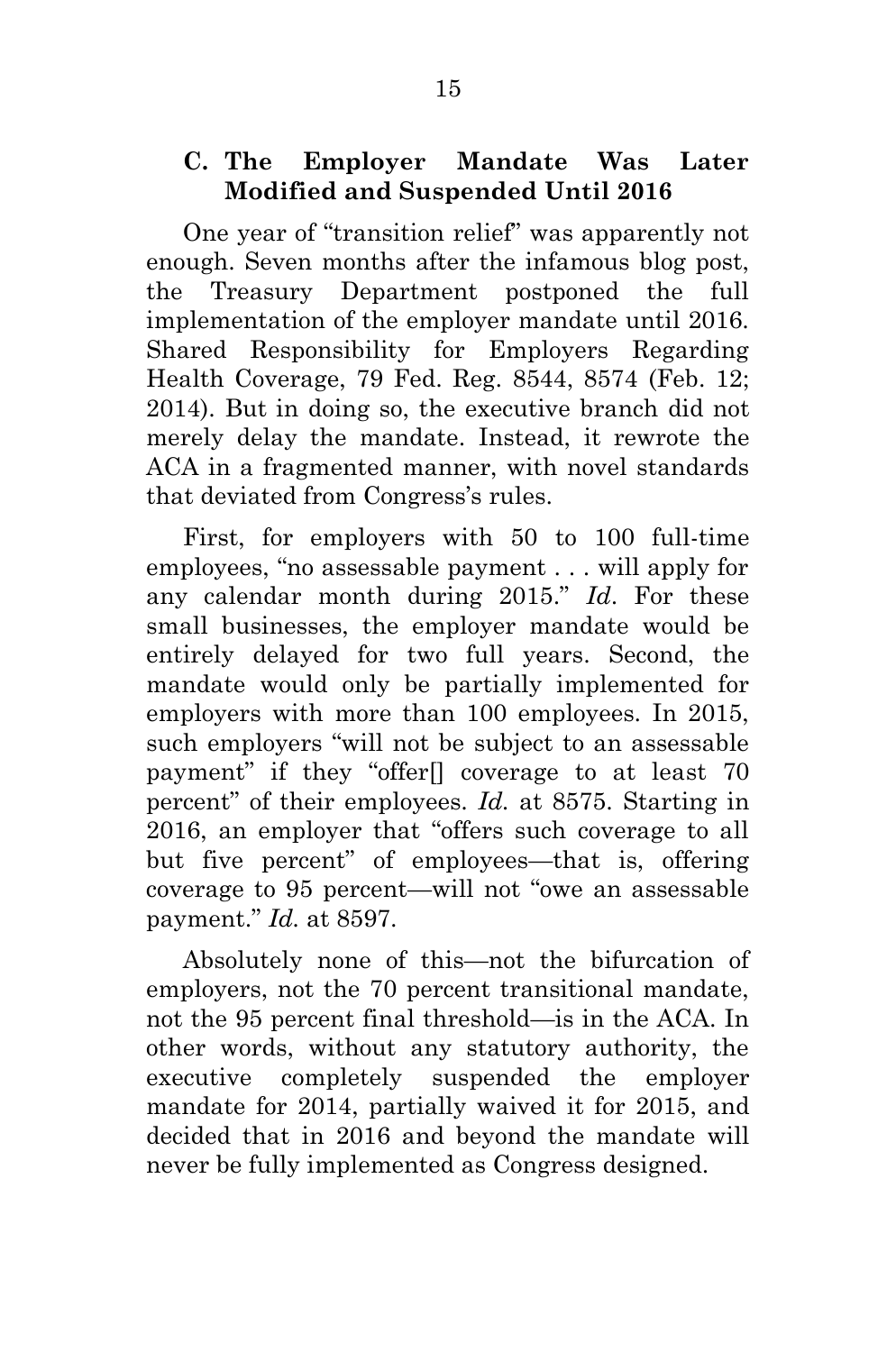"If the statute is clear and unambiguous 'that is the end of the matter, for the court, as well as the agency, must give effect to the unambiguously expressed intent of Congress.'" *Bd. of Govs. of the Fed. Reserve Sys. v. Dimension Fin. Corp.*, 474 U.S. 361, 368 (1986) (quoting *Chevron U.S.A. Inc. v. NRDC, Inc.*, 467 U.S. 837, 842-43 (1984)). The ACA requires that *all* qualifying employers must offer coverage starting on January 1, 2014. No exceptions.

### **D. The President's "Temporary Modification" Was Unconstitutional**

In July 2014, President Obama may have said more than he intended, referring to his rejiggering of the employer mandate as "making a temporary *modification* to the health care law" that Congress said "needed to be *modified*." Remarks by the President at the Signing of Fair Pay and Safe Workplace Executive Order (July 31, 2014), http://goo.gl/Yk5XQk (emphasis added). He added that "we *modify* it to make it easier for business to transition." *Id.* This statement illustrates three rationales for why the delays are unconstitutional and inconsistent with the rule of law.

First, the president cannot make a "temporary modification" to the law. Only Congress can do that. What the executive actually did is to decline to enforce the collection of the law's penalty under the auspices of prosecutorial discretion. In a press release, Mazur explained that the "final regulations phase in the standards." Treasury and IRS Issue Final Regulations Implementing Employer Shared Responsibility Under the Affordable Care Act for 2015 (Feb. 10, 2014), http://goo.gl/NUja0z. But that is incorrect. In the classic legal debate between "rules"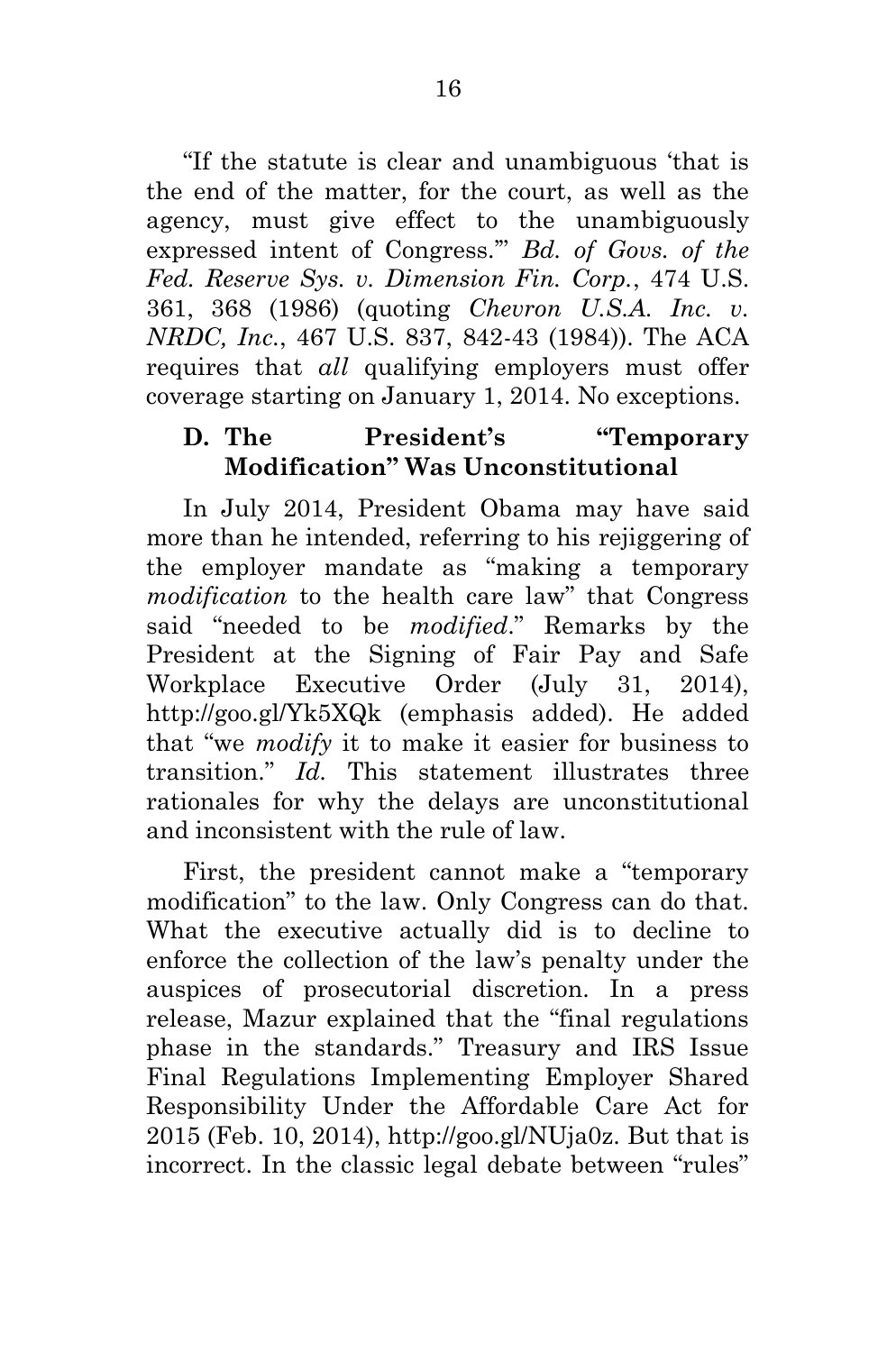and "standards," a date certain is a *rule* for which the mandate "*shall* apply." It is not a guideline open to interpretation or subject to wiggle-room. The law was operating as designed, but the president admitted that he preferred to placate unhappy employers.

Second, even if Congress said the law "needed to be modified," it is for Congress to do so.<sup>10</sup> When Congress set the law to go into effect on January 1, 2014, the president cannot disregard that date and partially implement the law over the course of two years. What the president did was to effect "a major shift of constitutional power away from Congress, which makes the laws, and toward the President, who is supposed to enforce them." Nicholas Bagley, *The Legality of Delaying Key Elements of the ACA*, New Eng. J. Med. (May 22, 2014), http://goo.gl/A9zgSI.

Third and perhaps more importantly, it frustrates the design of the ACA to "modify it to make it easier for business to transition." The fact that a law proves unpopular or difficult to comply with, does not authorize the president to disregard it. As the ACA was being debated, the employer mandate proved controversial. Robert Pear, *Obama Open to a Mandate on Health Insurance*, N.Y. Times (June 3, 2009), http://goo.gl/BOImW4. During the fall of 2009, Congress considered several approaches to ensure that employers would provide coverage. Katharine Q. Seelye, *Employer Mandate Becomes Sticky Issue in* 

<sup>10</sup> The employer mandate proved so unpopular that bills were introduced in both houses to amend the ACA to define a full-time work as 40 hours per week, not 30. Forty Hours is Full Time Act of 2013, S. 1188, 113th Cong.; Save American Workers Act of 2014, H.R. 2575, 113th Cong. (passed Apr. 3, 2014).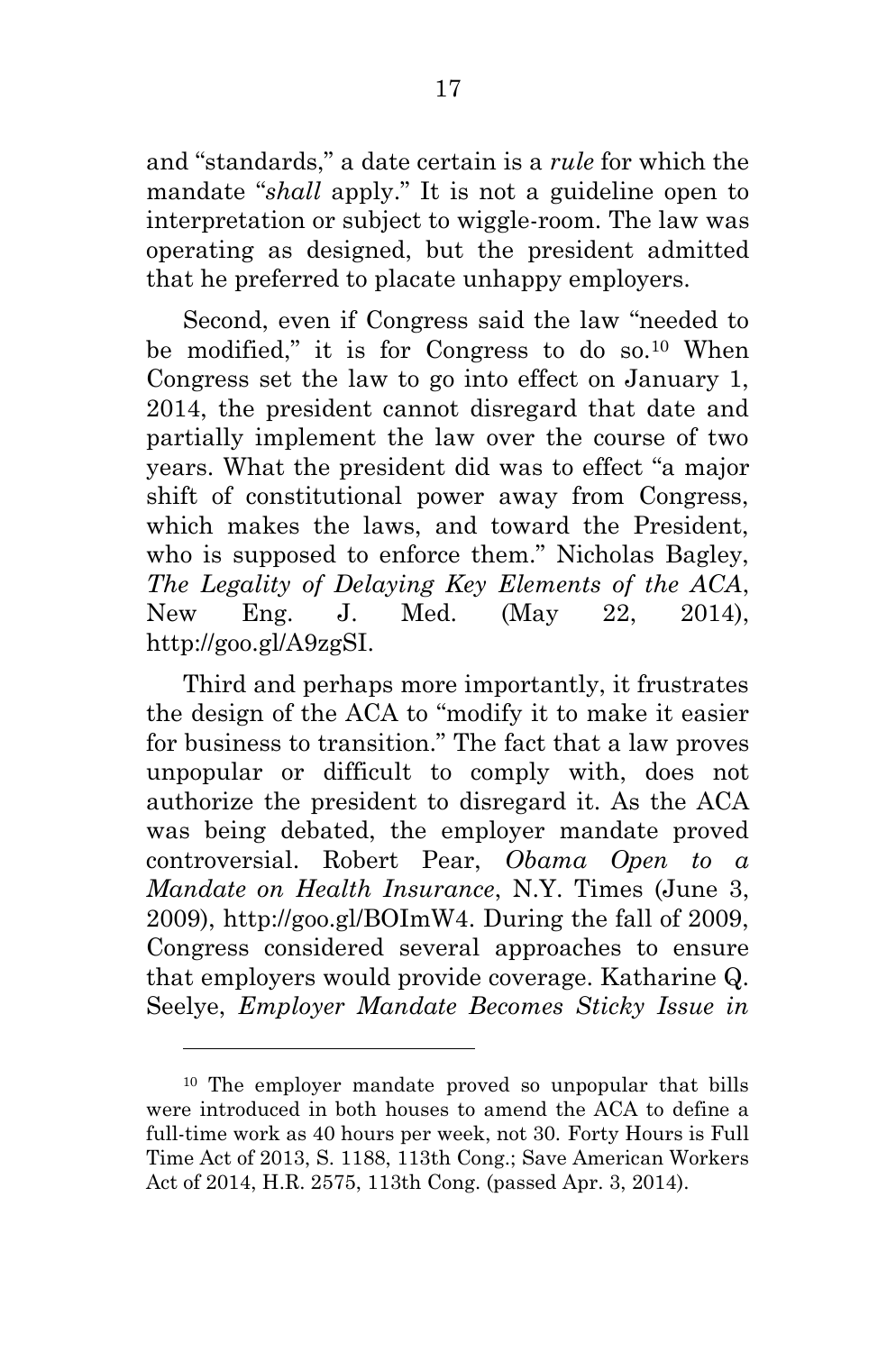*Reconciling Bills*, N.Y. Times (Nov. 1, 2009), http://goo.gl/c22e9Z. Ultimately, the House and Senate struck a careful compromise, balancing concerns that the penalty would impose too large a burden on small businesses with concerns that the penalty would not be large enough to encourage employers to provide coverage. Huma Kahn, *Health Care Reform Would Entail Major Changes for Americans*, ABC News (Oct. 22, 2009), http://goo.gl/VbZSOQ. The executive's revisions make a hash of this legislative compromise.

Suspending statutory provisions while purporting to remain faithful to statutory text is a "headscratching oddity." *Judulang v. Holder*, 132 S. Ct. 476, 486 (2011). After Congress painstakingly arranged a very complicated ACA, the executive treated the law as a misbegotten jigsaw puzzle, arbitrarily rearranging the pieces and capriciously jamming them where they did not fit.

The modification of the mandate did "not direct that a *congressional policy* be executed in a manner prescribed by Congress—it direct[ed] that a *presidential policy* be executed in a manner prescribed by the President." *Youngstown Sheet & Tube Co. v. Sawyer*, 343 U.S. 579, 588 (1952) (emphasis added). As this Court explained last term, "[w]e expect Congress to speak clearly if it wishes to assign to an agency decisions of vast 'economic and political significance.'" *Util. Air Reg. Group v. EPA*, 134 S. Ct. 2427, 2444 (2014) (quoting *FDA v. Brown & Williamson Tobacco Corp.*, 529 U.S. 120, 160 (2000)). When Congress "directly spok[e] to the precise question at issue," *Chevron v. NRDC*, 467 U.S. 837, 842 (1984), there is no reason to presume Congress intended to delegate such broad authority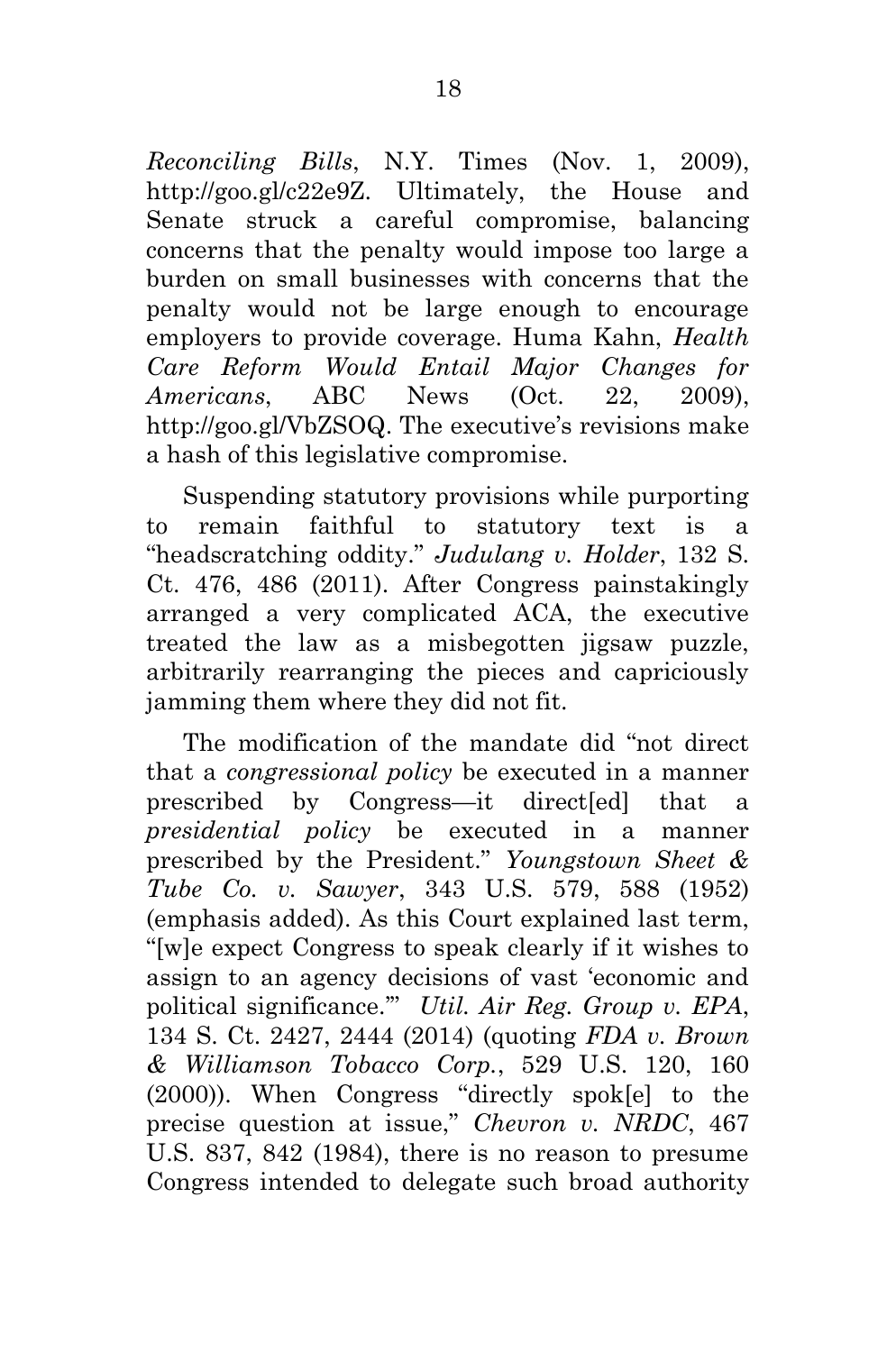over a cornerstone of the law. There is no hint of a delegation of power to topple a pillar of the ACA. There is no mouse hole, let alone an elephant hiding in one. *Cf. Whitman v. Am. Trucking Ass'ns*, 531 U.S. 457, 468 (2001). The decision to rewrite the employer mandate was contrary to the rule of law.

## **III. THE IRS RULE SIMILARLY NULLIFIES CONGRESS'S DESIGN**

The simplest reading of 26 U.S.C. § 36B is that only states that establish exchanges can receive subsidies. The text was so clear that there was no need to engage in any rulemaking. Because the plain import of the language was not consistent with the executive's policy preferences, however, a series of elaborate rulemakings were undertaken that had the effect of nullifying Congress's considered judgment.

# **A. Section 36B, Like The ACA's Medicaid Expansion, Was Designed To Punish Uncooperative States**

As with the individual and employer mandates, the administration was faced with another key provision that yielded politically unpopular results. Section 36B was a third pillar propping up the ACA. It authorized subsidies, in the form of refundable tax credits, for health insurance bought through a stateestablished exchange. The "credit" "shall be allowed" based on the number of months the "the taxpayer . . . is covered by a qualified health plan . . . enrolled in through an Exchange *established by the State*." 26 U.S.C.  $\S 36B(c)(2)(A)(i)$  (emphasis added).

Through the payment of tax credits to people in states that establish exchanges, Congress crafted a careful mechanism with many interlocking gears. The subsidies were part of the "three-legged stool"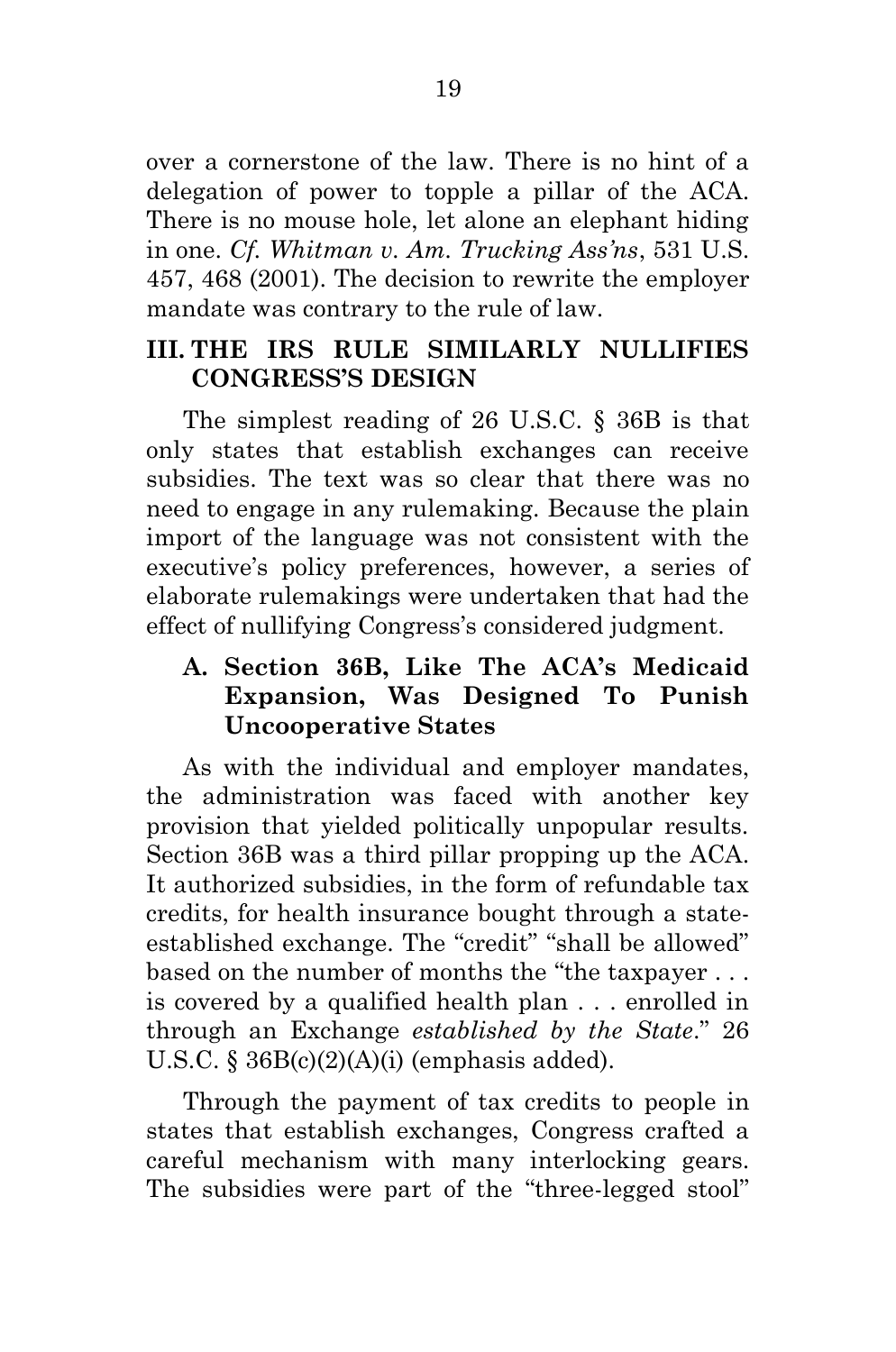which would expand access to healthcare while respecting the competing interests of states, employers, and individuals.<sup>11</sup> Congress recognized that this compromise was not perfect—it could potentially deny benefits to citizens in recalcitrant states—but it was willing to take that risk.

Another example of this approach was Congress's controversial—and unconstitutional—decision to eliminate *all* Medicaid grants for states that did not expand coverage. *NFIB*, 132 S. Ct. at 2601 ("Congress is coercing the States to adopt the changes it wants by threatening to withhold all of a State's Medicaid grants.") The carrot was increasing grants and the stick was withdrawing a state's *entire* Medicaid budget. States respond to incentives, and recognized the potential crisis when HHS threatened to withhold billions in funding. Josh Blackman, *Unprecedented: The Constitutional Challenge to Obamacare* 203-209 (2014). Unwilling states could have denied health insurance to millions by refusing to expand Medicaid programs. Yet Congress made the calculated decision to offer states that "choice."

With Section 36B, as with the Medicaid expansion, Congress nudged all states to establish exchanges by threatening to withhold subsidies. As

l

<sup>11</sup> Until recently, the government often cited the threelegged stool. *See*, *e.g.*, Br. of Appellees, *King v. Burwell*, 2014 WL 1028988 at \*34 (4th Cir. Mar. 18 2014) (citing Jonathan Gruber, *Health Care Reform Is a "Three-Legged Stool*,*"* Ctr. for Am. Prog. (Aug. 5, 2010), http://goo.gl/9i1YLG). *But cf.* Jonathan Gruber at Noblis, at 32:00 (Jan. 18, 2012), www.youtube.com/watch?v=GtnEmPXEpr0 ("if you're a state and you don't set up an exchange, that means your citizens don't get their tax credits . . . . I hope that's a blatant enough political reality that states will get their act together.").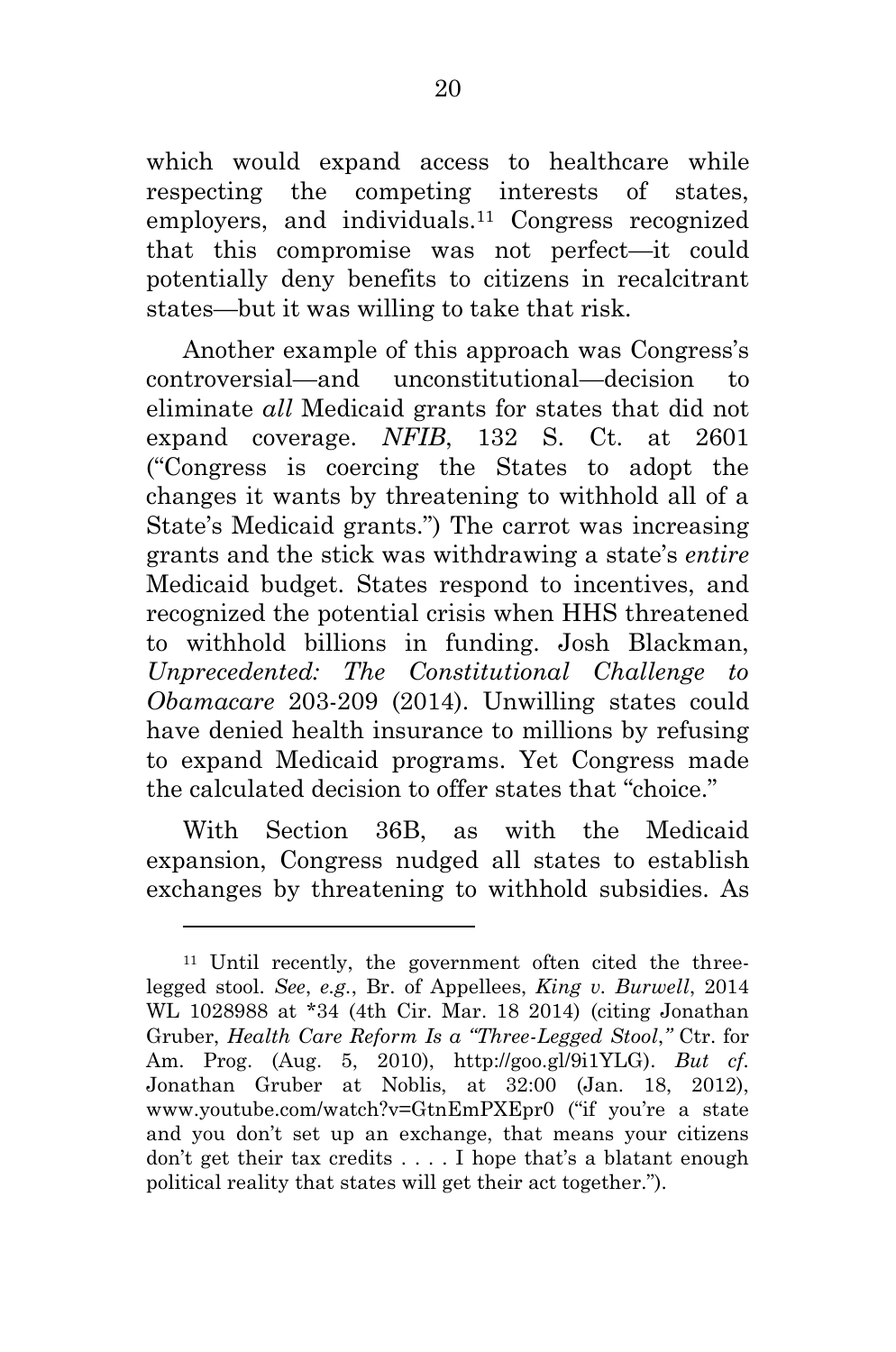the district court recognized, "Congress did not expect the states to turn down federal funds and fail to create and run their own Exchanges." *King v. Sebelius*, 997 F.Supp.2d 415, 431-432 (E.D.Va. 2014). Based on this expectation, Congress didn't even appropriate "money for the development of a federal exchange." *See* Amy Goldstein & Juliet Eilperin, *Challenges Have Dogged Obama's Health Plan Since 2010*, Wash. Post (Nov. 2, 2013), http://goo.gl/ PcKTDC. Section 36B was perhaps the optimal way to achieve the twin aims of expanding insurance coverage and encouraging states to establish exchanges—and the precise way Congress chose.

### **B. The IRS Rule Should Never Have Been Issued**

The ACA was operating according to plan, but not without growing pains. Three dozen states declined to establish exchanges. So, much like the individual mandate, which resulted in policies being cancelled, and the employer mandate, which hurt employers, Section 36B forced those 36 states to swallow a bitter pill: their residents would be denied subsidies.

These results were again unacceptable to an administration intent on pain-free implementation. So the executive again engaged in its own lawmaking process, issuing a rule that nullifies Section 36B. Under the "IRS Rule," subsidies would be available in *all* states "regardless of whether the Exchange is established and operated by a State . . . or by HHS." 26 C.F.R. § 1.36B-2 (2012); 45 C.F.R. § 155.20 (2012). Without meaningful analysis of the ACA's history, the government began a multi-agency rulemaking process based on a convoluted series of linguistic contortions. H. Comm. on Oversight & Gov't Reform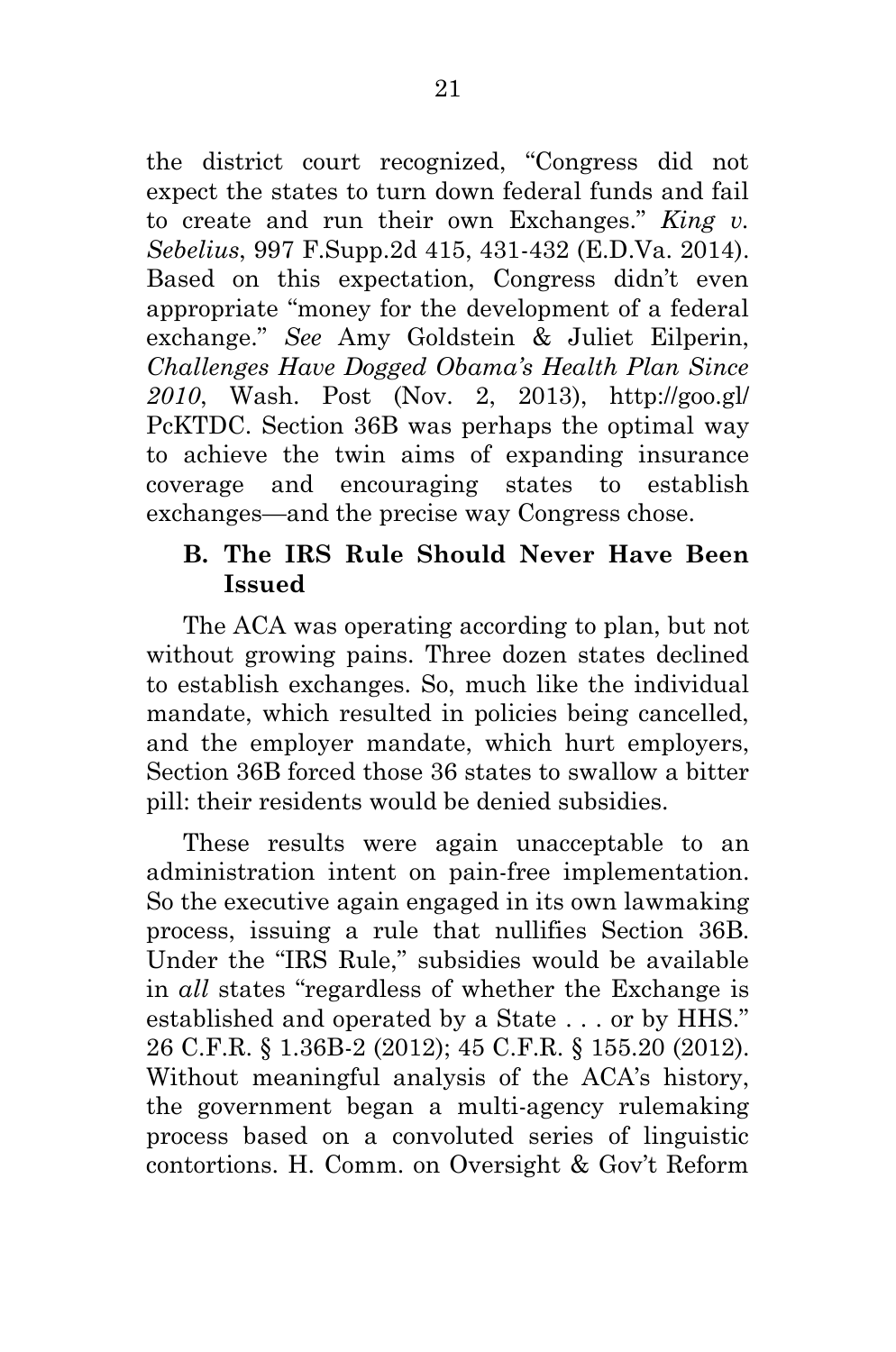and Comm. on Ways & Means, *Administration Conducted Inadequate Review of Key Issues Prior to Expanding Health Law's Taxes and Subsidies*, 113th Cong. (Feb. 5, 2014) ("Oversight Report").

But, as this Court explained last term, agencies may not "revise clear statutory terms that turn out not to work in practice." *Util. Air Reg. Group v. EPA*, 134 S. Ct. 2427, 2446 (2014); *see also United States v. Locke*, 471 U.S. 84, 95 (1985) ("[T]hat Congress might have acted with greater clarity or foresight does not give courts a *carte blanche* to redraft statutes in an effort to achieve that which Congress is perceived to have failed to do."); *Nixon v. Mo. Mun. League*, 541 U.S. 125, 141 (2004) (Scalia, J., concurring in judgment) ("I do not think . . . that the avoidance of unhappy consequences is adequate basis for interpreting a text.").

At least some inside the government recognized how the rogue IRS Rule would inflict wonton "violence to the text." *Green v. Bock Laundry Mach. Co.*, 490 U.S. 504, 529 (1989) (Scalia, J., concurring). An internal email observed that "the language restricting tax credits to state-established exchanges may have been a 'drafting oversight.'" Oversight Report at 18. The email further expressed "concern that there was *no direct statutory authority* to interpret an HHS exchange as an 'Exchange established by the State.'" *Id.* (emphasis added). Documents later revealed that "some IRS or Treasury employees recognized that the 'apparently plain' language of the statute restricted PPACA's tax credits to only state exchanges." *Id.* at 25. A "drafting oversight," which is *not* a scrivener's error, can only be fixed by Congress, not an administrative process.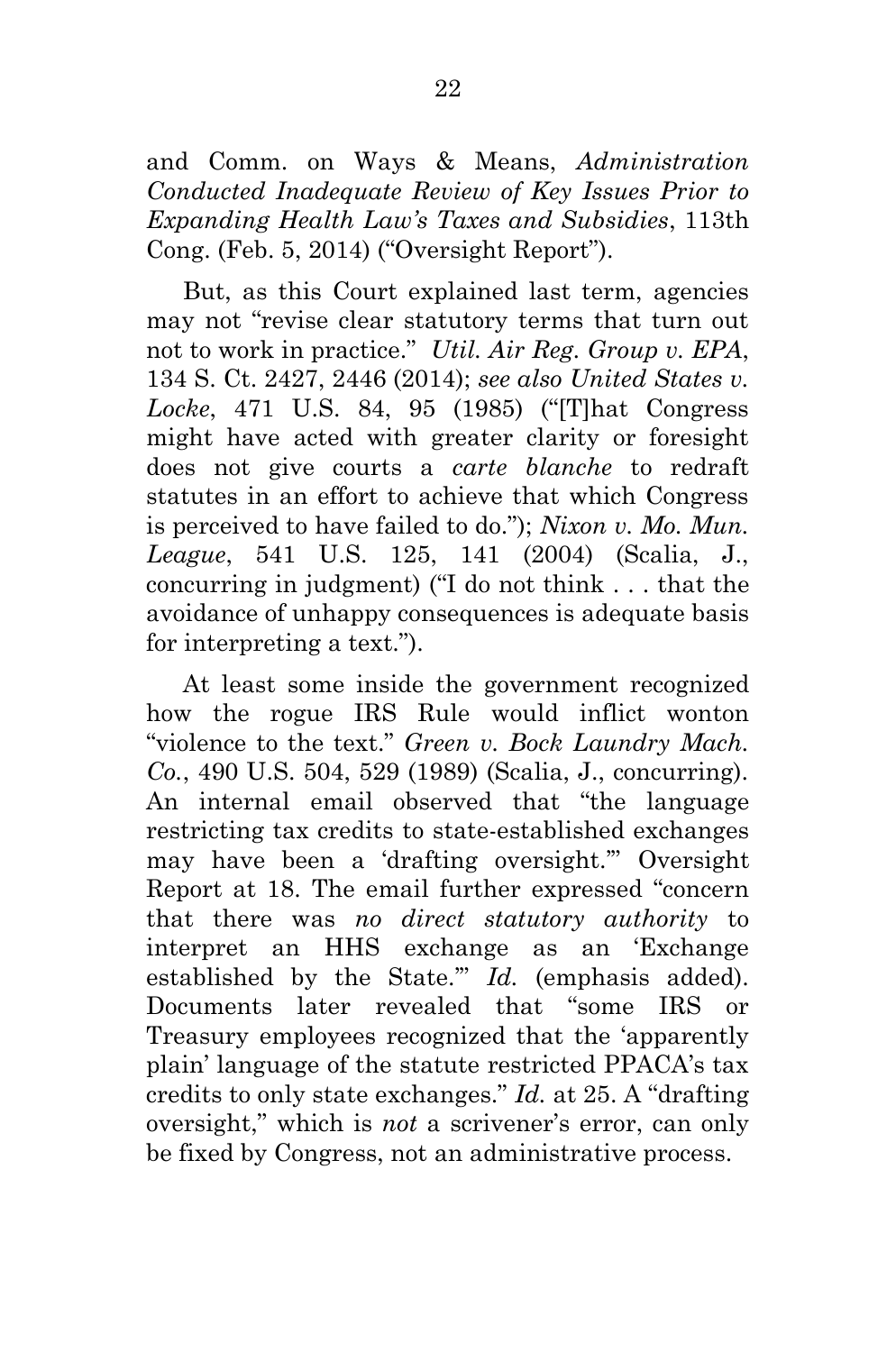Instead of stopping the rulemaking process and returning to Congress to fix this provision—among many others—the administration doubled-down on executive action. To paraphrase this Court's conclusion in *Judulang*, despite "the Government's yearning for a textual anchor . . . . no matter how many times [§ 36B is] read or parsed, does not provide one. 132 S. Ct. at 488.

#### **C. The IRS Rule Frustrates Rather Than Advances The Purpose Of The ACA**

The final nail in the IRS Rule's arbitrary and capricious coffin is the fact that it frustrates rather than advances the ACA's main goal. The government has argued that limiting tax credits to states with exchanges would "run[] counter to this central purpose of the ACA: to provide affordable health care to virtually all Americans." Br. of Appellees, *King v. Burwell*, No. 14-1158, 2014 WL 1028988 at \*34 (4th Cir. Mar. 18 2014) (citing *Halbig v. Sebelius*, No. 13 civ-623, 2014 WL 129023 (D.D.C. Jan. 15, 2014)). Emily McMahon, then-Acting Assistant Secretary for Tax Policy at the Treasury Department, testified that denying credits to the exchanges "would have been a very different approach than we believe was contemplated by the Affordable Care Act." Hearing Before the Subcommittee on Energy Policy, Health Care & Entitlements, *Oversight of IRS' Legal Basis for Expanding Obamacare's Taxes and Subsidies* (Jul. 31, 2013) at 87. Limiting tax credits to states that establish exchanges, the argument goes, would be contrary to the purpose of the ACA.

But the ACA was not designed to expand access to healthcare at *all* costs. "[I]t frustrates rather than effectuates legislative intent simplistically to assume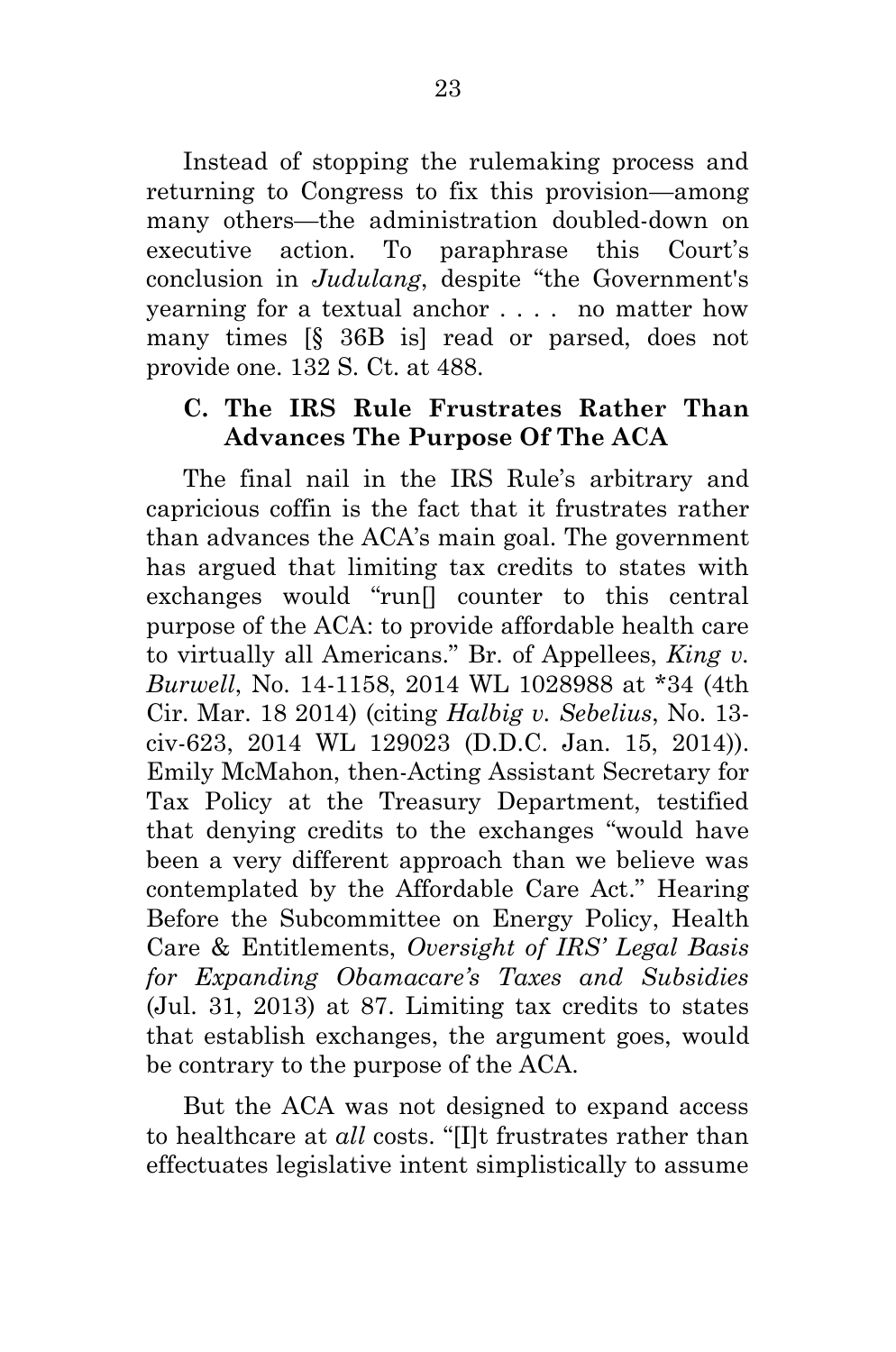that whatever furthers the statute's primary objective must be the law." *Rodriguez v. United States*, 480 U.S. 522, 526 (1987) (per curiam). Through its oversimplification of how the ACA works as a whole, the government incorrectly assumes that the 111th Congress shared President's Obama's evolving vision of how to expand access to healthcare. This bird's-eye view of the forest ignores the trees all 535 of them. To paraphrase Inigo Montoya, Congress didn't think "expand coverage" means what the executive thinks it means. *The Princess Bride* (20th Century Fox 1987).

As a result of the IRS Rule, states have been able to have their cake and eat it too. Most declined to establish exchanges and yet their citizens still receive subsidies. Now, with more than two-thirds of the states dependent on federal exchanges, Congress's desire for state leadership in healthcare reform has been defeated. This is the exact opposite of the system Congress designed.

The government's position distorts Congress's statutory design based on an elusive and ephemeral intent found nowhere in legislative text or history. The "vague notions of a statute's 'basic purpose' are . . . inadequate to overcome the words of its text." *Mertens v. Hewitt Assocs.*, 508 U.S. 248, 261 (1993). The "clear text speaks for itself and requires no 'amen' in the historical record," *Halbig v. Burwell*, 758 F.3d 390, 407 (D.C. Cir. 2014) *reh'g en banc granted & judgment vacated*, No. 14-5018, 2014 WL 4627181 (D.C. Cir. Sept. 4, 2014). The agency's position is belied by § 36B, its legislative history, and the structure of the law. Rather than propping up the three-legged stool, as the government argues, the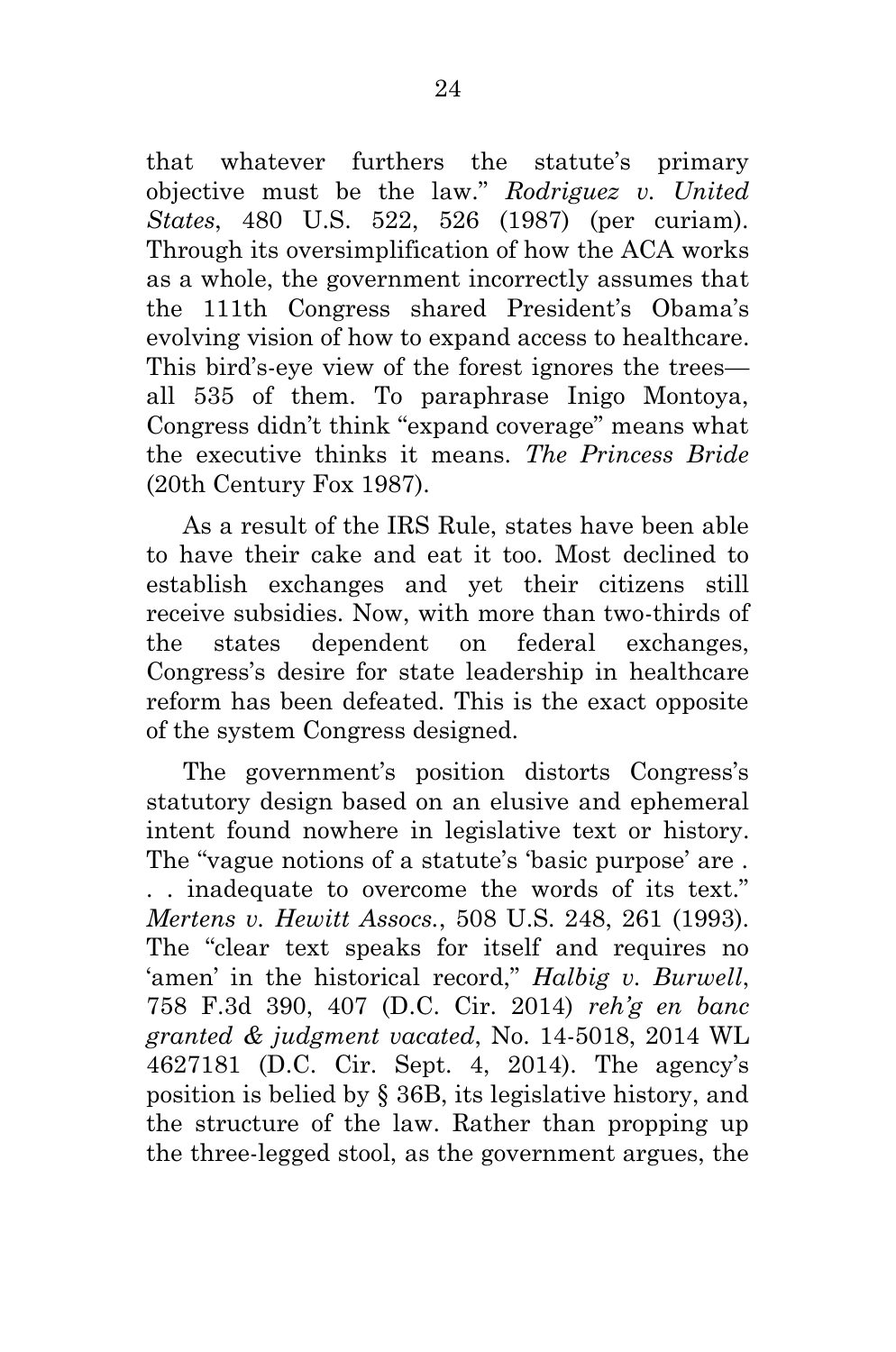IRS Rule has made one of the legs longer than the other two by paying subsidies in *all* states.

Further, by temporarily waiving the individual and employer mandates—without any notice—the government has kicked out the other two legs. "Without all three legs, the stool—and effective health reform—will not stand." Jonathan Gruber, *Health Care Reform Is a "Three-Legged Stool," supra*  note 11. As the government explained to this Court, the individual mandate, "premium tax credits and exchanges" are not "mere adjuncts," but "[e]ach is a stand-alone provision that independently advances in distinct ways *Congress's* core goal of expanded affordable coverage." Br. for Resps. on Severability at 33, *NFIB,* 132 S. Ct. 2566 (emphasis added). By radically and unilaterally modifying the core mechanisms Congress selected, the executive has warped the ACA, reengineering the statute based on the administration's present-day policy preferences.<sup>12</sup>

In a July 2013 interview, President Obama downplayed the importance of the employer mandate, describing it as "not critical to standing up the marketplaces." *Interview with President Obama*, N.Y. Times, July 27 2013, http://goo.gl/K4qZJ7. He contrasted the "way the law was *originally* written" with "simpler ways for [his administration] to certify that [employers are] providing insurance," explaining that "if they do that, then the purpose, the spirit of

<sup>12</sup> As the government explained to this Court only two years ago, it was "evident that Congress would not have intended the guaranteed-issue and community-rating provisions to *take effect in 2014* if the minimum coverage provision" was not in effect. Br. for Resps. on Severability at 44, *NFIB*, 132 S. Ct. 2566 (emphasis added). Its position has apparently evolved.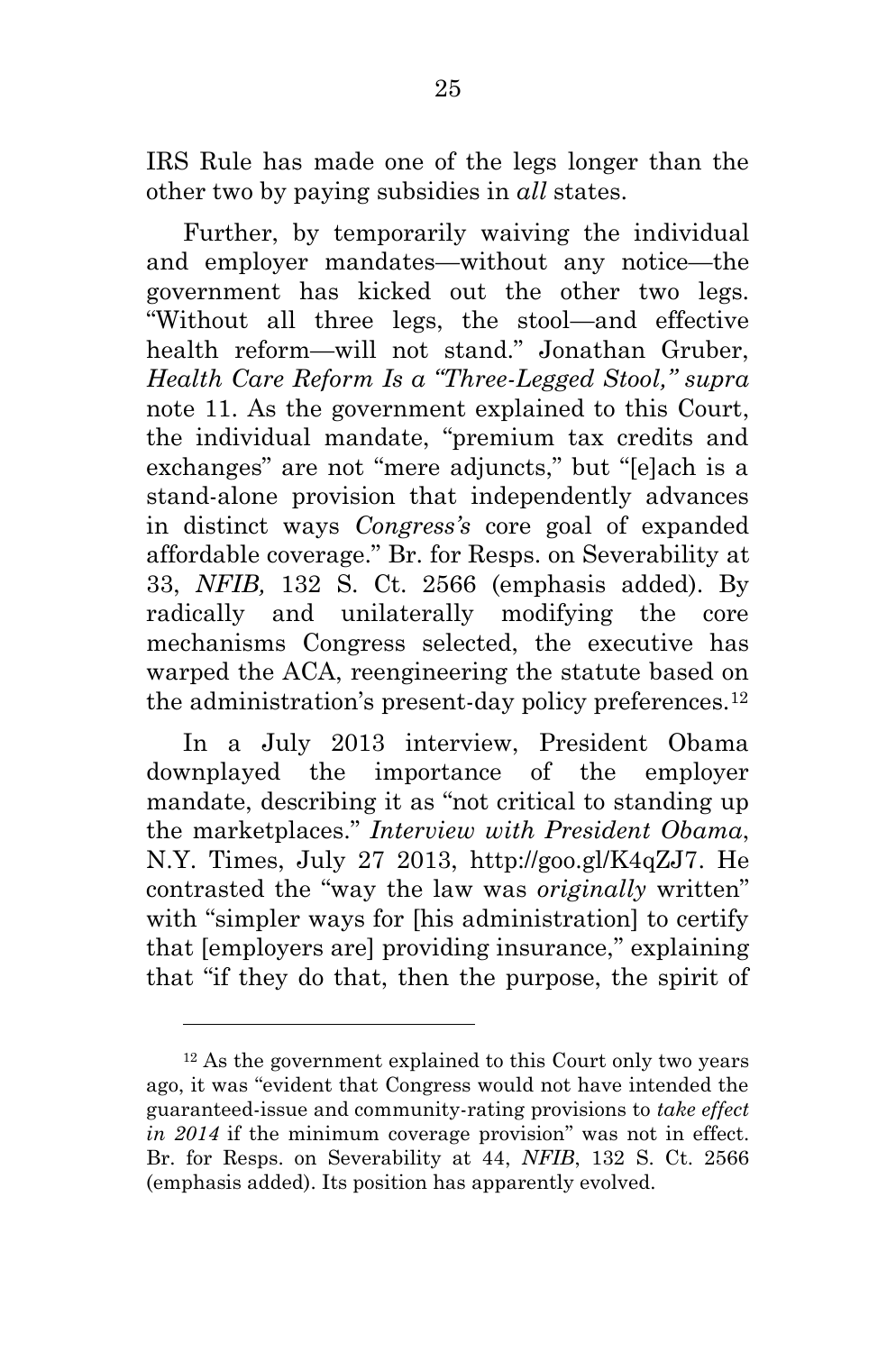the law is met." *Id*. But to simply label a provision "not critical" and waive it three years later reflects a serious disrespect for the tough choices Congress made. The president effectively conceded that he disregarded a provision even though it wasn't the "way the law was originally written" because "the spirit of the law is met." The law may be called "Obamacare," but it is not President Obama's to care for alone and remake in his own image.<sup>13</sup>

#### **IV. EXECUTIVE LAWMAKING POSES A THREAT TO THE RULE OF LAW**

The executive branch has not acted as a faithful executor of the ACA. Instead of serving as the legislature's stewards, administration officials have consistently disregarded and modified congressional instructions. The pattern has unfortunately become all too clear: (1) Congress passes a statute, (2) the statute is inconsistent with the president's evolving policy preferences, so (3) the administration modifies or suspends enforcement of the law to achieve a result inconsistent with what Congress designed. This dynamic has lurked in the background of every legal challenge to the ACA, as well as in other areas. *See, e.g.,* OLC Memorandum, "The Department of Homeland Security's Authority to Prioritize Removal of Certain Aliens Unlawfully Present in the United States and to Defer Removal of Others" (Nov. 19, 2014), http://goo.gl/mE20VB.

<sup>13</sup> Devin Dwyer, *President Obama Shrugs Off 'Obamacare' Critics: 'I Do Care,'* ABC News (Aug. 15, 2011), http://goo.gl/Vro35e ("By the way, I have no problem with folks saying Obama cares. *I do care*. If the other side wants to be the folks that don't care, that's fine with me.").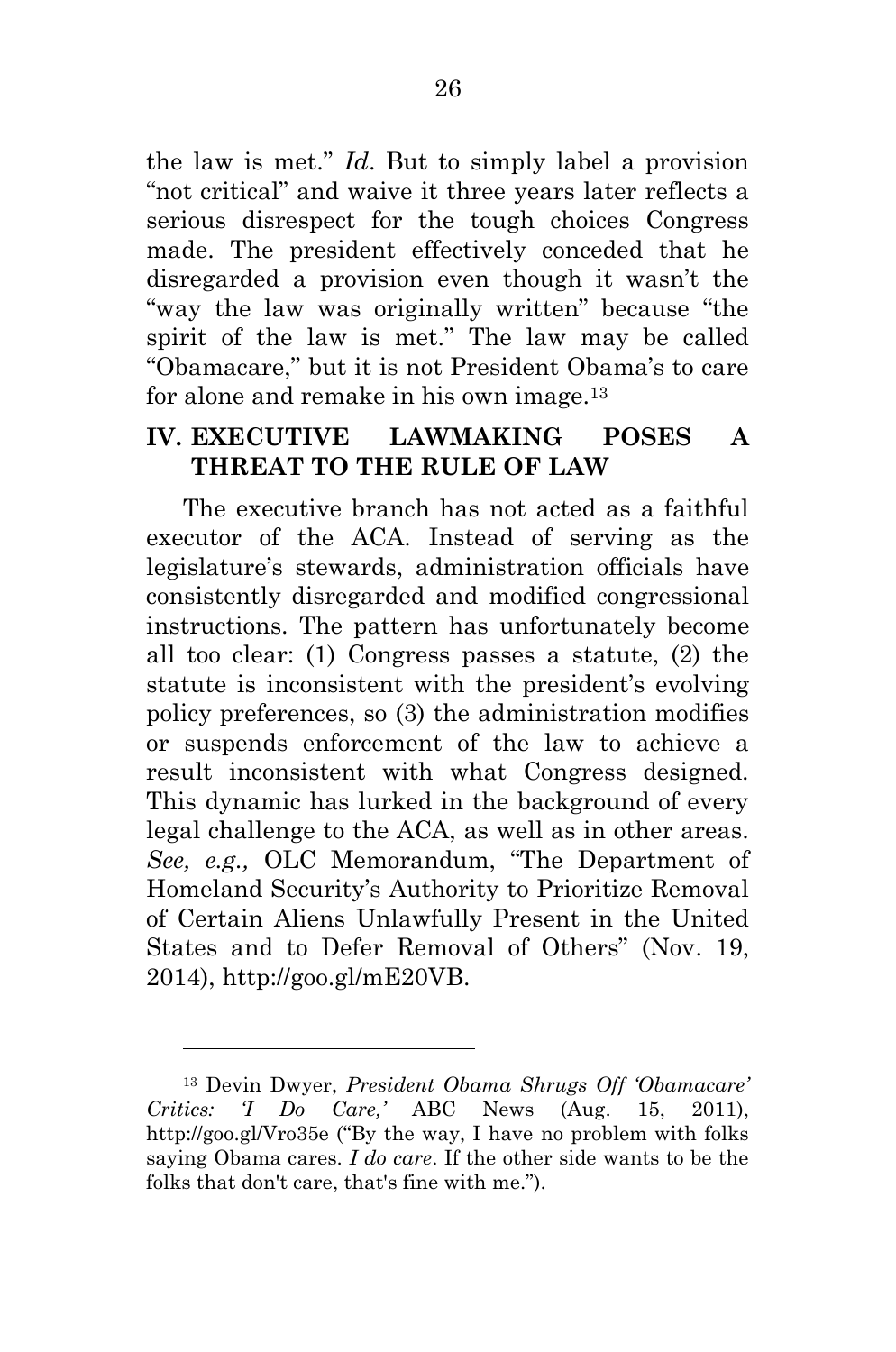The IRS Rule fits neatly into this ongoing pattern of ACA modifications. In contrast to other suspensions of the law, however, this approach entails spending billions of dollars without statutory authorization. Perhaps this case stands alone as the most direct avenue to address executive lawmaking in the face of an intransigent Congress. In light of this documented history of abuse, whatever claim to deference administrative agencies are normally owed is weakened with respect to the Affordable Care Act.

#### **A. The Executive Cannot Rewrite Laws When They Prove Unpopular**

In what has now become a discomfiting pattern of behavior, the executive branch has flatly ignored the will of Congress by rewriting, amending, and suspending key ACA provisions. Under the guise of rulemaking and prosecutorial discretion, the government has transformed the ACA in ways inconsistent with traditional notions of administrative law and its background principles of "democratic theory." Jack Goldsmith & John F. Manning, *The President's Completion Power*, 115 Yale L.J. 2280, 2299 (2006). When the bedrock assumptions underlying the administrative state become unsettled, the default rule of judicial deference becomes less tenable. Perhaps any one act with respect to the ACA, taken in isolation, can be shrugged off as a reasonable exercise of agency discretion. When viewed as a series, however, there is a growing disjunction between the law Congress designed and the skewed facsimile the executive has enforced (or not enforced). This history counsels a more searching judicial review.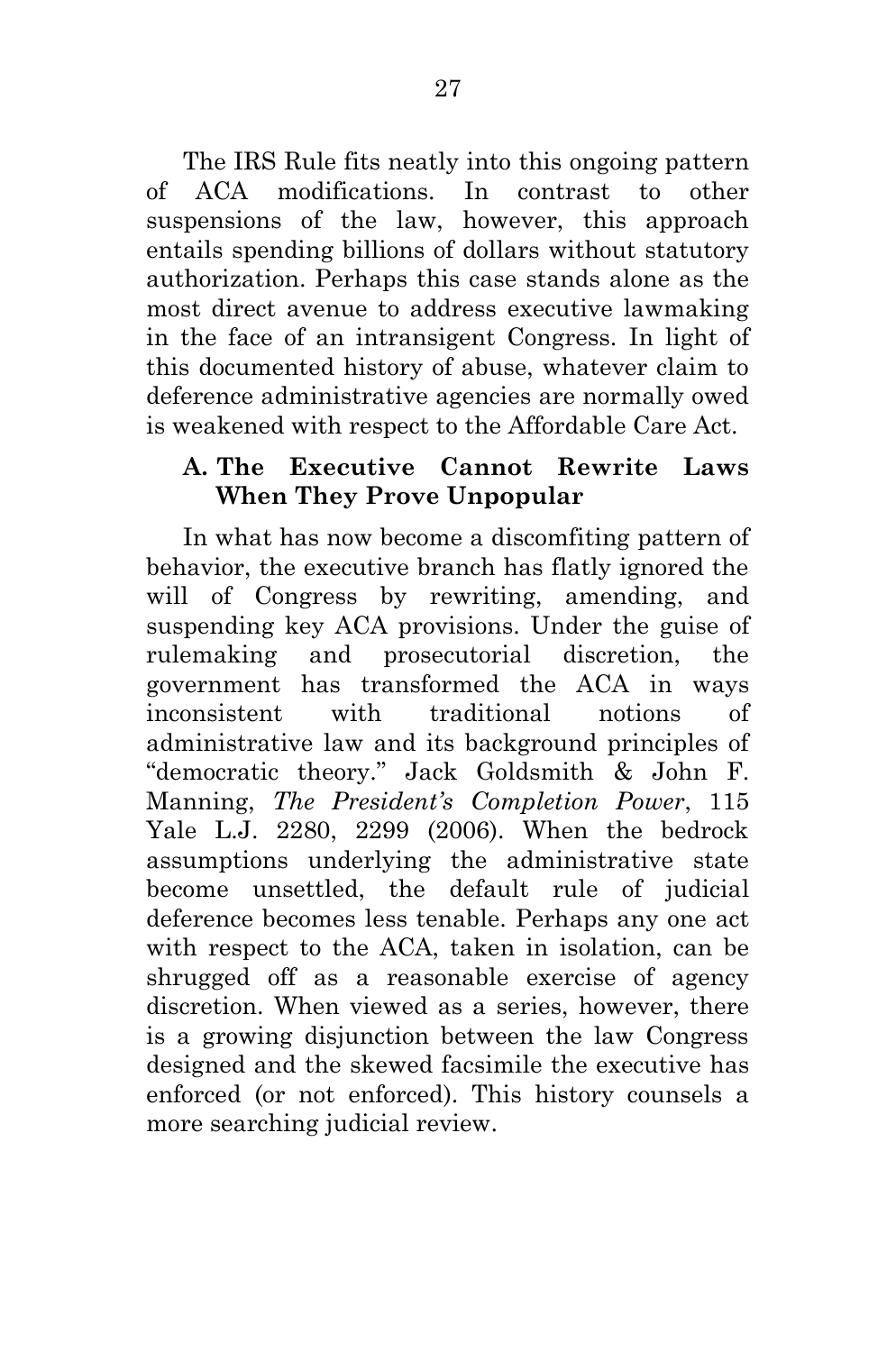Beyond the individual and employer mandates, and the IRS Rule, two other actions illustrate the lawlessness attending ACA implementation.

> **1. The president cannot exempt congressional employees from the ACA when the law renders insurance unaffordable.**

Congress decided that Members and their staff would be required to purchase plans "offered through an Exchange established under" the ACA. Section 1312(d)(3)(D). This statute was part of Congress's balanced design to ensure those in Washington would share the experience of Americans unable to obtain cushy federal benefits. Unsurprisingly, this provision proved unpopular among Hill staffers. Initially, the Office of Personnel Management found that it lacked the authority to offer these subsidized benefits to congressional employees. John Bresnahan, *Government Shutdown: John Boehner's Private Fight for Hill Health Subsidies*, Politico (Oct. 1, 2013), http://goo.gl/Ecl2Ey. After President Obama became "personally involved," however, OPM did a regulatory 180 and issued a rule allowing staffers to buy subsidized plans. John Bresnahan & Jake Sherman, *President Obama on Hill's Obamacare Mess: I'm on It*, Politico (July 31, 2013), http://goo.gl/cK6Wj2; 5 C.F.R. § 890.501 (2013); 78 Fed. Reg. 60653, 60653-54 (Oct. 2, 2013). This rule was flatly inconsistent with statutory text.

Senator Ron Johnson challenged the constitutionality of the OPM rule.<sup>14</sup> Although the

<sup>14</sup> This case is currently pending before the Seventh Circuit. *Johnson v. OPM*, 14-2723 (7th Cir. 2014).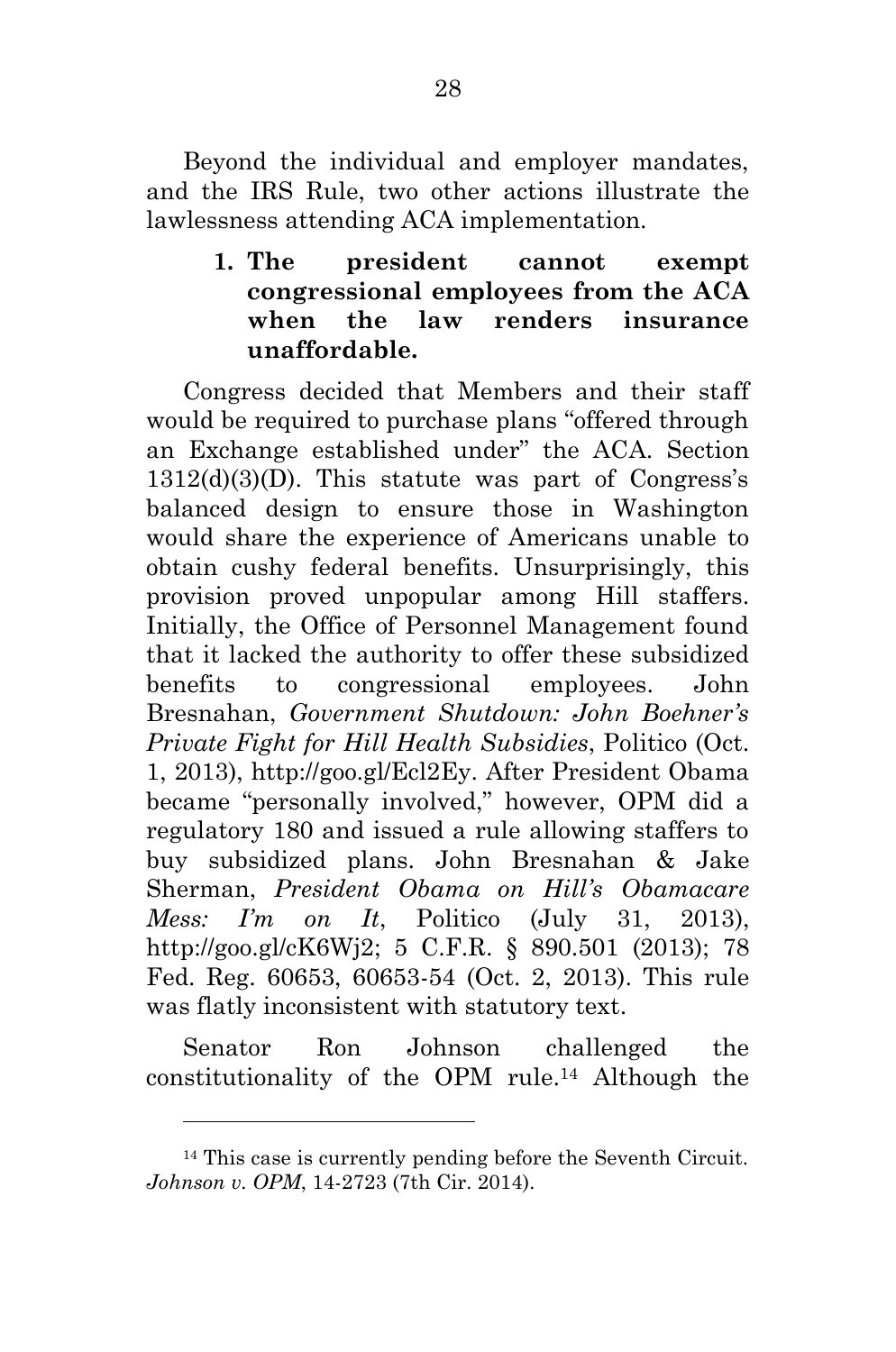district court dismissed the case on standing grounds, it spoke directly to the threats posed to our separation of powers when the executive rewrites the law. *Johnson v. OPM*, 1:14-CV-009 (E.D. Wisc. 2014), available at http://goo.gl/GDOvn0. Taking the allegations "as true," wrote Judge Griesbach, the "executive branch has rewritten a key provision of the ACA so as to render it essentially meaningless in order to save members of Congress and their staffs from the consequences of a controversial law that will affect millions of citizens." *Id.* Allowing the president to rewrite the law, and not enforce other requirements "would be a violation of Article I of the Constitution, which reposes the lawmaking power in the legislative branch." *Id.* Although the scope of the change is minor, "the violation alleged is not a mere technicality." *Id.* In short, this executive lawmaking "strikes at one of the most important safeguards against tyranny that the framers erected—the separation of powers." *Id.* (citing *The Federalist* No. 47) ("The accumulation of all powers, legislative, executive, and judiciary, in the same hands, whether of one, a few, or many, and whether hereditary, selfappointed, or elective, may justly be pronounced the very definition of tyranny."). A law's unpopularity does not grant the president power to change it.

#### **2. The executive cannot excuse territories from the ACA because the law destabilizes their markets.**

Congress implemented the ACA in U.S. territories in a way to render their markets unstable. Under the law, Puerto Rico, the U.S. Virgin Islands, American Samoa, Guam, and the Northern Mariana Islands are considered "states." 42 U.S.C. § 300gg-91(d)(14). Their insurers "remain subject to the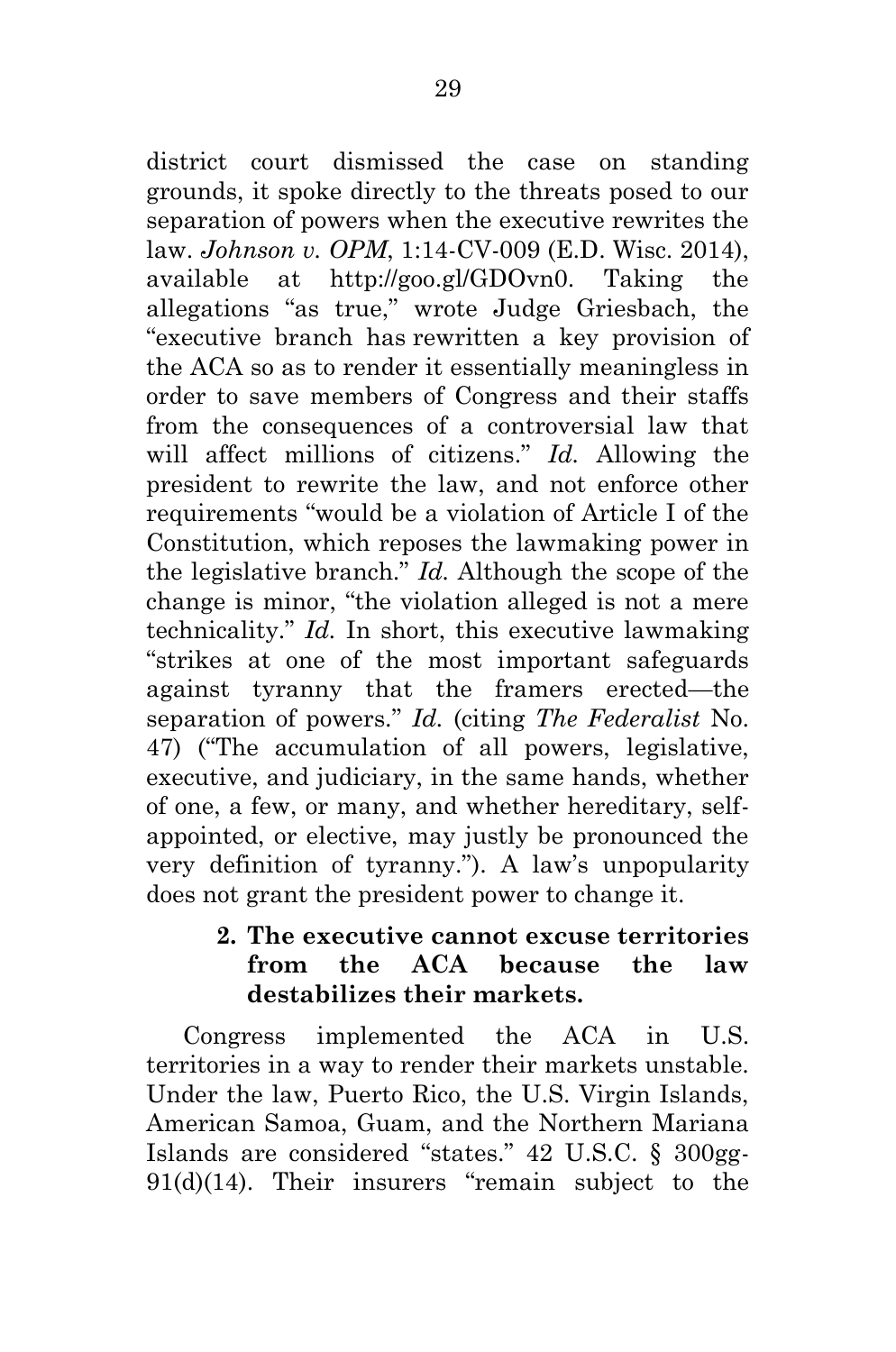community rating and guaranteed issue requirements but lack a broad base of healthy customers to stabilize prices and avoid adverse selection," throwing the "insurance markets in the territories into turmoil." *Halbig*, 758 F.3d at 410. The territories sought to "be excluded" from the guaranteed-issue and community-rating provisions to avoid this disarray. Letter to N. Mariana Islands (July 12, 2013), http://goo.gl/27VpRH. On three separate occasions, however, the government explained to the territories that Congress crafted the provisions to "apply . . . in the territories." *Id.* In unequivocal terms, the letter concluded that "HHS has *no legal authority* to exclude the territories from the guaranteed availability provision of the Affordable Care Act. However meritorious your request might be, HHS is *not authorized* to choose which provisions . . . might apply to the territories." Id. (emphasis added).

What a difference a year makes. On July 16, 2014, CMS Administrator Marilyn Tavenner wrote to the Lieutenant Governor of the U.S. Virgin Islands to "clarify an issue" of the "application of certain Affordable Care Act provisions to health insurance issuers in the territories." Letter to U.S. Virgin Islands (July 16, 2014), http://goo.gl/MYljpg. This is the exact issue on which a year earlier the government said it had "no legal authority" to provide exemptions. In the intervening year, however, HHS learned that "this interpretation is undermining the stability of the territories' health insurance markets."

After a "careful review of this situation and the relevant statutory language, HHS has determined" that the guaranteed-issue and minimum-essential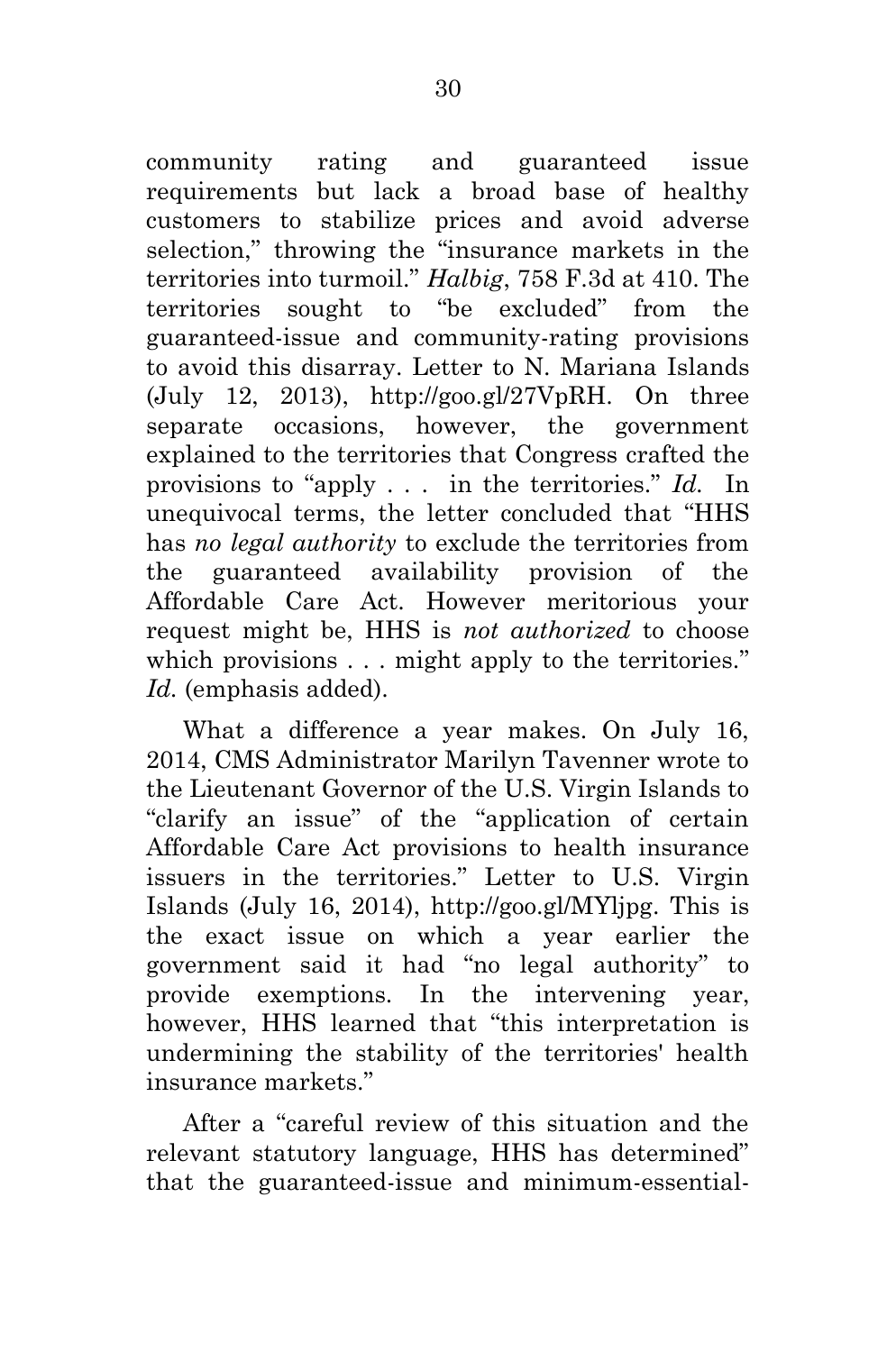coverage provisions "*do not apply* to the territories." *Id.* (emphasis added). It is impossible to reconcile the two letters. After the territories asked for clarification three times, and Congress did nothing to change the statute, the answer should have remained the same: "no." The question is "not what Congress 'would have wanted' but what Congress enacted." *See Republic of Argentina v. Weltover, Inc.*, 504 U.S. 607, 618 (1992). Since the consequences of the law proved unpopular, the executive branch once again unilaterally amended the ACA.<sup>15</sup>

In July 2013, the government explained that the territories' only remedy was to "seek legislative relief from Congress, which could enact legislation to create an exemption from the guaranteed availability provision or other changes as Congress deems appropriate." This letter strikes the right balance. Congress designed a statute that yielded unpopular results. The government recognized that the statute did not authorize the agency to exempt the territories, no matter how "meritorious" the request was. Rather than rewriting the law, HHS urged the territories to seek redress from the appropriate

l

<sup>15</sup> *Halbig v. Burwell* was decided by the D.C. Circuit on July 22, 2014, six days *after* the letter was issued. In a twist of regulatory irony, the panel justified its decision to invalidate the IRS Rule, in part, because "HHS has nevertheless refused to exempt the territories from the guaranteed issue and community rating requirements, recognizing that, '[h]owever meritorious' the reasons for doing so might be, 'HHS is not authorized to choose which provisions of the [ACA] might apply to the territories.'" *Halbig* 758 F.3d at 410. By the time the opinion was issued, HHS had already reversed its position, apparently discovering new "authorities." The government did not—could not—file a 28(j) letter because the underlying law had not actually changed. Fed. R. App. P. 28(j).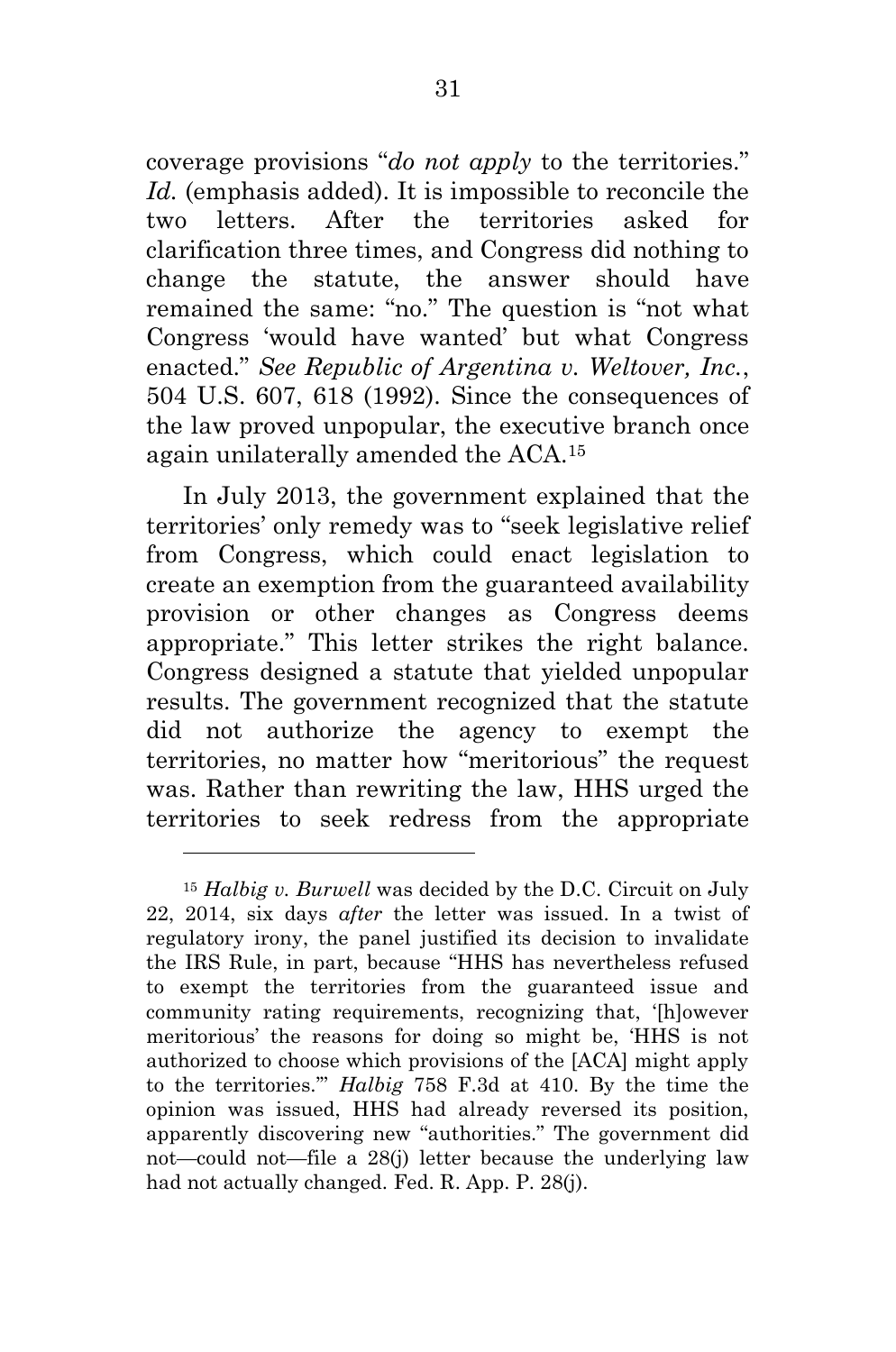body—Congress. Even if the statute, as designed, "creates an apparent anomaly," this Court, as well agencies "do[] not revise legislation." *Michigan v. Bay Mills Indian Cmty.*, 134 S. Ct. 2024, 2033 (2014). As the HHS of 2013 recognized, it is Congress's job to fix unworkable laws.

#### **B. Gridlock Does Not License The President To Transcend His Executive Power**

President Obama opined that "in a normal political environment," Congress could have easily passed a "technical change" to the employer mandate that did not "go to the essence of the law." Remarks by the President in a Press Conference (Aug. 9, 2013), http://goo.gl/2sGYTa. But, the president parried, "we are not in a normal atmosphere around here when it comes to 'Obamacare.' We did have the executive authority to do so, and we did so." *Id.* He had already explained that where Congress "is unwilling to act, I will take whatever administrative steps that I can in order to do right by the American people." *Interview with President Obama*, N.Y. Times (July 27, 2013), http://goo.gl/eCVnXY.

But it is entirely beside the point that the gridlocked Congress was—and is—unwilling to amend the ACA as the executive desires. As this Court recently explained in a unanimous decision against this president's similar end-run around Article I, "political opposition" in Congress does not "qualify as an unusual circumstance" to justify the unlawful exercise of presidential power. *NLRB v. Noel Canning*, 134 S. C.t 2550, 2567 (2014); *id.* at 2599 (Scalia, J., concurring) (noting that the "Solicitor General has asked us to view the recessappointment power as a 'safety valve' against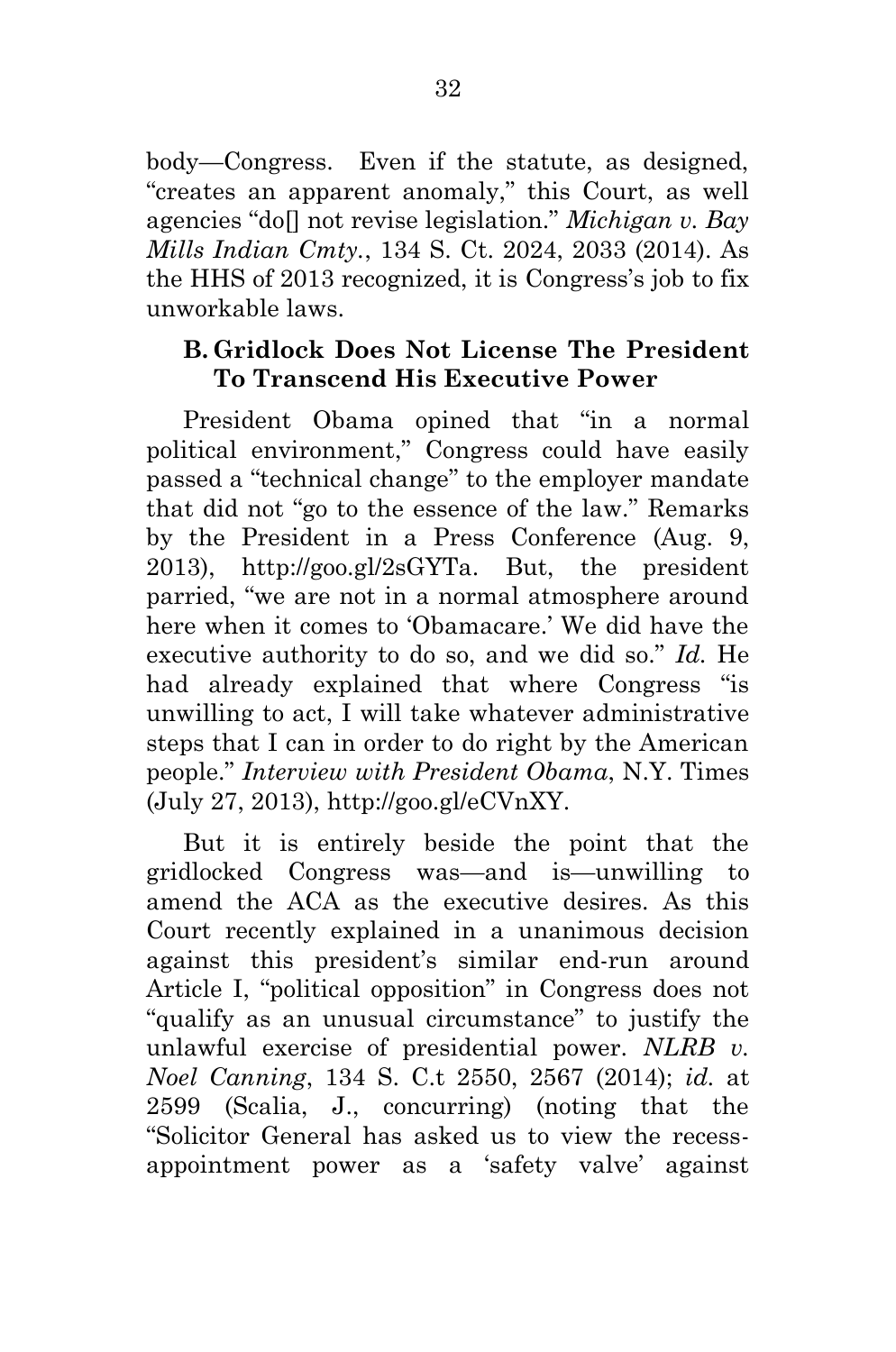congressional 'intransigence.'"). Gridlock does not license the president to transcend his Article II powers and subjugate congressional authority. *See generally*, Josh Blackman, *Gridlock and Executive Power* (forthcoming 2015) (manuscript available at http://ssrn.com/abstract=2466707). The separation of powers remain just as strong whether the relationship between Congress and president is symbiotic or antagonistic. Regardless of what the Court does here, it is up to Congress and not the president to decide whether § 36B needs to changed.

#### **C. This Court Should Vacate The IRS Rule To Preserve The Separation of Powers**

By issuing a rule that nullifies clear statutory text, the IRS has "has failed to exercise its discretion in a reasoned manner." *Judulang*, 132 S.Ct. 484. The unmistakable pattern of executive lawmaking to implement the ACA embodies the sort of ad hoc behavior that is anathema to the rules for executive action codified in the Administrative Procedure Act. Through this gaming of the regulatory process, *anything* can be deemed "reasonable," even if it is wholly inconsistent with Congress's legal framework.

Through the IRS Rule, the executive emulates Humpty Dumpty. "When I use a word . . . it means just what I choose it to mean—neither more or less." Lewis Carroll, *Through the Looking-Glass*, Chapter 6 (Heritage ed. 1969). This Court should definitively resolve the question Alice asked: "whether you can make words mean so many different things." *Id.*<sup>16</sup>

<sup>16</sup> One of the first courts to rule on the ACA cited this apt literary classic in its recognition that at the earliest stages this administration disregarded the statute enacted by Congress.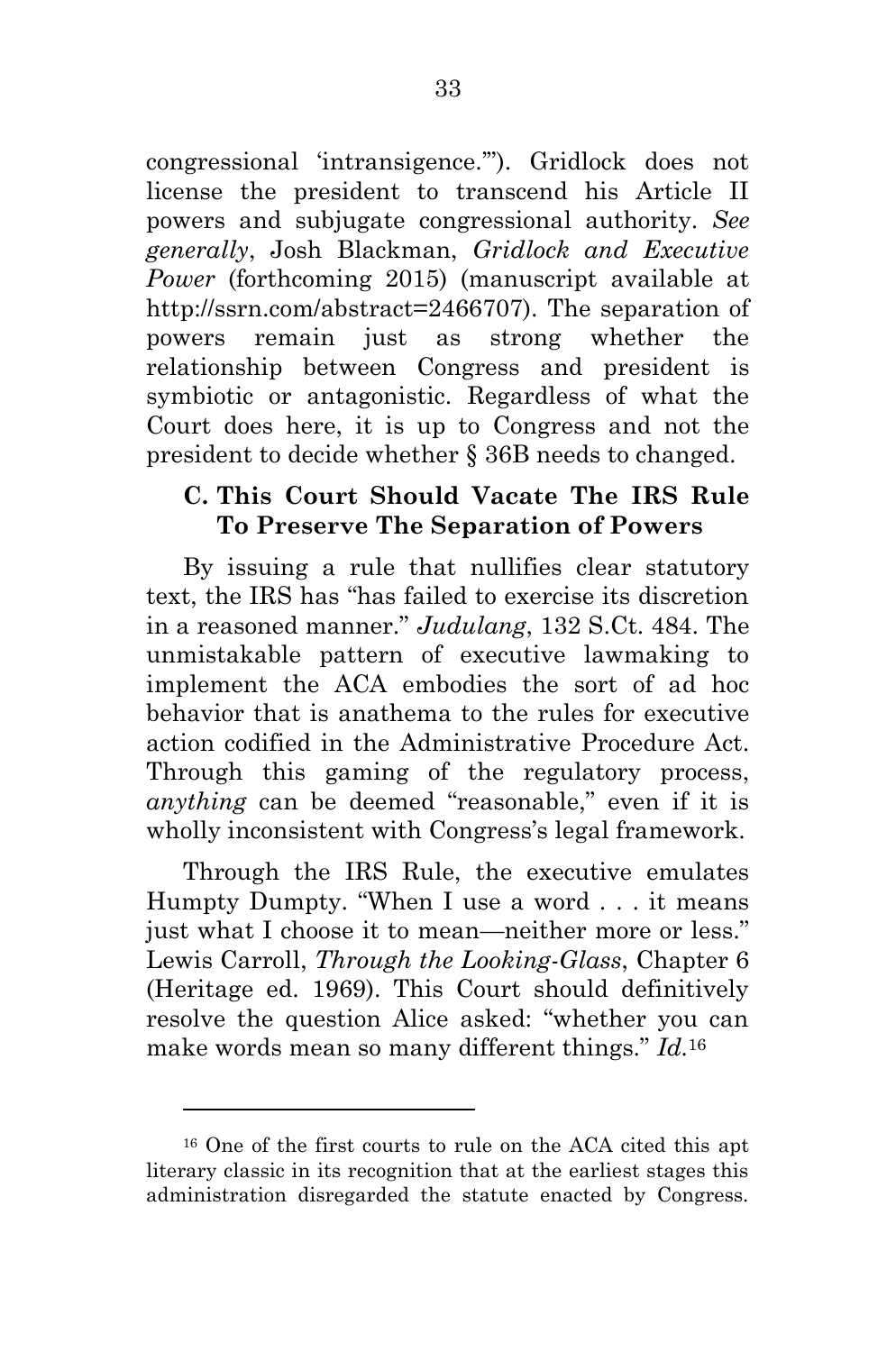If the executive can unilaterally act based on his evolving conception of the ACA's purpose, just about any decision that *expands* coverage (such as paying illegal subsidies) or even *eliminates* coverage (by waiving mandates) can be justified. A ruling to uphold this behavior sets a dangerous precedent for this nascent superstatute, which will be implemented for years to come by different presidents with different views of the law. Perhaps the most troubling aspect of the government's expansive understanding of ACA implementation is that this precedent could be used in future to license virtually *any* executive action to modify, amend, or suspend *any* duly enacted law.

#### **CONCLUSION**

It is not the role of this Court to "express any opinion on the wisdom of the Affordable Care Act. Under the Constitution, that judgment is reserved to the people." *NFIB*, 132 S. Ct. at 2608. But when the judgment of the people—manifested by the laws passed by Congress—is disregarded, it remains "the duty" of this Court to "enforc[e] those limits" under our "Federal Government of limited powers." *Id.* The

l

*Florida v. HHS*, 716 F.Supp.2d 1120, 1143 (N.D. Fla. 2010) ("Congress should not be permitted to secure and cast politically difficult votes on controversial legislation by deliberately calling something one thing, after which the defenders of that legislation take an 'Alice–in–Wonderland' tack and argue in court that Congress really meant something else entirely, thereby circumventing the safeguard that exists to keep their broad power in check."). *See* Blackman, *Unprecedented* at 98- 102 (chronicling government's decision to argue ACA penalty was actually a tax). Tr. of Oral Arg. at 48-49, *HHS v. Florida*, No. 11-398 (Mar. 27, 2012). It was only on the basis of this strategic change that the law could be saved. *See supra* note 2.